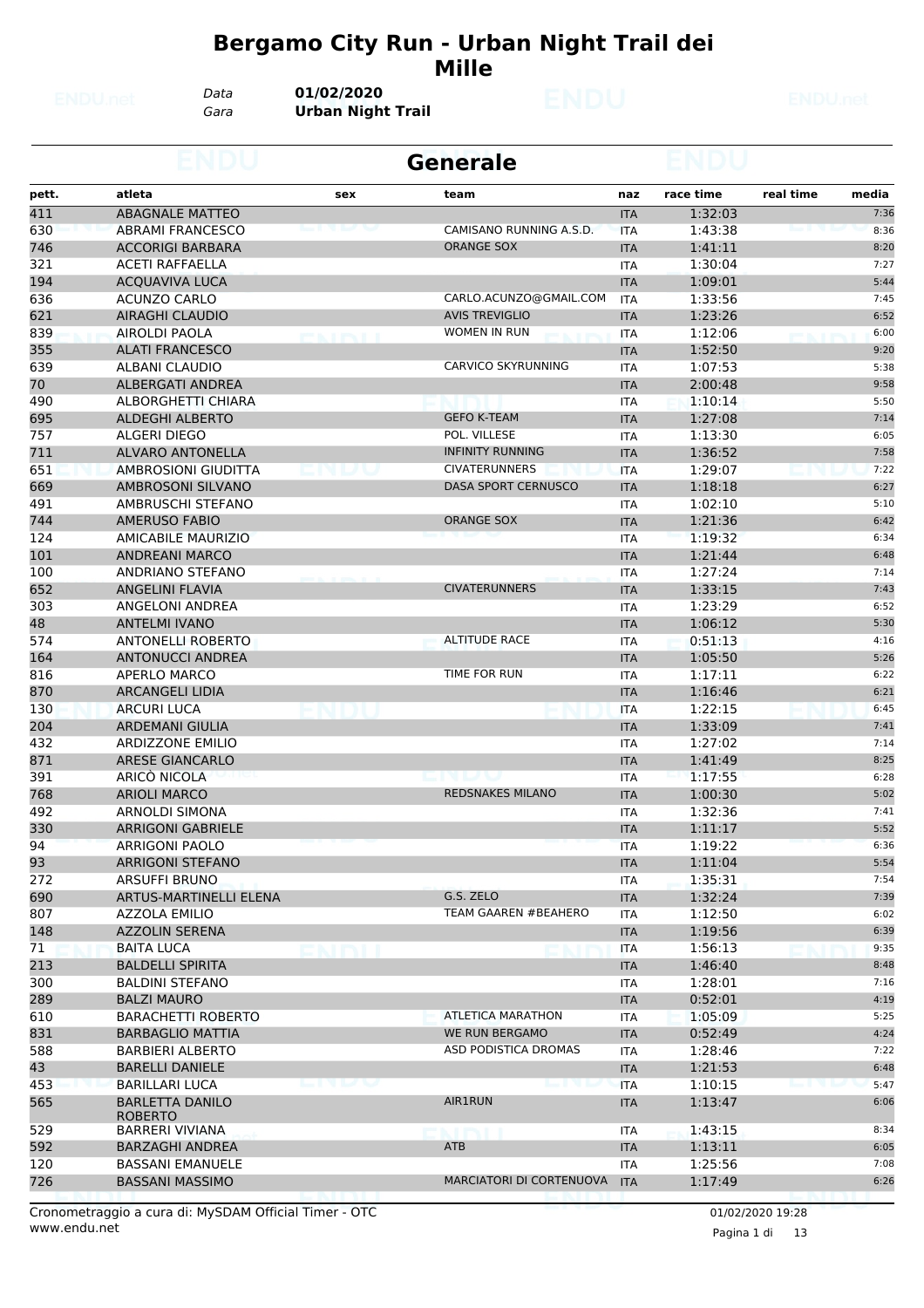| 293<br><b>BASSI STEFANIA</b><br>1:31:18<br><b>ITA</b><br>399<br><b>BASSO URSELLA GIORGIA</b><br><b>ITA</b><br>1:39:37<br><b>FABIO</b><br>681<br><b>BATTAINI FABIO</b><br>1:06:00<br><b>ITA</b><br>349<br>1:17:51<br><b>BAZZANI ALESSIO</b><br><b>ITA</b><br>546<br><b>BELISANO LUCA</b><br>A.S. SPORTERAPIA<br><b>ITA</b><br>1:13:39<br>287<br><b>BELLINZONA GIOVANNI</b><br>1:08:56<br><b>ITA</b><br><b>AMBROGIO</b><br>247<br><b>BELLOTTI STEFANO</b><br>1:13:55<br><b>ITA</b><br>468<br><b>BELOTTI GIUSEPPE</b><br>1:08:59<br><b>ITA</b><br>550<br>A.S.D. ATLETICA LUPATOTINA<br><b>BENEDETTI STEFANO</b><br><b>ITA</b><br>0:58:15<br>127<br><b>BERETTA SIMONE</b><br>1:33:02<br><b>ITA</b><br>393<br><b>BERGAMASCHI MASSIMO</b><br>1:13:15<br><b>ITA</b><br>346<br><b>BERIZZI GIOVANNI</b><br><b>ITA</b><br>1:09:44<br>68<br><b>BERTOCCHI MASSIMILIANO</b><br>1:12:47<br><b>ITA</b><br>395<br><b>BERTOLAZZI GIAMPIETRO</b><br>1:10:22<br><b>ITA</b><br><b>ERSITE</b><br>672<br><b>BERTOLDI ALESSANDRO</b><br><b>DERANCLAB</b><br>1:23:39<br><b>ITA</b><br><b>SEC. CIVATE</b><br>790<br>1:00:35<br><b>BESANA DINO</b><br><b>ITA</b><br>129<br>1:50:50<br><b>BETTI MARCO</b><br><b>ITA</b><br>628<br><b>BIANCHETTI CLAUDIO</b><br>CAMISANO RUNNING A.S.D.<br>1:07:08<br><b>ITA</b><br>589<br>ASD RIVAROLO DEL RE<br><b>BIANCHI STEFANO</b><br>1:20:43<br><b>ITA</b> | real time<br>media |
|-----------------------------------------------------------------------------------------------------------------------------------------------------------------------------------------------------------------------------------------------------------------------------------------------------------------------------------------------------------------------------------------------------------------------------------------------------------------------------------------------------------------------------------------------------------------------------------------------------------------------------------------------------------------------------------------------------------------------------------------------------------------------------------------------------------------------------------------------------------------------------------------------------------------------------------------------------------------------------------------------------------------------------------------------------------------------------------------------------------------------------------------------------------------------------------------------------------------------------------------------------------------------------------------------------------------------------------------------------------------------|--------------------|
|                                                                                                                                                                                                                                                                                                                                                                                                                                                                                                                                                                                                                                                                                                                                                                                                                                                                                                                                                                                                                                                                                                                                                                                                                                                                                                                                                                       | 7:31               |
|                                                                                                                                                                                                                                                                                                                                                                                                                                                                                                                                                                                                                                                                                                                                                                                                                                                                                                                                                                                                                                                                                                                                                                                                                                                                                                                                                                       | 8:16               |
|                                                                                                                                                                                                                                                                                                                                                                                                                                                                                                                                                                                                                                                                                                                                                                                                                                                                                                                                                                                                                                                                                                                                                                                                                                                                                                                                                                       | 5:28               |
|                                                                                                                                                                                                                                                                                                                                                                                                                                                                                                                                                                                                                                                                                                                                                                                                                                                                                                                                                                                                                                                                                                                                                                                                                                                                                                                                                                       | 6:23               |
|                                                                                                                                                                                                                                                                                                                                                                                                                                                                                                                                                                                                                                                                                                                                                                                                                                                                                                                                                                                                                                                                                                                                                                                                                                                                                                                                                                       | 6:03               |
|                                                                                                                                                                                                                                                                                                                                                                                                                                                                                                                                                                                                                                                                                                                                                                                                                                                                                                                                                                                                                                                                                                                                                                                                                                                                                                                                                                       | 5:42               |
|                                                                                                                                                                                                                                                                                                                                                                                                                                                                                                                                                                                                                                                                                                                                                                                                                                                                                                                                                                                                                                                                                                                                                                                                                                                                                                                                                                       | 6:08               |
|                                                                                                                                                                                                                                                                                                                                                                                                                                                                                                                                                                                                                                                                                                                                                                                                                                                                                                                                                                                                                                                                                                                                                                                                                                                                                                                                                                       | 5:39               |
|                                                                                                                                                                                                                                                                                                                                                                                                                                                                                                                                                                                                                                                                                                                                                                                                                                                                                                                                                                                                                                                                                                                                                                                                                                                                                                                                                                       | 4:47               |
|                                                                                                                                                                                                                                                                                                                                                                                                                                                                                                                                                                                                                                                                                                                                                                                                                                                                                                                                                                                                                                                                                                                                                                                                                                                                                                                                                                       | 7:40               |
|                                                                                                                                                                                                                                                                                                                                                                                                                                                                                                                                                                                                                                                                                                                                                                                                                                                                                                                                                                                                                                                                                                                                                                                                                                                                                                                                                                       | 6:04               |
|                                                                                                                                                                                                                                                                                                                                                                                                                                                                                                                                                                                                                                                                                                                                                                                                                                                                                                                                                                                                                                                                                                                                                                                                                                                                                                                                                                       | 5:47               |
|                                                                                                                                                                                                                                                                                                                                                                                                                                                                                                                                                                                                                                                                                                                                                                                                                                                                                                                                                                                                                                                                                                                                                                                                                                                                                                                                                                       | 6:00               |
|                                                                                                                                                                                                                                                                                                                                                                                                                                                                                                                                                                                                                                                                                                                                                                                                                                                                                                                                                                                                                                                                                                                                                                                                                                                                                                                                                                       | 5:48               |
|                                                                                                                                                                                                                                                                                                                                                                                                                                                                                                                                                                                                                                                                                                                                                                                                                                                                                                                                                                                                                                                                                                                                                                                                                                                                                                                                                                       | 6:56               |
|                                                                                                                                                                                                                                                                                                                                                                                                                                                                                                                                                                                                                                                                                                                                                                                                                                                                                                                                                                                                                                                                                                                                                                                                                                                                                                                                                                       | 5:02               |
|                                                                                                                                                                                                                                                                                                                                                                                                                                                                                                                                                                                                                                                                                                                                                                                                                                                                                                                                                                                                                                                                                                                                                                                                                                                                                                                                                                       | 9:10               |
|                                                                                                                                                                                                                                                                                                                                                                                                                                                                                                                                                                                                                                                                                                                                                                                                                                                                                                                                                                                                                                                                                                                                                                                                                                                                                                                                                                       | 5:34               |
|                                                                                                                                                                                                                                                                                                                                                                                                                                                                                                                                                                                                                                                                                                                                                                                                                                                                                                                                                                                                                                                                                                                                                                                                                                                                                                                                                                       | 6:43               |
| 386<br>1:27:01<br><b>BIANCON RICCARDO</b><br><b>ITA</b>                                                                                                                                                                                                                                                                                                                                                                                                                                                                                                                                                                                                                                                                                                                                                                                                                                                                                                                                                                                                                                                                                                                                                                                                                                                                                                               | 7:10               |
| 800<br><b>TEAM GAAREN #BEAHERO</b><br><b>BIAVA MARCO</b><br>1:04:56<br><b>ITA</b>                                                                                                                                                                                                                                                                                                                                                                                                                                                                                                                                                                                                                                                                                                                                                                                                                                                                                                                                                                                                                                                                                                                                                                                                                                                                                     | 5:22               |
| 50<br><b>BIFFI MARCO</b><br>1:16:07<br>ly to<br><b>ITA</b>                                                                                                                                                                                                                                                                                                                                                                                                                                                                                                                                                                                                                                                                                                                                                                                                                                                                                                                                                                                                                                                                                                                                                                                                                                                                                                            | 6:20               |
| 116<br><b>BOCCACCIA DIEGO</b><br>1:22:33<br><b>ITA</b>                                                                                                                                                                                                                                                                                                                                                                                                                                                                                                                                                                                                                                                                                                                                                                                                                                                                                                                                                                                                                                                                                                                                                                                                                                                                                                                | 6:50               |
| 36<br><b>BOCHENEK KINGA</b><br>1:43:13<br>POL                                                                                                                                                                                                                                                                                                                                                                                                                                                                                                                                                                                                                                                                                                                                                                                                                                                                                                                                                                                                                                                                                                                                                                                                                                                                                                                         | 8:32               |
| 493<br><b>BOFFELLI MONICA</b><br>1:32:33<br><b>ITA</b>                                                                                                                                                                                                                                                                                                                                                                                                                                                                                                                                                                                                                                                                                                                                                                                                                                                                                                                                                                                                                                                                                                                                                                                                                                                                                                                | 7:41               |
| 259<br>1:40:38<br><b>BOFFI ANDREA</b><br><b>ITA</b>                                                                                                                                                                                                                                                                                                                                                                                                                                                                                                                                                                                                                                                                                                                                                                                                                                                                                                                                                                                                                                                                                                                                                                                                                                                                                                                   | 8:18               |
| 75<br><b>BOFFI DANIELA MARIA</b><br>1:51:34<br><b>ITA</b>                                                                                                                                                                                                                                                                                                                                                                                                                                                                                                                                                                                                                                                                                                                                                                                                                                                                                                                                                                                                                                                                                                                                                                                                                                                                                                             | 9:12               |
| 107<br><b>BOFFI GIANCARLO</b><br>2:14:01<br><b>ITA</b>                                                                                                                                                                                                                                                                                                                                                                                                                                                                                                                                                                                                                                                                                                                                                                                                                                                                                                                                                                                                                                                                                                                                                                                                                                                                                                                | 11:05              |
| 323<br><b>BOFFI MICHELE</b><br>2:17:38<br><b>ITA</b>                                                                                                                                                                                                                                                                                                                                                                                                                                                                                                                                                                                                                                                                                                                                                                                                                                                                                                                                                                                                                                                                                                                                                                                                                                                                                                                  | 11:23              |
| 44<br><b>BOLANDRINA GIOVANNI</b><br>1:16:08<br><b>ITA</b>                                                                                                                                                                                                                                                                                                                                                                                                                                                                                                                                                                                                                                                                                                                                                                                                                                                                                                                                                                                                                                                                                                                                                                                                                                                                                                             | 6:17               |
| 634<br><b>BOLIS ELENA</b><br><b>CANTO DI CORSA</b><br>1:39:13<br><b>ITA</b>                                                                                                                                                                                                                                                                                                                                                                                                                                                                                                                                                                                                                                                                                                                                                                                                                                                                                                                                                                                                                                                                                                                                                                                                                                                                                           | 8:15               |
| 1:46:43<br>860<br><b>BOLIS VALRIA</b><br><b>ITA</b>                                                                                                                                                                                                                                                                                                                                                                                                                                                                                                                                                                                                                                                                                                                                                                                                                                                                                                                                                                                                                                                                                                                                                                                                                                                                                                                   | 8:48               |
| 494<br><b>BOMBARDIERI</b><br>1:17:47<br><b>ITA</b><br><b>MASSIMILIANO</b>                                                                                                                                                                                                                                                                                                                                                                                                                                                                                                                                                                                                                                                                                                                                                                                                                                                                                                                                                                                                                                                                                                                                                                                                                                                                                             | 6:28               |
| 254<br><b>BOMBELLI AJVANON</b><br>1:26:53<br><b>ITA</b>                                                                                                                                                                                                                                                                                                                                                                                                                                                                                                                                                                                                                                                                                                                                                                                                                                                                                                                                                                                                                                                                                                                                                                                                                                                                                                               | 7:08               |
| 296<br>1:02:57<br><b>BONALUMI EUGENIO</b><br><b>ITA</b>                                                                                                                                                                                                                                                                                                                                                                                                                                                                                                                                                                                                                                                                                                                                                                                                                                                                                                                                                                                                                                                                                                                                                                                                                                                                                                               | 5:14               |
| 638<br><b>BONALUMI FABIO</b><br>CARVICO SKYRUNNING<br><b>ITA</b><br>1:15:45                                                                                                                                                                                                                                                                                                                                                                                                                                                                                                                                                                                                                                                                                                                                                                                                                                                                                                                                                                                                                                                                                                                                                                                                                                                                                           | 6:18               |
| 270<br><b>BONALUMI MARIO</b><br><b>ITA</b><br>1:09:37                                                                                                                                                                                                                                                                                                                                                                                                                                                                                                                                                                                                                                                                                                                                                                                                                                                                                                                                                                                                                                                                                                                                                                                                                                                                                                                 | 5:46               |
| 892<br><b>BONARDI MIRKO</b><br>1:02:49<br><b>ITA</b>                                                                                                                                                                                                                                                                                                                                                                                                                                                                                                                                                                                                                                                                                                                                                                                                                                                                                                                                                                                                                                                                                                                                                                                                                                                                                                                  | 5:11               |
| 571<br><b>AIRUNO</b><br>1:34:13<br><b>BONFANTI CARLA</b><br><b>ITA</b>                                                                                                                                                                                                                                                                                                                                                                                                                                                                                                                                                                                                                                                                                                                                                                                                                                                                                                                                                                                                                                                                                                                                                                                                                                                                                                | 7:50               |
| 226<br><b>BONFANTI ELEONORA</b><br>1:21:47<br>ITA                                                                                                                                                                                                                                                                                                                                                                                                                                                                                                                                                                                                                                                                                                                                                                                                                                                                                                                                                                                                                                                                                                                                                                                                                                                                                                                     | 6:45               |
| 224<br><b>BONICELLI RICCARDO</b><br>1:14:49<br><b>ITA</b>                                                                                                                                                                                                                                                                                                                                                                                                                                                                                                                                                                                                                                                                                                                                                                                                                                                                                                                                                                                                                                                                                                                                                                                                                                                                                                             | 6:10               |
| 108<br><b>BONOMELLI MONICA</b><br>2:17:43<br>ITA<br>5 K.HRVI I                                                                                                                                                                                                                                                                                                                                                                                                                                                                                                                                                                                                                                                                                                                                                                                                                                                                                                                                                                                                                                                                                                                                                                                                                                                                                                        | 11:23              |
| 277<br><b>BORELLA ANDREA</b><br><b>ITA</b><br>1:50:50                                                                                                                                                                                                                                                                                                                                                                                                                                                                                                                                                                                                                                                                                                                                                                                                                                                                                                                                                                                                                                                                                                                                                                                                                                                                                                                 | 9:12               |
| 229<br><b>BORELLA LUCA</b><br>1:10:12<br>ITA                                                                                                                                                                                                                                                                                                                                                                                                                                                                                                                                                                                                                                                                                                                                                                                                                                                                                                                                                                                                                                                                                                                                                                                                                                                                                                                          | 5:50               |
| 437<br><b>BORGHERESI UGO</b><br><b>ITA</b><br>1:09:39                                                                                                                                                                                                                                                                                                                                                                                                                                                                                                                                                                                                                                                                                                                                                                                                                                                                                                                                                                                                                                                                                                                                                                                                                                                                                                                 | 5:47               |
| <b>CIVATERUNNERS</b><br>655<br><b>BORGHETTI ELEONORA</b><br>1:23:28<br><b>ITA</b>                                                                                                                                                                                                                                                                                                                                                                                                                                                                                                                                                                                                                                                                                                                                                                                                                                                                                                                                                                                                                                                                                                                                                                                                                                                                                     | 6:54               |
| <b>INFINITY RUNNING</b><br>708<br>1:32:53<br><b>BORGONOVO SERGIO</b><br><b>ITA</b>                                                                                                                                                                                                                                                                                                                                                                                                                                                                                                                                                                                                                                                                                                                                                                                                                                                                                                                                                                                                                                                                                                                                                                                                                                                                                    | 7:39               |
| 423<br><b>BORLA MOIRA</b><br><b>ITA</b><br>1:27:37                                                                                                                                                                                                                                                                                                                                                                                                                                                                                                                                                                                                                                                                                                                                                                                                                                                                                                                                                                                                                                                                                                                                                                                                                                                                                                                    | 7:15               |
| ATLETICA GALLARATESE<br>607<br><b>BOSSI MAURO</b><br>1:22:42<br><b>ITA</b>                                                                                                                                                                                                                                                                                                                                                                                                                                                                                                                                                                                                                                                                                                                                                                                                                                                                                                                                                                                                                                                                                                                                                                                                                                                                                            | 6:52               |
| 177<br><b>BOSSI OSCAR</b><br>biniuu<br>1:15:49<br><b>ITA</b>                                                                                                                                                                                                                                                                                                                                                                                                                                                                                                                                                                                                                                                                                                                                                                                                                                                                                                                                                                                                                                                                                                                                                                                                                                                                                                          | 6:16               |
| 667<br>DASA SPORT CERNUSCO<br><b>BOTTOLI DARIO</b><br>1:06:42<br><b>ITA</b>                                                                                                                                                                                                                                                                                                                                                                                                                                                                                                                                                                                                                                                                                                                                                                                                                                                                                                                                                                                                                                                                                                                                                                                                                                                                                           | 5:29               |
| 428<br><b>BRAMBILLA ALESSIO</b><br>1:29:48<br>ITA                                                                                                                                                                                                                                                                                                                                                                                                                                                                                                                                                                                                                                                                                                                                                                                                                                                                                                                                                                                                                                                                                                                                                                                                                                                                                                                     | 7:28               |
| 137<br><b>BREMBILLA ALBERTO</b><br>1:04:48<br><b>ITA</b>                                                                                                                                                                                                                                                                                                                                                                                                                                                                                                                                                                                                                                                                                                                                                                                                                                                                                                                                                                                                                                                                                                                                                                                                                                                                                                              | 5:23               |
| 645<br>CARVIVO SKY RUNNING<br><b>BREMBILLA GIACOMO</b><br>1:03:39<br>ITA                                                                                                                                                                                                                                                                                                                                                                                                                                                                                                                                                                                                                                                                                                                                                                                                                                                                                                                                                                                                                                                                                                                                                                                                                                                                                              | 5:17               |
| 308<br><b>BRENNA CHIARA</b><br><b>ITA</b><br>1:14:51                                                                                                                                                                                                                                                                                                                                                                                                                                                                                                                                                                                                                                                                                                                                                                                                                                                                                                                                                                                                                                                                                                                                                                                                                                                                                                                  | 6:13               |
| 586<br>ASD MONTE ORFANO<br><b>BRESCIANINI MARCO</b><br>0:59:31<br>ITA                                                                                                                                                                                                                                                                                                                                                                                                                                                                                                                                                                                                                                                                                                                                                                                                                                                                                                                                                                                                                                                                                                                                                                                                                                                                                                 | 4:54               |
| 292<br><b>BRESSANI BASSANO</b><br>1:31:16<br><b>ITA</b>                                                                                                                                                                                                                                                                                                                                                                                                                                                                                                                                                                                                                                                                                                                                                                                                                                                                                                                                                                                                                                                                                                                                                                                                                                                                                                               | 7:31               |
| TEAM GAAREN #BEAHERO<br>805<br>1:12:31<br><b>BRIGNOLI GIGI</b><br>ITA                                                                                                                                                                                                                                                                                                                                                                                                                                                                                                                                                                                                                                                                                                                                                                                                                                                                                                                                                                                                                                                                                                                                                                                                                                                                                                 | 6:00               |
| 709<br><b>INFINITY RUNNING</b><br>1:53:33<br><b>BRIGNOLI MANUELA SILVIA</b><br><b>ITA</b>                                                                                                                                                                                                                                                                                                                                                                                                                                                                                                                                                                                                                                                                                                                                                                                                                                                                                                                                                                                                                                                                                                                                                                                                                                                                             | 9:22               |
| 279<br><b>BRIOLI GIAN LUCA</b><br>1:22:22<br>ITA                                                                                                                                                                                                                                                                                                                                                                                                                                                                                                                                                                                                                                                                                                                                                                                                                                                                                                                                                                                                                                                                                                                                                                                                                                                                                                                      | 6:48               |
| 278<br><b>BROCCIO ANTONIO</b><br>1:32:49<br><b>ITA</b>                                                                                                                                                                                                                                                                                                                                                                                                                                                                                                                                                                                                                                                                                                                                                                                                                                                                                                                                                                                                                                                                                                                                                                                                                                                                                                                | 7:40               |
| 734<br><b>BUA ELEONORA</b><br>NEVER GIVE UP<br>1:27:33<br>ITA                                                                                                                                                                                                                                                                                                                                                                                                                                                                                                                                                                                                                                                                                                                                                                                                                                                                                                                                                                                                                                                                                                                                                                                                                                                                                                         | 7:17               |
| 236<br><b>BUREI MICHELE</b><br>1:25:54<br><b>ITA</b>                                                                                                                                                                                                                                                                                                                                                                                                                                                                                                                                                                                                                                                                                                                                                                                                                                                                                                                                                                                                                                                                                                                                                                                                                                                                                                                  | 7:05               |

Pagina 2 di 13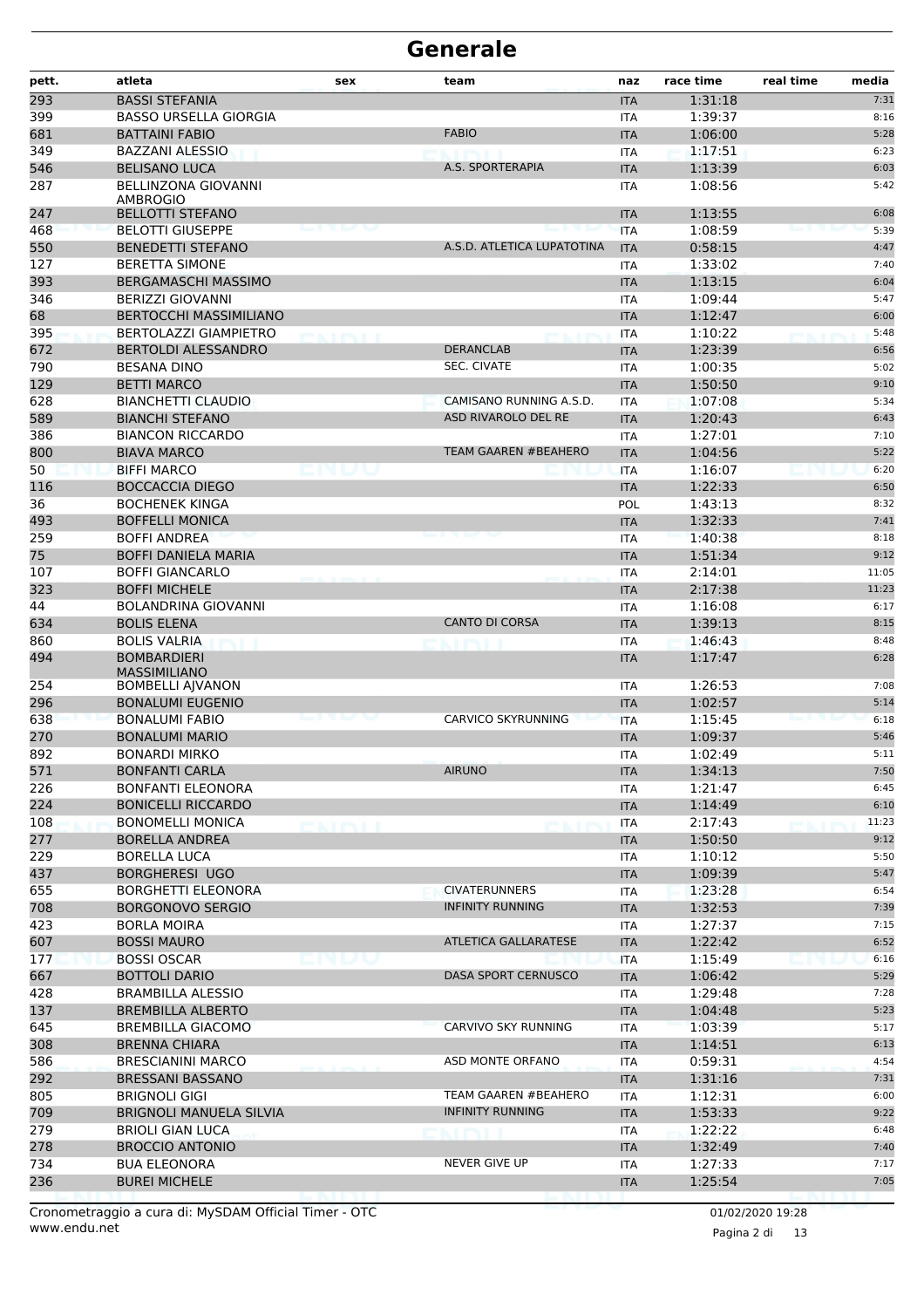| pett.      | atleta                                          | sex             | team                       | naz                      | race time          | real time<br>media |
|------------|-------------------------------------------------|-----------------|----------------------------|--------------------------|--------------------|--------------------|
| 841        | <b>CAFARELLI ANGELA</b>                         |                 | YEAH FROM MONZA            | <b>ITA</b>               | 1:48:40            | 9:01               |
| 121        | <b>CAGNA MARCO</b>                              |                 |                            | <b>ITA</b>               | 1:24:21            | 6:59               |
| 648        | <b>CAIMI GABRIELLA</b>                          |                 | <b>CIVATERUNNERS</b>       | <b>ITA</b>               | 1:22:26            | 6:49               |
| 519        | CAIRONI ANNA ROSA                               |                 |                            | <b>ITA</b>               | 1:41:10            | 8:23               |
| 884        | CALDONIETTO CLAUDIO                             |                 |                            | <b>ITA</b>               | 1:14:46            | 6:11               |
| 668        | <b>CALLARI TANIA</b>                            |                 | DASA SPORT CERNUSCO        | <b>ITA</b>               | 1:14:58            | 6:11               |
| 538        | <b>CAMBIANICA CLAUDIO</b>                       |                 | A. S. D. FO DI PE          | <b>ITA</b>               | 1:05:25            | 5:27               |
| 568        | <b>CAMOSSI SIMONA</b>                           |                 | <b>AIR1RUN</b>             | <b>ITA</b>               | 1:34:33            | 7:51               |
| 26         | CAMOZZI LOREDANA                                |                 |                            | <b>ITA</b>               | 1:58:28            | 9:47               |
| 25         | <b>CAMOZZI MARTA</b>                            |                 |                            | <b>ITA</b>               | 2:13:27            | 11:02              |
| 418        | <b>CAMPAGNOLO VERONICA</b>                      |                 |                            | <b>ITA</b>               | 1:28:27            | 7:21               |
| 211        | CAMPANA DAVID ANGELO                            |                 |                            | <b>ITA</b>               | 1:24:02            | 6:55               |
| 66         | <b>CANALI GIUSEPPE</b>                          |                 |                            | <b>ITA</b>               | 1:11:09            | 5:54               |
| 740        | <b>CANALI ROBERT</b>                            |                 | 0.5.A                      | ITA                      | 1:08:00            | 5:37               |
| 150        | <b>CANTILLO LUCA</b>                            |                 |                            | <b>ITA</b>               | 1:10:52            | 5:51               |
| 79         | CAPELLI DAVID                                   |                 |                            | <b>ITA</b>               | 1:46:52            | 8:48               |
| 524        | <b>CAPITANIO UMBERTO</b>                        |                 |                            | <b>ITA</b>               | 1:15:29            | 6:14               |
| 616        | <b>CAPOFERRI CRISTINA</b>                       |                 | ATLETICA VILLONGO          | <b>ITA</b>               | 1:19:17            | 6:34               |
| 523        | <b>CAPOFERRI DARIO</b>                          |                 |                            | <b>ITA</b>               | 1:07:37            | 5:37               |
| 495        | <b>CAPPONI THOMAS</b>                           |                 |                            | <b>ITA</b>               | 0:51:12            | 4:15               |
| 430        | <b>CAPRA ATTILIO</b>                            |                 |                            | <b>ITA</b>               | 1:19:16            | 6:33               |
| 713        | <b>CAPRA DAVIDE</b>                             |                 | <b>INFINITY RUNNING</b>    | <b>ITA</b>               | 1:52:30            | 9:17               |
| 449        | <b>CARATI MASSIMO</b>                           |                 |                            | <b>ITA</b>               | 1:40:51            | 8:23               |
| 273        | <b>CARELLI OMAR</b>                             |                 |                            | ITA                      | 1:26:06            | 7:09               |
| 91         | <b>CARISSIMI ALEX</b>                           |                 |                            | <b>ITA</b>               | 1:02:53            | 5:13               |
| 824        | <b>CARMECI MASSIMO</b>                          |                 | <b>VERDE PISELLO GROUP</b> | <b>ITA</b>               | 1:22:17            | 6:47               |
| 473        | <b>CARMINATI DANIELE</b>                        |                 |                            | <b>ITA</b>               | 0:57:21            | 4:46               |
| 796        | <b>CARMINATI PAOLO CESARE</b>                   |                 | STRADIVARI TRIATHLON TEAM  | ITA                      | 1:18:00            | 6:29               |
| 113        | <b>CARRARA GIORGIO</b>                          |                 |                            | <b>ITA</b>               | 1:30:07            | 7:27               |
| 530        | CARRARA MAURIZIO                                | .               |                            | <b>ITA</b>               | 1:21:48            | 6:47               |
| 812        | <b>CARRARA NICOLA</b>                           |                 | <b>TEAM GAAREN BEAHERO</b> | <b>ITA</b>               | 1:06:57            | 5:32               |
| 201        | CARRARA PAOLA                                   |                 |                            | <b>ITA</b>               | 1:44:38            | 8:39               |
| 562        | <b>CARZANIGA SILVIA</b>                         |                 | <b>ADDARUNNERS</b>         | <b>ITA</b>               | 1:37:26            | 8:02               |
| 414<br>347 | <b>CASIRAGHI MARCO</b><br><b>CASON MICHELA</b>  |                 |                            | <b>ITA</b>               | 1:53:39            | 9:26<br>8:22       |
|            |                                                 |                 | <b>GS MARINELLI</b>        | <b>ITA</b>               | 1:41:36            | 6:36               |
| 697<br>686 | <b>CASSADER SIMONA</b><br><b>CASSAGO DAVIDE</b> | <b>BOOT PPS</b> | G.P.GORGONZOLA '88         | <b>ITA</b>               | 1:20:02<br>1:18:28 | 6:28               |
| 199        | CASTELLAZZI STEFANO                             |                 |                            | <b>ITA</b><br><b>ITA</b> | 1:41:43            | 8:25               |
| 249        | <b>CASTELLI ALBERTO</b>                         |                 |                            | <b>ITA</b>               | 1:15:37            | 6:14               |
| 567        | <b>CASTELLI ANGELA</b>                          |                 | <b>AIR1RUN</b>             | <b>ITA</b>               | 1:36:18            | 8:00               |
| 242        | CASTELNUOVO MARZIO                              |                 |                            | <b>ITA</b>               | 1:09:47            | 5:46               |
| 861        | CASTELNUOVO MATTEO                              |                 |                            | ITA                      | 1:08:54            | 5:42               |
| 622        | <b>CASTIONI MONICA ELENA</b>                    |                 | <b>BIO CORRENDO AVIS</b>   | <b>ITA</b>               | 1:25:48            | 7:06               |
| 705        | <b>CASU ALBERTO</b>                             |                 | I FADANA                   | <b>ITA</b>               | 1:25:07            | 7:02               |
| 433        | CATTANEO CARLO                                  |                 |                            | <b>ITA</b>               | 1:35:11            | 7:52               |
| 682        | CATTI LORENZO                                   |                 | <b>FIND THE CURE</b>       | <b>ITA</b>               | 1:08:31            | 5:41               |
| 826        | <b>CAVAGNIS ALFIO</b>                           |                 | <b>VILLESE RUNNING</b>     | <b>ITA</b>               | 1:05:54            | 5:27               |
| 461        | <b>CAVENAGHI GIUSEPPE</b>                       |                 |                            | ITA                      | 1:23:52            | 6:53               |
| 462        | <b>CAVENAGHI ROBERTO</b>                        |                 |                            | <b>ITA</b>               | 1:23:20            | 6:50               |
| 793        | CAZZARO LORENZO                                 |                 | SGHEZ                      | <b>ITA</b>               | 1:15:43            | 6:13               |
| 602        | <b>CELAURO STELLA</b>                           |                 | ATLETICA COLOGNO           | <b>ITA</b>               | 1:17:04            | 6:22               |
| 700        | <b>CELLA ROBERTO</b>                            |                 | <b>GS ZELOFORAMAGNO</b>    | <b>ITA</b>               | 1:28:53            | 7:23               |
| 394        | <b>CENTURELLI NICOLA</b>                        |                 |                            | <b>ITA</b>               | 1:27:39            | 7:16               |
| 30         | <b>CERIBELLI GIUSEPPE ORFEO</b>                 |                 | n i fra Eu                 | ITA                      | 1:27:50            | 7:17               |
| 467        | <b>CERRI MATTEO</b>                             |                 |                            | <b>ITA</b>               | 0:57:37            | 4:47               |
| 769        | <b>CERUTI LUCA</b>                              |                 | ROMANO RUNNING             | <b>ITA</b>               | 1:38:55            | 8:11               |
| 88         | <b>CHIAPPA ABRAMO</b>                           |                 |                            | <b>ITA</b>               | 1:13:22            | 6:04               |
| 16         | CHIAPPARINI MARIO                               |                 |                            | <b>ITA</b>               | 1:28:58            | 7:24               |
| 547        | <b>CHIARI GIANLUCA</b>                          |                 | A.S.D TAPASCIONE RUNNING   | <b>ITA</b>               | 1:17:48            | 6:28               |
| 787        | <b>CHIERCHIA CARMINE</b>                        |                 | RUNNING TORRE DE' ROVERI   | ITA                      | 1:34:48            | 7:53               |
| 696        | <b>CHIMIENTI LAURA</b>                          |                 | <b>GEFO K-TEAM</b>         | <b>ITA</b>               | 1:06:20            | 5:31               |
| 252        | CIARMIELLO FABRIZIO                             |                 |                            | ITA                      | 1:14:09            | 6:08               |
| 143        | CITTERIO JACOPO                                 |                 |                            | <b>ITA</b>               | 1:11:55            | 5:58               |
| 144        | CITTERIO MARCO                                  |                 |                            | <b>ITA</b>               | 1:35:04            | 7:54               |
|            |                                                 | enirih          |                            |                          |                    |                    |

www.endu.net Cronometraggio a cura di: MySDAM Official Timer - OTC 01/02/2020 19:28

Pagina 3 di 13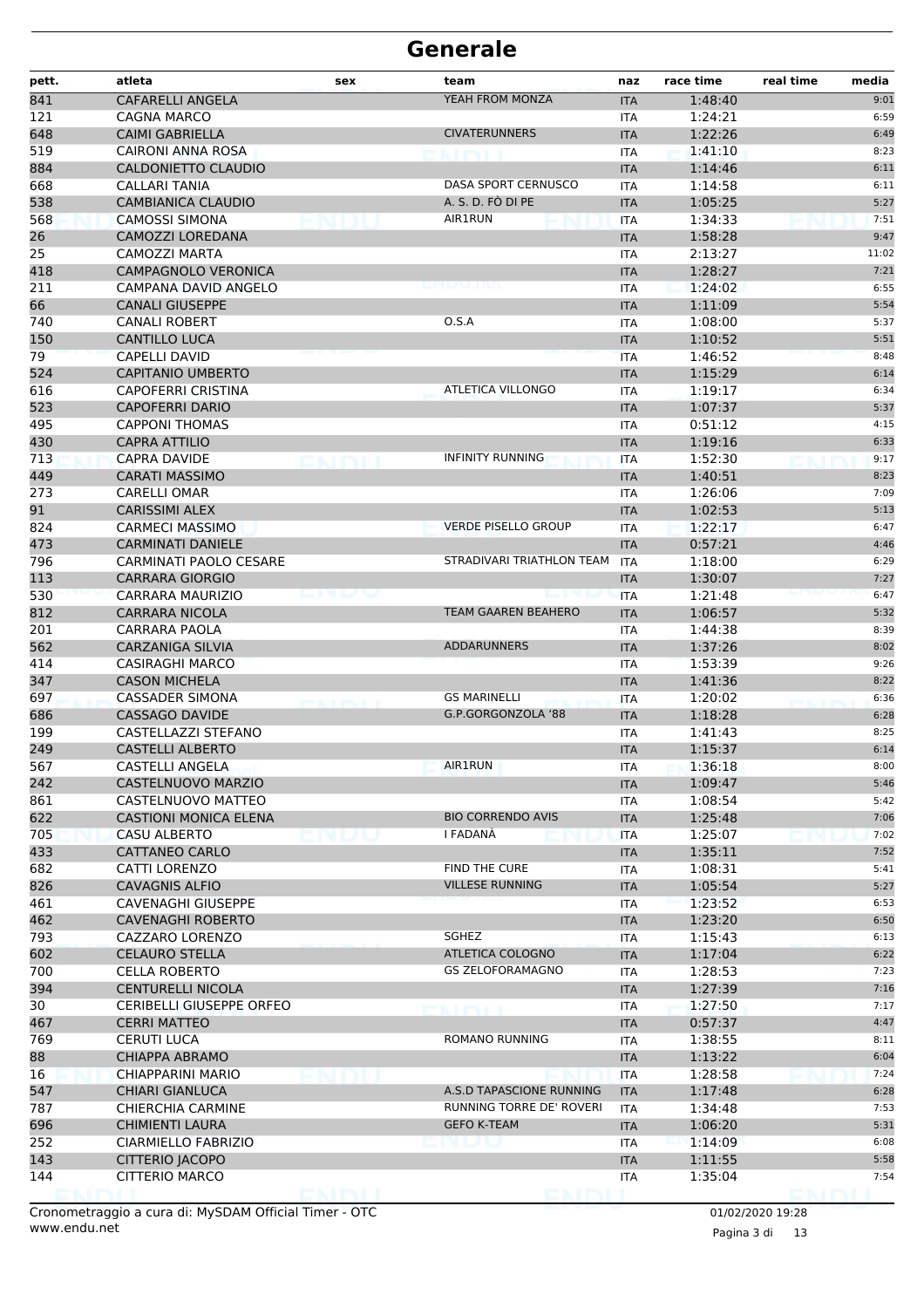| pett.     | atleta                                                  | sex                | team                                  | naz                      | race time          | real time<br>media |
|-----------|---------------------------------------------------------|--------------------|---------------------------------------|--------------------------|--------------------|--------------------|
| 149       | <b>CITTERIO MASSIMO</b>                                 |                    |                                       | <b>ITA</b>               | 1:26:14            | 7:08               |
| 69        | COCCHI ALESSANDRA                                       |                    |                                       | <b>ITA</b>               | 1:37:44            | 8:03               |
| 745       | COCO ALESSIO                                            |                    | <b>ORANGE SOX</b>                     | <b>ITA</b>               | 1:41:11            | 8:20               |
| 774       | <b>COFFETTI MARCO</b>                                   |                    | <b>RUNNERS BERGAMO</b>                | <b>ITA</b>               | 1:03:46            | 5:18               |
| 798       | <b>COLAIZZI MATTEO</b>                                  |                    | <b>TEAM CELERE</b>                    | <b>ITA</b>               | 1:09:51            | 5:48               |
| 310       | <b>COLALILLO LEO</b>                                    |                    |                                       | <b>ITA</b>               | 1:03:36            | 5:17               |
| 183       | <b>COLNAGHI SIMONA</b>                                  |                    |                                       | <b>ITA</b>               | 1:28:43            | 7:19               |
| 847       | COLOMBARI GIACOMO                                       | SUU BILUT          |                                       | <b>ITA</b>               | 1:17:12            | 6:25               |
| 45        | <b>COLOMBO AMALIA</b>                                   |                    |                                       | <b>ITA</b>               | 1:55:03            | 9:29               |
| 883       | <b>COLOMBO DARIO</b>                                    |                    | CARVICO SKYRUNNING                    | <b>ITA</b>               | 1:05:29            | 5:26               |
| 561       | <b>COLOMBO FABIO</b>                                    |                    | <b>ADDARUNNERS</b>                    | <b>ITA</b>               | 1:28:28            | 7:17               |
| 134       | <b>COLOMBO ILARIA</b>                                   |                    |                                       | <b>ITA</b>               | 1:15:04            | 6:13               |
| 694       | <b>COLOMBO PAOLO</b>                                    |                    | <b>GEFO K TEAM</b>                    | <b>ITA</b>               | 1:15:52            | 6:18               |
| 59        | <b>COLONNA LUCA ACHILLE</b>                             |                    |                                       | <b>ITA</b>               | 1:29:55            | 7:24<br>7:36       |
| 60        | <b>COLPANI PIERLUIGI</b><br><b>GIUSEPPE</b>             |                    |                                       | <b>ITA</b>               | 1:32:11            |                    |
| 140       | <b>COMELLO FABIO</b>                                    |                    |                                       | ITA                      | 1:03:40            | 5:17               |
| 496       | <b>COMETTI FABIO</b>                                    |                    |                                       | <b>ITA</b>               | 1:37:42            | 8:02               |
| 802       | COMOTTI MATTEO                                          |                    | <b>TEAM GAAREN #BEAHERO</b>           | <b>ITA</b>               | 0:59:16            | 4:54               |
| 643       | <b>COMOTTI SIMONE</b>                                   |                    | <b>CARVICO SKYRUNNING ASD</b>         | <b>ITA</b>               | 1:08:30            | 5:39               |
| 392       | <b>COMPAGNONI ENRICO</b>                                |                    |                                       | <b>ITA</b>               | 1:19:44            | 6:33               |
| 801       | <b>CONFALONIERI DANIELE</b>                             |                    | <b>TEAM GAAREN #BEAHERO</b>           | <b>ITA</b>               | 1:04:29            | 5:20               |
| 64        | CONFALONIERI GIANLUCA                                   |                    |                                       | <b>ITA</b>               | 1:15:45            | 6:18               |
| 335       | <b>CONFALONIERI IVAN</b>                                |                    |                                       | <b>ITA</b>               | 1:15:27            | 6:14               |
| 196       | CONFALONIERI FOGACCIA                                   |                    |                                       | <b>ITA</b>               | 1:07:57            | 5:36               |
|           | <b>FABIO MARIA</b>                                      |                    | <b>STORY IN THE REAL PROPERTY AND</b> |                          |                    |                    |
| 197       | <b>CONFALONIERI FOGACCIA</b><br><b>MICHELE EMANUELE</b> |                    |                                       | <b>ITA</b>               | 1:07:56            | 5:36               |
| 613       | <b>CONSONNI MARCO</b>                                   |                    | <b>ATLETICA SALETTI</b>               | <b>ITA</b>               | 1:03:00            | 5:13               |
| 702       | <b>CONTESSI ALESSIA</b>                                 |                    | <b>GSA SOVERE</b>                     | <b>ITA</b>               | 1:18:20            | 6:30               |
|           | <b>BRUNELLA</b>                                         |                    |                                       |                          |                    |                    |
| 699       | <b>CONTI DAVIDE</b>                                     |                    | <b>GS ROGENO</b>                      | <b>ITA</b>               | 1:07:52            | 5:36               |
| 545       | COPPOLA ALESSANDRA                                      |                    | A.S. SPORTERAPIA                      | <b>ITA</b>               | 2:13:08            | 11:05              |
| 728       | <b>CORBELLA LUCA</b>                                    |                    | MÓLA MIA RUNNING TEAM                 | <b>ITA</b>               | 1:27:34            | 7:14               |
| 756       | <b>CORNA NEVIO</b>                                      |                    | PODISTI DUE CASTELLI                  | <b>ITA</b>               | 1:08:22            | 5:40               |
| 221       | <b>CORTESI DIEGO</b>                                    |                    |                                       | <b>ITA</b>               | 1:24:06            | 6:55               |
| 84<br>698 | <b>CORTESI GIOVANNI</b><br><b>CORTESI MASSIMO</b>       |                    | <b>GS MARINELLI</b>                   | <b>ITA</b>               | 1:08:57            | 5:42<br>5:51       |
| 431       | <b>CORTESI MICHELA</b>                                  |                    |                                       | <b>ITA</b><br><b>ITA</b> | 1:11:07<br>1:19:35 | 6:33               |
| 450       | <b>CORTESI STEFANO</b>                                  |                    |                                       | <b>ITA</b>               | 1:23:18            | 6:56               |
| 778       | <b>CORTI FULVIO</b>                                     |                    | <b>RUNNERS BERGAMO</b>                | <b>ITA</b>               | 1:20:28            | 6:38               |
| 169       | <b>CORTINOVIS MAURO</b>                                 |                    | vienu                                 | ITA                      | 0:58:24            | 4:51               |
| 267       | <b>CORTINOVIS PAMELA</b>                                |                    |                                       | <b>ITA</b>               | 1:27:21            | 7:12               |
| 828       | <b>CORTINOVIS ROSSANA</b>                               |                    | WE RUN BERGAMO                        | ITA                      | 1:34:57            | 7:52               |
| 318       | <b>COTI ALESSANDRO</b>                                  |                    |                                       | <b>ITA</b>               | 1:31:47            | 7:34               |
| 290       | COTI ZELATI ANNA MARIA                                  |                    |                                       | <b>ITA</b>               | 1:31:20            | 7:31               |
| 759       | COZZANI CLAUDIO GUIDO                                   |                    | POL. VILLESE                          | <b>ITA</b>               | 1:12:22            | 5:59               |
| 243       | <b>CRIPPA MANUEL</b>                                    |                    |                                       | ITA                      | 1:22:10            | 6:48               |
| 350       | <b>CRIPPA MATTEO</b>                                    |                    |                                       | <b>ITA</b>               | 1:23:39            | 6:56               |
| 76        | <b>CRIPPA RICCARDO</b>                                  |                    |                                       | ITA                      | 1:23:39            | 6:56               |
| 388       | <b>CRIPPA SONIA</b>                                     |                    |                                       | <b>ITA</b>               | 1:37:03            | 8:01               |
| 605       | <b>CRISTINI MARCO GIUSEPPE</b>                          | Maini 1776. Titali | ATLETICA CRAL BANCO                   | <b>ITA</b>               | 1:21:36            | 6:43               |
| 455       | CROCCA GIANANDREA                                       |                    |                                       | <b>ITA</b>               | 1:14:04            | 6:05               |
| 299       | <b>CUGUSI GIAMPIERO</b>                                 |                    |                                       | <b>ITA</b>               | 2:27:54            | 12:15              |
| 657       | <b>CUNIAL DAVIDE TOMMASO</b><br><b>ROMOLO</b>           |                    | <b>CIVATERUNNERS</b>                  | <b>ITA</b>               | 1:20:38            | 6:41               |
| 583       | D'AMBROSIO MARZIO                                       |                    | ASD I FADANA                          | ITA                      | 1:23:41            | 6:55               |
| 73        | <b>DACCHINI SIMONE</b>                                  |                    |                                       | <b>ITA</b>               | 1:25:01            | 7:02               |
| 629       | DALDOSS DANIELA                                         |                    | CAMISANO RUNNING A.S.D.               | ITA                      | 1:43:38            | 8:36               |
| 171       | DALL'AGNOLA LIDIA                                       |                    |                                       | <b>ITA</b>               | 1:15:51            | 6:16               |
| 552       | DALL'AGNOLA MARCO                                       |                    | A.S.D. ATLETICA LUPATOTINA            | <b>ITA</b>               | 1:08:02            | 5:39               |
| 888       | DALLA TOR ELISA                                         |                    |                                       | <b>ITA</b>               | 1:12:45            | 6:00               |
| 128       | DANTI LUIGI                                             |                    | KI PSI B                              | <b>ITA</b>               | 1:03:44            | 5:17               |
| 654       | <b>DAVERI CLAUDIO</b>                                   |                    | <b>CIVATERUNNERS</b>                  | <b>ITA</b>               | 1:22:02            | 6:47               |
| 618       | DE ANGELIS LUCA                                         |                    | ATLETICA VILLONGO                     | ITA                      | 1:20:25            | 6:39               |
| 715       | DE CARO MARIA<br><b>ANTONIETTA</b>                      |                    | <b>INFINITY RUNNING</b>               | <b>ITA</b>               | 1:53:33            | 9:22               |

www.endu.net Cronometraggio a cura di: MySDAM Official Timer - OTC 01/02/2020 19:28

Pagina 4 di 13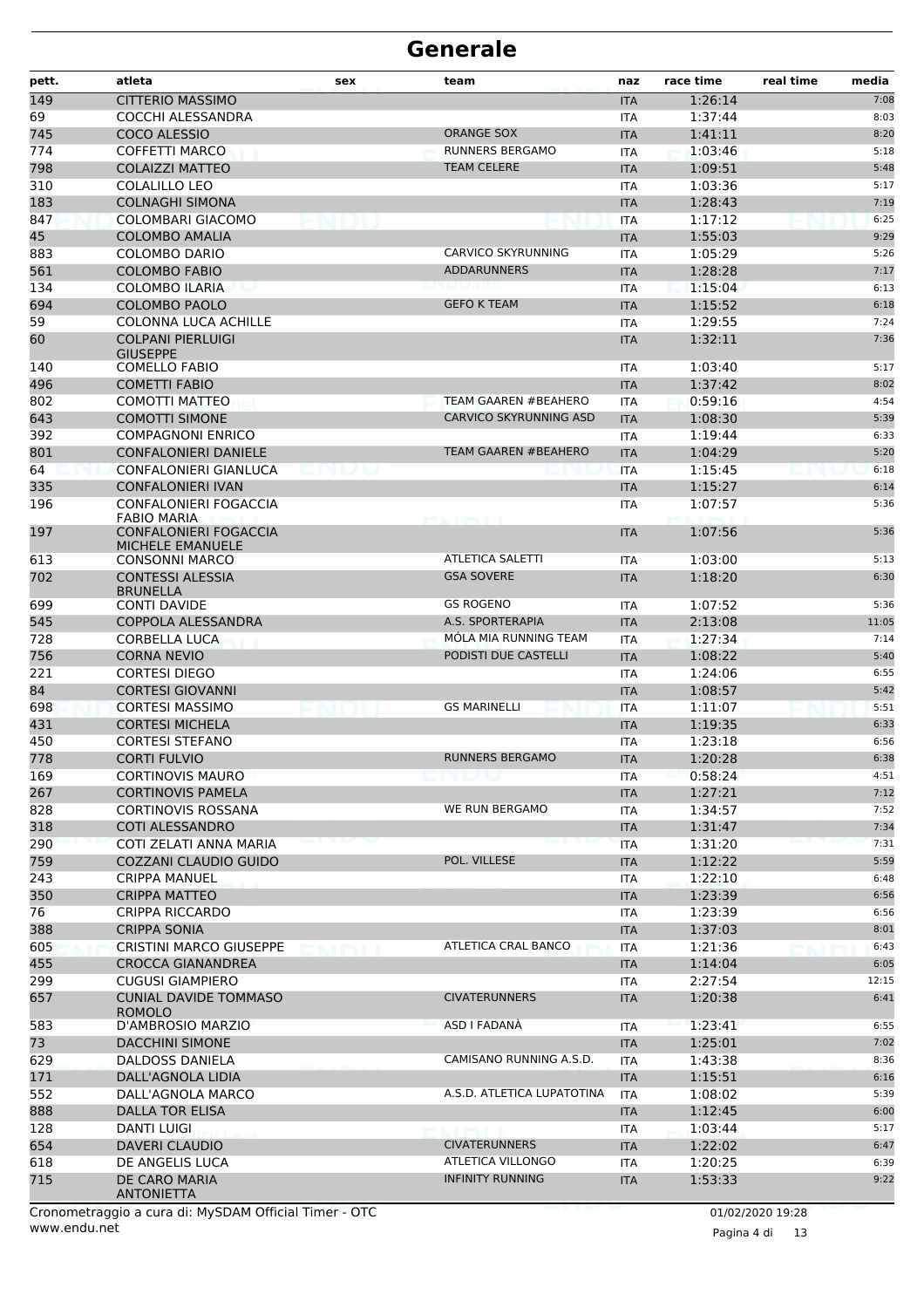| pett. | atleta                                    | sex                | team                        | naz        | race time | real time | media |
|-------|-------------------------------------------|--------------------|-----------------------------|------------|-----------|-----------|-------|
| 362   | DE DONATO STEFANO                         |                    |                             | <b>ITA</b> | 1:19:42   |           | 6:34  |
| 497   | DE LEIDI FLAVIO                           |                    |                             | <b>ITA</b> | 0:56:09   |           | 4:40  |
| 315   | DE LUCA GIUSEPPE                          |                    |                             | <b>ITA</b> | 1:46:06   |           | 8:48  |
| 248   | DE OLIVEIRA ESTER                         |                    | entri                       | <b>BRA</b> | 1:14:10   |           | 6:09  |
| 316   | <b>DEGIOVANNI ROBERTO</b>                 |                    |                             | <b>ITA</b> | 1:25:00   |           | 7:02  |
| 291   | <b>DEGRADI AMBROGIO</b><br><b>ALBERTO</b> |                    |                             | ITA        | 1:38:52   |           | 8:09  |
| 848   | <b>DELIGIOS GIORGIO</b>                   |                    |                             | <b>ITA</b> | 0:59:42   |           | 4:57  |
| 263   | DEMIR ALI GÖKHAN                          |                    |                             | <b>ITA</b> | 1:35:50   |           | 7:54  |
| 24    | <b>DENTELLA MARCO</b>                     |                    |                             | <b>ITA</b> | 1:58:29   |           | 9:47  |
| 786   | <b>DEVALLE FABIO</b>                      |                    | <b>RUNNING SARONNO</b>      | ITA        | 1:08:12   |           | 5:36  |
| 717   | DI CHIANO ALDINO                          |                    | <b>KOASS</b>                | <b>ITA</b> | 1:14:04   |           | 6:09  |
| 184   | DI SALVO CARAVA' CHIARA                   |                    |                             | <b>ITA</b> | 1:28:44   |           | 7:19  |
| 185   | DI SALVO CARAVA' MAURO                    |                    |                             | <b>ITA</b> | 1:27:30   |           | 7:13  |
| 576   | DIEDERICH FRÂNZ                           |                    | AMICALE POST LUXEMBOURG     | <b>LUX</b> | 1:09:29   |           | 5:45  |
| 419   | <b>DOMENIGHINI GIACOMO</b>                |                    |                             | <b>ITA</b> | 1:09:24   |           | 5:43  |
| 854   | <b>DONADONI ROBERTA</b>                   |                    |                             | ITA        | 1:42:13   |           | 8:27  |
| 803   | <b>DONEDA FEDERICA</b>                    |                    | TEAM GAAREN #BEAHERO        | <b>ITA</b> | 1:21:10   |           | 6:43  |
| 237   | <b>DONZELLI MARCO</b>                     |                    |                             | <b>ITA</b> | 1:25:03   |           | 7:01  |
| 865   | DOWGIALLO MAGDALENA                       |                    |                             | <b>ITA</b> | 1:39:56   |           | 8:15  |
| 257   | DUCA ELEONORA                             |                    |                             | ITA        | 1:27:11   |           | 7:15  |
| 498   | <b>DUZIONI SERGIO</b>                     |                    |                             | <b>ITA</b> | 1:08:15   |           | 5:39  |
| 463   | D'ADDA STEFANO                            |                    |                             | <b>ITA</b> | 1:21:27   |           | 6:45  |
| 451   | <b>EMANUELE ORESTE</b>                    |                    |                             | <b>ITA</b> | 1:07:40   |           | 5:37  |
| 836   | <b>EPIS EMILIO</b>                        |                    | WE RUN BERGAMO              | <b>ITA</b> | 1:23:48   |           | 6:57  |
| 890   | <b>EPIS MARCO</b>                         |                    |                             | <b>ITA</b> | 1:10:10   |           | 5:48  |
| 459   | EUSTACCHIO CLEMENTINO                     |                    |                             | ITA        | 1:39:52   |           | 8:16  |
| 808   | <b>FABBRIS TANYA</b>                      |                    | <b>TEAM GAAREN #BEAHERO</b> | <b>ITA</b> | 1:20:42   |           | 6:41  |
| 284   | <b>FACCHINETTI LORENZO</b>                |                    |                             | <b>ITA</b> | 1:24:32   |           | 6:58  |
| 750   | <b>FACCHINETTI PAOLO</b>                  |                    | <b>PAOLO</b>                | <b>ITA</b> | 1:12:07   |           | 5:59  |
| 409   | <b>FACCHINI FLAVIO</b>                    |                    |                             | ITA        | 1:00:46   |           | 5:00  |
| 361   | <b>FACCIO ANTONIO</b>                     |                    |                             | <b>ITA</b> | 1:11:15   |           | 5:56  |
| 855   | FALCHETTI CLEMENTINA                      |                    |                             | ITA        | 1:42:13   |           | 8:27  |
| 210   | <b>FALGARI EROS FEDERICO</b>              |                    |                             | <b>ITA</b> | 1:11:19   |           | 5:51  |
| 268   | <b>FANTINI ETTORE</b>                     |                    |                             | <b>ITA</b> | 1:15:47   |           | 6:18  |
| 499   | <b>FARANDA CARLO</b>                      |                    |                             | <b>ITA</b> | 1:09:09   |           | 5:45  |
| 642   | <b>FARINA ENZO</b>                        |                    | CARVICO SKYRUNNING ASD      | <b>ITA</b> | 1:11:00   |           | 5:54  |
| 215   | <b>FARINA PAOLO</b>                       |                    |                             | <b>ITA</b> | 1:18:41   |           | 6:27  |
| 329   | <b>FASCIALE DOMENICO</b>                  |                    |                             | ITA        | 1:30:04   |           | 7:26  |
| 396   | <b>FASOLINI ROBERTO</b>                   |                    |                             | <b>ITA</b> | 1:31:30   |           | 7:32  |
| 228   | <b>FASSI MICHELE</b>                      |                    | endo                        | ITA        | 1:22:00   |           | 6:49  |
| 187   | <b>FAVARATO ANDREA</b>                    |                    |                             | <b>ITA</b> | 1:32:42   |           | 7:40  |
| 32    | <b>FEDRIGA FEDERICO</b>                   |                    |                             | <b>ITA</b> | 1:09:59   |           | 5:47  |
| 31    | <b>FEDRIGA MATTEO</b>                     |                    |                             | <b>ITA</b> | 1:24:58   |           | 7:04  |
| 877   | <b>FENI FABIO</b>                         |                    |                             | <b>ITA</b> | 1:23:04   |           | 6:52  |
| 420   | <b>FERRA LUCA</b>                         |                    |                             | <b>ITA</b> | 0:59:47   |           | 4:58  |
| 500   | <b>FERRARI CLAUDIO</b>                    |                    |                             | ITA        | 1:11:47   |           | 5:54  |
| 262   | <b>FERRARI ELENA</b>                      |                    |                             | <b>ITA</b> | 1:27:17   |           | 7:14  |
| 217   | <b>FERRARI GIOVANNI</b>                   |                    |                             | <b>ITA</b> | 1:20:40   |           | 6:40  |
| 874   | <b>FERRARI MARCO</b>                      |                    |                             | <b>ITA</b> | 1:28:31   |           | 7:17  |
| 57    | <b>FERRARIO FEDERICO</b>                  |                    |                             | ITA        | 1:07:42   |           | 5:35  |
| 527   | <b>FERRI GIUSEPPE</b>                     |                    |                             | <b>ITA</b> | 1:41:42   |           | 8:25  |
| 407   | <b>FERRI LORENZO</b>                      |                    |                             | ITA        | 1:03:37   |           | 5:14  |
| 366   | <b>FERRI RICCARDO</b>                     |                    |                             | <b>ITA</b> | 1:18:26   |           | 6:28  |
| 487   | <b>FERRO LINDA</b>                        |                    |                             | <b>ITA</b> | 1:37:41   |           | 8:02  |
| 729   | <b>FESTA DAVIDE</b>                       |                    | MOLAMIA RUNNING TEAM        | <b>ITA</b> | 1:36:10   |           | 7:57  |
| 98    | FILIPPI CRISTINA                          |                    |                             | ITA        | 1:14:06   |           | 6:06  |
| 97    | <b>FILIPPI MARIACHIARA</b>                |                    |                             | <b>ITA</b> | 1:09:44   |           | 5:44  |
| 307   | <b>FINA MATTEO</b>                        | <b>LOW BOY AND</b> |                             | <b>ITA</b> | 1:25:11   |           | 7:01  |
| 375   | <b>FINAZZI DANIELE</b>                    |                    |                             | <b>ITA</b> | 1:04:46   |           | 5:18  |
| 829   | <b>FINAZZI FEDERICA</b>                   |                    | WE RUN BERGAMO              | ITA        | 1:36:13   |           | 7:58  |
| 445   | <b>FINAZZI MARCO GIUSEPPE</b>             |                    |                             | <b>ITA</b> | 1:31:17   |           | 7:35  |
| 182   | FIORENTINI PATRIZIA                       |                    |                             | ITA        | 1:18:35   |           | 6:28  |
| 42    | <b>FIORENTINO SERGIO</b>                  |                    |                             | <b>ITA</b> | 1:42:08   |           | 8:27  |
| 760   | <b>FIORIO DANILO</b>                      |                    | POLISPORTIVA TURBIGHESE     | <b>ITA</b> | 1:15:47   |           | 6:16  |

www.endu.net Cronometraggio a cura di: MySDAM Official Timer - OTC 01/02/2020 19:28

Pagina 5 di 13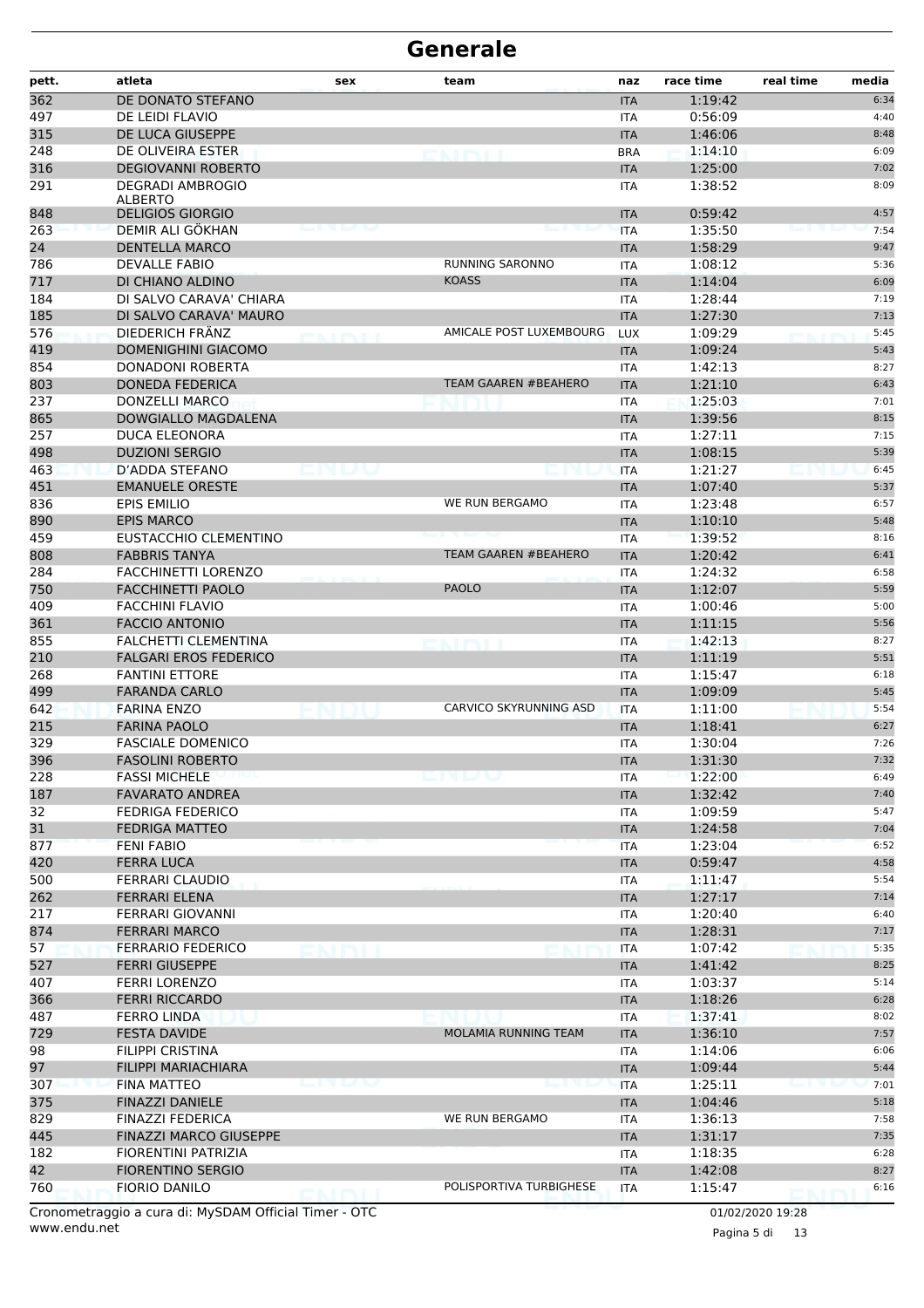| 380<br><b>FLORIAN MATTEO</b><br>0:57:49<br>4:48<br><b>ITA</b><br><b>CANTO DI CORSA</b><br>635<br>FONTANA CLAUDIA<br>1:32:49<br>7:40<br><b>ITA</b><br>7:05<br>501<br><b>FORESTI CAMILLO</b><br>1:25:51<br><b>ITA</b><br>528<br><b>FORNERO ANDREA</b><br>0:50:05<br>4:09<br><b>ITA</b><br><b>NATIONAL</b><br>218<br>1:19:28<br><b>FORNONI ORNELLA</b><br><b>ITA</b><br>6:33<br>482<br><b>FORTUNATO ANNA</b><br>1:31:29<br>7:33<br><b>ITA</b><br><b>FOSSATI NICOLA</b><br>1:19:39<br>6:37<br><b>ITA</b><br>TIME FOR RUN<br>8:00<br>817<br>FRANCHINI PATRIZIA<br>1:36:52<br><b>ITA</b><br>464<br><b>FRANCHIONI ANDREA</b><br>1:21:56<br>6:47<br><b>ITA</b><br><b>FRANCESCO</b><br>683<br><b>FRATUS FRANCESCO</b><br>1:14:02<br>6:06<br><b>ITA</b><br>301<br><b>FRIGERIO ELIANA</b><br>1:31:46<br>7:35<br><b>ITA</b><br><b>AIR1RUN</b><br>566<br><b>FRIGERIO GIUSEPPE</b><br>1:06:01<br>5:27<br><b>ITA</b><br><b>FUMAGALLI MATTEO</b><br>1:28:53<br>7:21<br><b>ITA</b><br>19<br><b>FUMAGALLI STEFANO</b><br>1:39:31<br>8:16<br><b>ITA</b><br>764<br><b>FUSCHETTO CARMINE</b><br>RCBELLINZONA<br>1:04:44<br>5:23<br><b>ITA</b><br>687<br><b>G.S ROGENO</b><br>1:32:21<br><b>FUSI VALENTINA</b><br>7:39<br><b>ITA</b><br>548<br><b>GABRIELLI ILENIA</b><br>A.S.D. ATLETICA LUPATOTINA<br>1:24:46<br>6:59<br><b>ITA</b><br>406<br><b>GALATI MIRIAM</b><br>1:19:49<br>6:35<br>ITA<br>544<br><b>GALBIATI LORENZO</b><br>A.S. SPORTERAPIA<br>1:32:59<br>7:44<br><b>ITA</b><br>7:35<br>502<br><b>GALBUSSERA ROBERTA</b><br>1:31:36<br><b>ITA</b><br><b>GALLI BARBARA</b><br>1:20:24<br>6:39<br><b>ITA</b><br>1:20:24<br><b>GALLI FRANCESCA</b><br>6:39<br><b>ITA</b><br>133<br><b>GALLI STEFANO</b><br>1:15:04<br>6:13<br><b>ITA</b><br><b>CARVICO SKYRUNNING</b><br>637<br><b>GAMBARDELLA ANDREA</b><br>0:56:27<br>4:39<br><b>ITA</b><br>132<br><b>GAMBARELLI RITA</b><br>6:34<br><b>ITA</b><br>1:19:13<br>41<br>7:22<br><b>GANGERI ANTONELLA</b><br>1:28:51<br><b>ITA</b><br><b>EVOLUTION SPORT TEAM</b><br><b>GANINO ALESSANDRO</b><br>0:55:30<br>4:37<br>678<br><b>ITA</b><br>200<br><b>GARATTINI GIANLUIGI</b><br>1:17:17<br>6:25<br><b>ITA</b><br>357<br>1:31:13<br><b>GARDANI MARTINA</b><br>7:33<br><b>ITA</b><br>OTC COMO<br>749<br><b>GARGHENTINI DAVIDE</b><br>1:35:07<br>7:53<br><b>ITA</b><br>86<br><b>GARINI MARIA ELENA</b><br>1:57:22<br>9:41<br><b>ITA</b><br><b>GARRAMONE GIAN PIO</b><br>1:22:41<br>6:52<br>376<br><b>ITA</b><br>LA RECASTELLO RADICI<br>719<br><b>GARRETTA ANDREA</b><br>1:06:24<br><b>ITA</b><br>5:30<br>598<br><b>ATLETICA ALBATESE</b><br>1:22:44<br><b>GATTI MARIO GIUSEPPE</b><br>6:53<br><b>ITA</b><br>332<br><b>GELFI MAURIZIO</b><br>1:26:21<br>7:09<br><b>ITA</b><br>844<br>1:19:17<br><b>GELPI IVAN</b><br>6:33<br><b>ITA</b><br>285<br><b>GENNARI ALESSIO</b><br>1:41:45<br>8:22<br><b>ITA</b><br><b>DERANCLAB</b><br>6:56<br>673<br><b>GENNARO VITTORIO</b><br>1:23:39<br><b>ITA</b><br>ATL.TREVIGLIO<br><b>GERACITANO SAPIENZA</b><br>1:12:55<br>596<br>6:03<br><b>ITA</b><br>823<br><b>VAM RACE</b><br><b>GERMOZZI CRISTINA</b><br><b>ITA</b><br>1:11:10<br>5:55<br>488<br><b>GEROSA CLAUDIO</b><br>1:03:53<br>5:16<br><b>ITA</b><br>PESTAKILOMETRI<br>753<br><b>GERVASONI ANTONIO</b><br>1:16:50<br>6:23<br><b>ITA</b><br>553<br>6:59<br><b>GHEDIN ROBERTA</b><br>A.S.D. ATLETICA LUPATOTINA<br><b>ITA</b><br>1:24:45<br>CAMISANO RUNNING<br>5:50<br>627<br><b>GHILLINI FABIO</b><br>1:10:24<br><b>ITA</b><br>867<br><b>GHIRARDI VITTORIO</b><br>1:08:18<br>5:41<br><b>ITA</b><br><b>CRAL CREBERG</b><br>7:12<br>663<br><b>GHISALBERTI REMO</b><br>1:27:25<br>ITA<br>MONTAGNETTA SKYRUNNER<br>730<br><b>GIACOMELLI ROBERTO</b><br>6:59<br><b>ITA</b><br>1:24:04<br>99<br><b>GIACOMINI CLARA</b><br>1:11:53<br>5:55<br>ITA<br>146<br>6:33<br><b>GIANNUZZO PIERLUIGI</b><br>1:18:48<br><b>ITA</b><br>29<br>6:52<br><b>GIBERTI HERMES</b><br>1:23:30<br><b>ITA</b><br>631<br>CAMISANO RUNNING A.S.D.<br><b>GIPPONI GIANCARLO</b><br>1:03:27<br>5:16<br><b>ITA</b><br>772<br><b>RUN CARD</b><br>4:59<br><b>GIRANI MARCO</b><br>1:00:04<br><b>ITA</b><br>BRADIPO ZOPPO A.S.D.<br>624<br>5:59<br><b>GIRARDINI NICOLA</b><br><b>ITA</b><br>1:12:47<br>483<br><b>GIROLAMI GIORGIO</b><br>1:46:41<br>8:48<br>ITA<br>96<br>5:39<br><b>GIUPPONI FABIANO</b><br>1:08:05<br><b>ITA</b><br>A.S.D. ATLETICA LUPATOTINA<br>7:01<br>554<br><b>GOBBI FRATTINI SONIA</b><br><b>ITA</b><br>1:24:41<br>585<br><b>GOFFI CLAUDIA</b><br>ASD MONTE ORFANO<br><b>ITA</b><br>1:08:59<br>5:42<br>327<br><b>GOGLIO GIORGIO</b><br>1:22:06<br>6:47<br><b>ITA</b><br>356<br>1:27:11<br>7:14<br><b>GOTTI GIANPAOLO</b><br><b>ITA</b><br>261<br><b>GRANDIS LAURA</b><br>1:48:39<br>9:01<br><b>ITA</b><br>741<br>OCR WILD ARENA<br><b>GRASSI STEFANO</b><br>1:12:21<br>6:00<br><b>ITA</b><br>4:32<br>417<br><b>GRAVA MATTEO</b><br>0:54:36<br>ITA<br>427<br><b>GRAZIOLI GIOVANNI</b><br><b>ITA</b><br>1:24:26<br>7:01<br>6:38<br>317<br><b>GRISA GABRIELE</b><br>1:20:30<br>ITA | pett. | atleta | sex    | team | naz | race time | real time<br>media |
|---------------------------------------------------------------------------------------------------------------------------------------------------------------------------------------------------------------------------------------------------------------------------------------------------------------------------------------------------------------------------------------------------------------------------------------------------------------------------------------------------------------------------------------------------------------------------------------------------------------------------------------------------------------------------------------------------------------------------------------------------------------------------------------------------------------------------------------------------------------------------------------------------------------------------------------------------------------------------------------------------------------------------------------------------------------------------------------------------------------------------------------------------------------------------------------------------------------------------------------------------------------------------------------------------------------------------------------------------------------------------------------------------------------------------------------------------------------------------------------------------------------------------------------------------------------------------------------------------------------------------------------------------------------------------------------------------------------------------------------------------------------------------------------------------------------------------------------------------------------------------------------------------------------------------------------------------------------------------------------------------------------------------------------------------------------------------------------------------------------------------------------------------------------------------------------------------------------------------------------------------------------------------------------------------------------------------------------------------------------------------------------------------------------------------------------------------------------------------------------------------------------------------------------------------------------------------------------------------------------------------------------------------------------------------------------------------------------------------------------------------------------------------------------------------------------------------------------------------------------------------------------------------------------------------------------------------------------------------------------------------------------------------------------------------------------------------------------------------------------------------------------------------------------------------------------------------------------------------------------------------------------------------------------------------------------------------------------------------------------------------------------------------------------------------------------------------------------------------------------------------------------------------------------------------------------------------------------------------------------------------------------------------------------------------------------------------------------------------------------------------------------------------------------------------------------------------------------------------------------------------------------------------------------------------------------------------------------------------------------------------------------------------------------------------------------------------------------------------------------------------------------------------------------------------------------------------------------------------------------------------------------------------------------------------------------------------------------------------------------------------------------------------------------------------------------------------------------------------------------------------------------------------------------------------------------------------------------------------------------------------------------------------------------------------------------------------------------------------------------------------------------------------------------------------------------------------------------------------------------------------------------------------------------------------------------------------------------------------------------|-------|--------|--------|------|-----|-----------|--------------------|
|                                                                                                                                                                                                                                                                                                                                                                                                                                                                                                                                                                                                                                                                                                                                                                                                                                                                                                                                                                                                                                                                                                                                                                                                                                                                                                                                                                                                                                                                                                                                                                                                                                                                                                                                                                                                                                                                                                                                                                                                                                                                                                                                                                                                                                                                                                                                                                                                                                                                                                                                                                                                                                                                                                                                                                                                                                                                                                                                                                                                                                                                                                                                                                                                                                                                                                                                                                                                                                                                                                                                                                                                                                                                                                                                                                                                                                                                                                                                                                                                                                                                                                                                                                                                                                                                                                                                                                                                                                                                                                                                                                                                                                                                                                                                                                                                                                                                                                                                                                                       |       |        |        |      |     |           |                    |
|                                                                                                                                                                                                                                                                                                                                                                                                                                                                                                                                                                                                                                                                                                                                                                                                                                                                                                                                                                                                                                                                                                                                                                                                                                                                                                                                                                                                                                                                                                                                                                                                                                                                                                                                                                                                                                                                                                                                                                                                                                                                                                                                                                                                                                                                                                                                                                                                                                                                                                                                                                                                                                                                                                                                                                                                                                                                                                                                                                                                                                                                                                                                                                                                                                                                                                                                                                                                                                                                                                                                                                                                                                                                                                                                                                                                                                                                                                                                                                                                                                                                                                                                                                                                                                                                                                                                                                                                                                                                                                                                                                                                                                                                                                                                                                                                                                                                                                                                                                                       |       |        |        |      |     |           |                    |
|                                                                                                                                                                                                                                                                                                                                                                                                                                                                                                                                                                                                                                                                                                                                                                                                                                                                                                                                                                                                                                                                                                                                                                                                                                                                                                                                                                                                                                                                                                                                                                                                                                                                                                                                                                                                                                                                                                                                                                                                                                                                                                                                                                                                                                                                                                                                                                                                                                                                                                                                                                                                                                                                                                                                                                                                                                                                                                                                                                                                                                                                                                                                                                                                                                                                                                                                                                                                                                                                                                                                                                                                                                                                                                                                                                                                                                                                                                                                                                                                                                                                                                                                                                                                                                                                                                                                                                                                                                                                                                                                                                                                                                                                                                                                                                                                                                                                                                                                                                                       |       |        |        |      |     |           |                    |
|                                                                                                                                                                                                                                                                                                                                                                                                                                                                                                                                                                                                                                                                                                                                                                                                                                                                                                                                                                                                                                                                                                                                                                                                                                                                                                                                                                                                                                                                                                                                                                                                                                                                                                                                                                                                                                                                                                                                                                                                                                                                                                                                                                                                                                                                                                                                                                                                                                                                                                                                                                                                                                                                                                                                                                                                                                                                                                                                                                                                                                                                                                                                                                                                                                                                                                                                                                                                                                                                                                                                                                                                                                                                                                                                                                                                                                                                                                                                                                                                                                                                                                                                                                                                                                                                                                                                                                                                                                                                                                                                                                                                                                                                                                                                                                                                                                                                                                                                                                                       |       |        |        |      |     |           |                    |
|                                                                                                                                                                                                                                                                                                                                                                                                                                                                                                                                                                                                                                                                                                                                                                                                                                                                                                                                                                                                                                                                                                                                                                                                                                                                                                                                                                                                                                                                                                                                                                                                                                                                                                                                                                                                                                                                                                                                                                                                                                                                                                                                                                                                                                                                                                                                                                                                                                                                                                                                                                                                                                                                                                                                                                                                                                                                                                                                                                                                                                                                                                                                                                                                                                                                                                                                                                                                                                                                                                                                                                                                                                                                                                                                                                                                                                                                                                                                                                                                                                                                                                                                                                                                                                                                                                                                                                                                                                                                                                                                                                                                                                                                                                                                                                                                                                                                                                                                                                                       |       |        |        |      |     |           |                    |
|                                                                                                                                                                                                                                                                                                                                                                                                                                                                                                                                                                                                                                                                                                                                                                                                                                                                                                                                                                                                                                                                                                                                                                                                                                                                                                                                                                                                                                                                                                                                                                                                                                                                                                                                                                                                                                                                                                                                                                                                                                                                                                                                                                                                                                                                                                                                                                                                                                                                                                                                                                                                                                                                                                                                                                                                                                                                                                                                                                                                                                                                                                                                                                                                                                                                                                                                                                                                                                                                                                                                                                                                                                                                                                                                                                                                                                                                                                                                                                                                                                                                                                                                                                                                                                                                                                                                                                                                                                                                                                                                                                                                                                                                                                                                                                                                                                                                                                                                                                                       |       |        |        |      |     |           |                    |
|                                                                                                                                                                                                                                                                                                                                                                                                                                                                                                                                                                                                                                                                                                                                                                                                                                                                                                                                                                                                                                                                                                                                                                                                                                                                                                                                                                                                                                                                                                                                                                                                                                                                                                                                                                                                                                                                                                                                                                                                                                                                                                                                                                                                                                                                                                                                                                                                                                                                                                                                                                                                                                                                                                                                                                                                                                                                                                                                                                                                                                                                                                                                                                                                                                                                                                                                                                                                                                                                                                                                                                                                                                                                                                                                                                                                                                                                                                                                                                                                                                                                                                                                                                                                                                                                                                                                                                                                                                                                                                                                                                                                                                                                                                                                                                                                                                                                                                                                                                                       | 880   |        |        |      |     |           |                    |
|                                                                                                                                                                                                                                                                                                                                                                                                                                                                                                                                                                                                                                                                                                                                                                                                                                                                                                                                                                                                                                                                                                                                                                                                                                                                                                                                                                                                                                                                                                                                                                                                                                                                                                                                                                                                                                                                                                                                                                                                                                                                                                                                                                                                                                                                                                                                                                                                                                                                                                                                                                                                                                                                                                                                                                                                                                                                                                                                                                                                                                                                                                                                                                                                                                                                                                                                                                                                                                                                                                                                                                                                                                                                                                                                                                                                                                                                                                                                                                                                                                                                                                                                                                                                                                                                                                                                                                                                                                                                                                                                                                                                                                                                                                                                                                                                                                                                                                                                                                                       |       |        |        |      |     |           |                    |
|                                                                                                                                                                                                                                                                                                                                                                                                                                                                                                                                                                                                                                                                                                                                                                                                                                                                                                                                                                                                                                                                                                                                                                                                                                                                                                                                                                                                                                                                                                                                                                                                                                                                                                                                                                                                                                                                                                                                                                                                                                                                                                                                                                                                                                                                                                                                                                                                                                                                                                                                                                                                                                                                                                                                                                                                                                                                                                                                                                                                                                                                                                                                                                                                                                                                                                                                                                                                                                                                                                                                                                                                                                                                                                                                                                                                                                                                                                                                                                                                                                                                                                                                                                                                                                                                                                                                                                                                                                                                                                                                                                                                                                                                                                                                                                                                                                                                                                                                                                                       |       |        |        |      |     |           |                    |
|                                                                                                                                                                                                                                                                                                                                                                                                                                                                                                                                                                                                                                                                                                                                                                                                                                                                                                                                                                                                                                                                                                                                                                                                                                                                                                                                                                                                                                                                                                                                                                                                                                                                                                                                                                                                                                                                                                                                                                                                                                                                                                                                                                                                                                                                                                                                                                                                                                                                                                                                                                                                                                                                                                                                                                                                                                                                                                                                                                                                                                                                                                                                                                                                                                                                                                                                                                                                                                                                                                                                                                                                                                                                                                                                                                                                                                                                                                                                                                                                                                                                                                                                                                                                                                                                                                                                                                                                                                                                                                                                                                                                                                                                                                                                                                                                                                                                                                                                                                                       |       |        |        |      |     |           |                    |
|                                                                                                                                                                                                                                                                                                                                                                                                                                                                                                                                                                                                                                                                                                                                                                                                                                                                                                                                                                                                                                                                                                                                                                                                                                                                                                                                                                                                                                                                                                                                                                                                                                                                                                                                                                                                                                                                                                                                                                                                                                                                                                                                                                                                                                                                                                                                                                                                                                                                                                                                                                                                                                                                                                                                                                                                                                                                                                                                                                                                                                                                                                                                                                                                                                                                                                                                                                                                                                                                                                                                                                                                                                                                                                                                                                                                                                                                                                                                                                                                                                                                                                                                                                                                                                                                                                                                                                                                                                                                                                                                                                                                                                                                                                                                                                                                                                                                                                                                                                                       |       |        |        |      |     |           |                    |
|                                                                                                                                                                                                                                                                                                                                                                                                                                                                                                                                                                                                                                                                                                                                                                                                                                                                                                                                                                                                                                                                                                                                                                                                                                                                                                                                                                                                                                                                                                                                                                                                                                                                                                                                                                                                                                                                                                                                                                                                                                                                                                                                                                                                                                                                                                                                                                                                                                                                                                                                                                                                                                                                                                                                                                                                                                                                                                                                                                                                                                                                                                                                                                                                                                                                                                                                                                                                                                                                                                                                                                                                                                                                                                                                                                                                                                                                                                                                                                                                                                                                                                                                                                                                                                                                                                                                                                                                                                                                                                                                                                                                                                                                                                                                                                                                                                                                                                                                                                                       |       |        |        |      |     |           |                    |
|                                                                                                                                                                                                                                                                                                                                                                                                                                                                                                                                                                                                                                                                                                                                                                                                                                                                                                                                                                                                                                                                                                                                                                                                                                                                                                                                                                                                                                                                                                                                                                                                                                                                                                                                                                                                                                                                                                                                                                                                                                                                                                                                                                                                                                                                                                                                                                                                                                                                                                                                                                                                                                                                                                                                                                                                                                                                                                                                                                                                                                                                                                                                                                                                                                                                                                                                                                                                                                                                                                                                                                                                                                                                                                                                                                                                                                                                                                                                                                                                                                                                                                                                                                                                                                                                                                                                                                                                                                                                                                                                                                                                                                                                                                                                                                                                                                                                                                                                                                                       | 255   |        |        |      |     |           |                    |
|                                                                                                                                                                                                                                                                                                                                                                                                                                                                                                                                                                                                                                                                                                                                                                                                                                                                                                                                                                                                                                                                                                                                                                                                                                                                                                                                                                                                                                                                                                                                                                                                                                                                                                                                                                                                                                                                                                                                                                                                                                                                                                                                                                                                                                                                                                                                                                                                                                                                                                                                                                                                                                                                                                                                                                                                                                                                                                                                                                                                                                                                                                                                                                                                                                                                                                                                                                                                                                                                                                                                                                                                                                                                                                                                                                                                                                                                                                                                                                                                                                                                                                                                                                                                                                                                                                                                                                                                                                                                                                                                                                                                                                                                                                                                                                                                                                                                                                                                                                                       |       |        |        |      |     |           |                    |
|                                                                                                                                                                                                                                                                                                                                                                                                                                                                                                                                                                                                                                                                                                                                                                                                                                                                                                                                                                                                                                                                                                                                                                                                                                                                                                                                                                                                                                                                                                                                                                                                                                                                                                                                                                                                                                                                                                                                                                                                                                                                                                                                                                                                                                                                                                                                                                                                                                                                                                                                                                                                                                                                                                                                                                                                                                                                                                                                                                                                                                                                                                                                                                                                                                                                                                                                                                                                                                                                                                                                                                                                                                                                                                                                                                                                                                                                                                                                                                                                                                                                                                                                                                                                                                                                                                                                                                                                                                                                                                                                                                                                                                                                                                                                                                                                                                                                                                                                                                                       |       |        |        |      |     |           |                    |
|                                                                                                                                                                                                                                                                                                                                                                                                                                                                                                                                                                                                                                                                                                                                                                                                                                                                                                                                                                                                                                                                                                                                                                                                                                                                                                                                                                                                                                                                                                                                                                                                                                                                                                                                                                                                                                                                                                                                                                                                                                                                                                                                                                                                                                                                                                                                                                                                                                                                                                                                                                                                                                                                                                                                                                                                                                                                                                                                                                                                                                                                                                                                                                                                                                                                                                                                                                                                                                                                                                                                                                                                                                                                                                                                                                                                                                                                                                                                                                                                                                                                                                                                                                                                                                                                                                                                                                                                                                                                                                                                                                                                                                                                                                                                                                                                                                                                                                                                                                                       |       |        |        |      |     |           |                    |
|                                                                                                                                                                                                                                                                                                                                                                                                                                                                                                                                                                                                                                                                                                                                                                                                                                                                                                                                                                                                                                                                                                                                                                                                                                                                                                                                                                                                                                                                                                                                                                                                                                                                                                                                                                                                                                                                                                                                                                                                                                                                                                                                                                                                                                                                                                                                                                                                                                                                                                                                                                                                                                                                                                                                                                                                                                                                                                                                                                                                                                                                                                                                                                                                                                                                                                                                                                                                                                                                                                                                                                                                                                                                                                                                                                                                                                                                                                                                                                                                                                                                                                                                                                                                                                                                                                                                                                                                                                                                                                                                                                                                                                                                                                                                                                                                                                                                                                                                                                                       |       |        |        |      |     |           |                    |
|                                                                                                                                                                                                                                                                                                                                                                                                                                                                                                                                                                                                                                                                                                                                                                                                                                                                                                                                                                                                                                                                                                                                                                                                                                                                                                                                                                                                                                                                                                                                                                                                                                                                                                                                                                                                                                                                                                                                                                                                                                                                                                                                                                                                                                                                                                                                                                                                                                                                                                                                                                                                                                                                                                                                                                                                                                                                                                                                                                                                                                                                                                                                                                                                                                                                                                                                                                                                                                                                                                                                                                                                                                                                                                                                                                                                                                                                                                                                                                                                                                                                                                                                                                                                                                                                                                                                                                                                                                                                                                                                                                                                                                                                                                                                                                                                                                                                                                                                                                                       |       |        |        |      |     |           |                    |
|                                                                                                                                                                                                                                                                                                                                                                                                                                                                                                                                                                                                                                                                                                                                                                                                                                                                                                                                                                                                                                                                                                                                                                                                                                                                                                                                                                                                                                                                                                                                                                                                                                                                                                                                                                                                                                                                                                                                                                                                                                                                                                                                                                                                                                                                                                                                                                                                                                                                                                                                                                                                                                                                                                                                                                                                                                                                                                                                                                                                                                                                                                                                                                                                                                                                                                                                                                                                                                                                                                                                                                                                                                                                                                                                                                                                                                                                                                                                                                                                                                                                                                                                                                                                                                                                                                                                                                                                                                                                                                                                                                                                                                                                                                                                                                                                                                                                                                                                                                                       |       |        |        |      |     |           |                    |
|                                                                                                                                                                                                                                                                                                                                                                                                                                                                                                                                                                                                                                                                                                                                                                                                                                                                                                                                                                                                                                                                                                                                                                                                                                                                                                                                                                                                                                                                                                                                                                                                                                                                                                                                                                                                                                                                                                                                                                                                                                                                                                                                                                                                                                                                                                                                                                                                                                                                                                                                                                                                                                                                                                                                                                                                                                                                                                                                                                                                                                                                                                                                                                                                                                                                                                                                                                                                                                                                                                                                                                                                                                                                                                                                                                                                                                                                                                                                                                                                                                                                                                                                                                                                                                                                                                                                                                                                                                                                                                                                                                                                                                                                                                                                                                                                                                                                                                                                                                                       |       |        |        |      |     |           |                    |
|                                                                                                                                                                                                                                                                                                                                                                                                                                                                                                                                                                                                                                                                                                                                                                                                                                                                                                                                                                                                                                                                                                                                                                                                                                                                                                                                                                                                                                                                                                                                                                                                                                                                                                                                                                                                                                                                                                                                                                                                                                                                                                                                                                                                                                                                                                                                                                                                                                                                                                                                                                                                                                                                                                                                                                                                                                                                                                                                                                                                                                                                                                                                                                                                                                                                                                                                                                                                                                                                                                                                                                                                                                                                                                                                                                                                                                                                                                                                                                                                                                                                                                                                                                                                                                                                                                                                                                                                                                                                                                                                                                                                                                                                                                                                                                                                                                                                                                                                                                                       | 117   |        |        |      |     |           |                    |
|                                                                                                                                                                                                                                                                                                                                                                                                                                                                                                                                                                                                                                                                                                                                                                                                                                                                                                                                                                                                                                                                                                                                                                                                                                                                                                                                                                                                                                                                                                                                                                                                                                                                                                                                                                                                                                                                                                                                                                                                                                                                                                                                                                                                                                                                                                                                                                                                                                                                                                                                                                                                                                                                                                                                                                                                                                                                                                                                                                                                                                                                                                                                                                                                                                                                                                                                                                                                                                                                                                                                                                                                                                                                                                                                                                                                                                                                                                                                                                                                                                                                                                                                                                                                                                                                                                                                                                                                                                                                                                                                                                                                                                                                                                                                                                                                                                                                                                                                                                                       | 118   |        |        |      |     |           |                    |
|                                                                                                                                                                                                                                                                                                                                                                                                                                                                                                                                                                                                                                                                                                                                                                                                                                                                                                                                                                                                                                                                                                                                                                                                                                                                                                                                                                                                                                                                                                                                                                                                                                                                                                                                                                                                                                                                                                                                                                                                                                                                                                                                                                                                                                                                                                                                                                                                                                                                                                                                                                                                                                                                                                                                                                                                                                                                                                                                                                                                                                                                                                                                                                                                                                                                                                                                                                                                                                                                                                                                                                                                                                                                                                                                                                                                                                                                                                                                                                                                                                                                                                                                                                                                                                                                                                                                                                                                                                                                                                                                                                                                                                                                                                                                                                                                                                                                                                                                                                                       |       |        |        |      |     |           |                    |
|                                                                                                                                                                                                                                                                                                                                                                                                                                                                                                                                                                                                                                                                                                                                                                                                                                                                                                                                                                                                                                                                                                                                                                                                                                                                                                                                                                                                                                                                                                                                                                                                                                                                                                                                                                                                                                                                                                                                                                                                                                                                                                                                                                                                                                                                                                                                                                                                                                                                                                                                                                                                                                                                                                                                                                                                                                                                                                                                                                                                                                                                                                                                                                                                                                                                                                                                                                                                                                                                                                                                                                                                                                                                                                                                                                                                                                                                                                                                                                                                                                                                                                                                                                                                                                                                                                                                                                                                                                                                                                                                                                                                                                                                                                                                                                                                                                                                                                                                                                                       |       |        |        |      |     |           |                    |
|                                                                                                                                                                                                                                                                                                                                                                                                                                                                                                                                                                                                                                                                                                                                                                                                                                                                                                                                                                                                                                                                                                                                                                                                                                                                                                                                                                                                                                                                                                                                                                                                                                                                                                                                                                                                                                                                                                                                                                                                                                                                                                                                                                                                                                                                                                                                                                                                                                                                                                                                                                                                                                                                                                                                                                                                                                                                                                                                                                                                                                                                                                                                                                                                                                                                                                                                                                                                                                                                                                                                                                                                                                                                                                                                                                                                                                                                                                                                                                                                                                                                                                                                                                                                                                                                                                                                                                                                                                                                                                                                                                                                                                                                                                                                                                                                                                                                                                                                                                                       |       |        |        |      |     |           |                    |
|                                                                                                                                                                                                                                                                                                                                                                                                                                                                                                                                                                                                                                                                                                                                                                                                                                                                                                                                                                                                                                                                                                                                                                                                                                                                                                                                                                                                                                                                                                                                                                                                                                                                                                                                                                                                                                                                                                                                                                                                                                                                                                                                                                                                                                                                                                                                                                                                                                                                                                                                                                                                                                                                                                                                                                                                                                                                                                                                                                                                                                                                                                                                                                                                                                                                                                                                                                                                                                                                                                                                                                                                                                                                                                                                                                                                                                                                                                                                                                                                                                                                                                                                                                                                                                                                                                                                                                                                                                                                                                                                                                                                                                                                                                                                                                                                                                                                                                                                                                                       |       |        |        |      |     |           |                    |
|                                                                                                                                                                                                                                                                                                                                                                                                                                                                                                                                                                                                                                                                                                                                                                                                                                                                                                                                                                                                                                                                                                                                                                                                                                                                                                                                                                                                                                                                                                                                                                                                                                                                                                                                                                                                                                                                                                                                                                                                                                                                                                                                                                                                                                                                                                                                                                                                                                                                                                                                                                                                                                                                                                                                                                                                                                                                                                                                                                                                                                                                                                                                                                                                                                                                                                                                                                                                                                                                                                                                                                                                                                                                                                                                                                                                                                                                                                                                                                                                                                                                                                                                                                                                                                                                                                                                                                                                                                                                                                                                                                                                                                                                                                                                                                                                                                                                                                                                                                                       |       |        |        |      |     |           |                    |
|                                                                                                                                                                                                                                                                                                                                                                                                                                                                                                                                                                                                                                                                                                                                                                                                                                                                                                                                                                                                                                                                                                                                                                                                                                                                                                                                                                                                                                                                                                                                                                                                                                                                                                                                                                                                                                                                                                                                                                                                                                                                                                                                                                                                                                                                                                                                                                                                                                                                                                                                                                                                                                                                                                                                                                                                                                                                                                                                                                                                                                                                                                                                                                                                                                                                                                                                                                                                                                                                                                                                                                                                                                                                                                                                                                                                                                                                                                                                                                                                                                                                                                                                                                                                                                                                                                                                                                                                                                                                                                                                                                                                                                                                                                                                                                                                                                                                                                                                                                                       |       |        |        |      |     |           |                    |
|                                                                                                                                                                                                                                                                                                                                                                                                                                                                                                                                                                                                                                                                                                                                                                                                                                                                                                                                                                                                                                                                                                                                                                                                                                                                                                                                                                                                                                                                                                                                                                                                                                                                                                                                                                                                                                                                                                                                                                                                                                                                                                                                                                                                                                                                                                                                                                                                                                                                                                                                                                                                                                                                                                                                                                                                                                                                                                                                                                                                                                                                                                                                                                                                                                                                                                                                                                                                                                                                                                                                                                                                                                                                                                                                                                                                                                                                                                                                                                                                                                                                                                                                                                                                                                                                                                                                                                                                                                                                                                                                                                                                                                                                                                                                                                                                                                                                                                                                                                                       |       |        |        |      |     |           |                    |
|                                                                                                                                                                                                                                                                                                                                                                                                                                                                                                                                                                                                                                                                                                                                                                                                                                                                                                                                                                                                                                                                                                                                                                                                                                                                                                                                                                                                                                                                                                                                                                                                                                                                                                                                                                                                                                                                                                                                                                                                                                                                                                                                                                                                                                                                                                                                                                                                                                                                                                                                                                                                                                                                                                                                                                                                                                                                                                                                                                                                                                                                                                                                                                                                                                                                                                                                                                                                                                                                                                                                                                                                                                                                                                                                                                                                                                                                                                                                                                                                                                                                                                                                                                                                                                                                                                                                                                                                                                                                                                                                                                                                                                                                                                                                                                                                                                                                                                                                                                                       |       |        |        |      |     |           |                    |
|                                                                                                                                                                                                                                                                                                                                                                                                                                                                                                                                                                                                                                                                                                                                                                                                                                                                                                                                                                                                                                                                                                                                                                                                                                                                                                                                                                                                                                                                                                                                                                                                                                                                                                                                                                                                                                                                                                                                                                                                                                                                                                                                                                                                                                                                                                                                                                                                                                                                                                                                                                                                                                                                                                                                                                                                                                                                                                                                                                                                                                                                                                                                                                                                                                                                                                                                                                                                                                                                                                                                                                                                                                                                                                                                                                                                                                                                                                                                                                                                                                                                                                                                                                                                                                                                                                                                                                                                                                                                                                                                                                                                                                                                                                                                                                                                                                                                                                                                                                                       |       |        |        |      |     |           |                    |
|                                                                                                                                                                                                                                                                                                                                                                                                                                                                                                                                                                                                                                                                                                                                                                                                                                                                                                                                                                                                                                                                                                                                                                                                                                                                                                                                                                                                                                                                                                                                                                                                                                                                                                                                                                                                                                                                                                                                                                                                                                                                                                                                                                                                                                                                                                                                                                                                                                                                                                                                                                                                                                                                                                                                                                                                                                                                                                                                                                                                                                                                                                                                                                                                                                                                                                                                                                                                                                                                                                                                                                                                                                                                                                                                                                                                                                                                                                                                                                                                                                                                                                                                                                                                                                                                                                                                                                                                                                                                                                                                                                                                                                                                                                                                                                                                                                                                                                                                                                                       |       |        |        |      |     |           |                    |
|                                                                                                                                                                                                                                                                                                                                                                                                                                                                                                                                                                                                                                                                                                                                                                                                                                                                                                                                                                                                                                                                                                                                                                                                                                                                                                                                                                                                                                                                                                                                                                                                                                                                                                                                                                                                                                                                                                                                                                                                                                                                                                                                                                                                                                                                                                                                                                                                                                                                                                                                                                                                                                                                                                                                                                                                                                                                                                                                                                                                                                                                                                                                                                                                                                                                                                                                                                                                                                                                                                                                                                                                                                                                                                                                                                                                                                                                                                                                                                                                                                                                                                                                                                                                                                                                                                                                                                                                                                                                                                                                                                                                                                                                                                                                                                                                                                                                                                                                                                                       |       |        |        |      |     |           |                    |
|                                                                                                                                                                                                                                                                                                                                                                                                                                                                                                                                                                                                                                                                                                                                                                                                                                                                                                                                                                                                                                                                                                                                                                                                                                                                                                                                                                                                                                                                                                                                                                                                                                                                                                                                                                                                                                                                                                                                                                                                                                                                                                                                                                                                                                                                                                                                                                                                                                                                                                                                                                                                                                                                                                                                                                                                                                                                                                                                                                                                                                                                                                                                                                                                                                                                                                                                                                                                                                                                                                                                                                                                                                                                                                                                                                                                                                                                                                                                                                                                                                                                                                                                                                                                                                                                                                                                                                                                                                                                                                                                                                                                                                                                                                                                                                                                                                                                                                                                                                                       |       |        |        |      |     |           |                    |
|                                                                                                                                                                                                                                                                                                                                                                                                                                                                                                                                                                                                                                                                                                                                                                                                                                                                                                                                                                                                                                                                                                                                                                                                                                                                                                                                                                                                                                                                                                                                                                                                                                                                                                                                                                                                                                                                                                                                                                                                                                                                                                                                                                                                                                                                                                                                                                                                                                                                                                                                                                                                                                                                                                                                                                                                                                                                                                                                                                                                                                                                                                                                                                                                                                                                                                                                                                                                                                                                                                                                                                                                                                                                                                                                                                                                                                                                                                                                                                                                                                                                                                                                                                                                                                                                                                                                                                                                                                                                                                                                                                                                                                                                                                                                                                                                                                                                                                                                                                                       |       |        |        |      |     |           |                    |
|                                                                                                                                                                                                                                                                                                                                                                                                                                                                                                                                                                                                                                                                                                                                                                                                                                                                                                                                                                                                                                                                                                                                                                                                                                                                                                                                                                                                                                                                                                                                                                                                                                                                                                                                                                                                                                                                                                                                                                                                                                                                                                                                                                                                                                                                                                                                                                                                                                                                                                                                                                                                                                                                                                                                                                                                                                                                                                                                                                                                                                                                                                                                                                                                                                                                                                                                                                                                                                                                                                                                                                                                                                                                                                                                                                                                                                                                                                                                                                                                                                                                                                                                                                                                                                                                                                                                                                                                                                                                                                                                                                                                                                                                                                                                                                                                                                                                                                                                                                                       |       |        |        |      |     |           |                    |
|                                                                                                                                                                                                                                                                                                                                                                                                                                                                                                                                                                                                                                                                                                                                                                                                                                                                                                                                                                                                                                                                                                                                                                                                                                                                                                                                                                                                                                                                                                                                                                                                                                                                                                                                                                                                                                                                                                                                                                                                                                                                                                                                                                                                                                                                                                                                                                                                                                                                                                                                                                                                                                                                                                                                                                                                                                                                                                                                                                                                                                                                                                                                                                                                                                                                                                                                                                                                                                                                                                                                                                                                                                                                                                                                                                                                                                                                                                                                                                                                                                                                                                                                                                                                                                                                                                                                                                                                                                                                                                                                                                                                                                                                                                                                                                                                                                                                                                                                                                                       |       |        |        |      |     |           |                    |
|                                                                                                                                                                                                                                                                                                                                                                                                                                                                                                                                                                                                                                                                                                                                                                                                                                                                                                                                                                                                                                                                                                                                                                                                                                                                                                                                                                                                                                                                                                                                                                                                                                                                                                                                                                                                                                                                                                                                                                                                                                                                                                                                                                                                                                                                                                                                                                                                                                                                                                                                                                                                                                                                                                                                                                                                                                                                                                                                                                                                                                                                                                                                                                                                                                                                                                                                                                                                                                                                                                                                                                                                                                                                                                                                                                                                                                                                                                                                                                                                                                                                                                                                                                                                                                                                                                                                                                                                                                                                                                                                                                                                                                                                                                                                                                                                                                                                                                                                                                                       |       |        |        |      |     |           |                    |
|                                                                                                                                                                                                                                                                                                                                                                                                                                                                                                                                                                                                                                                                                                                                                                                                                                                                                                                                                                                                                                                                                                                                                                                                                                                                                                                                                                                                                                                                                                                                                                                                                                                                                                                                                                                                                                                                                                                                                                                                                                                                                                                                                                                                                                                                                                                                                                                                                                                                                                                                                                                                                                                                                                                                                                                                                                                                                                                                                                                                                                                                                                                                                                                                                                                                                                                                                                                                                                                                                                                                                                                                                                                                                                                                                                                                                                                                                                                                                                                                                                                                                                                                                                                                                                                                                                                                                                                                                                                                                                                                                                                                                                                                                                                                                                                                                                                                                                                                                                                       |       |        |        |      |     |           |                    |
|                                                                                                                                                                                                                                                                                                                                                                                                                                                                                                                                                                                                                                                                                                                                                                                                                                                                                                                                                                                                                                                                                                                                                                                                                                                                                                                                                                                                                                                                                                                                                                                                                                                                                                                                                                                                                                                                                                                                                                                                                                                                                                                                                                                                                                                                                                                                                                                                                                                                                                                                                                                                                                                                                                                                                                                                                                                                                                                                                                                                                                                                                                                                                                                                                                                                                                                                                                                                                                                                                                                                                                                                                                                                                                                                                                                                                                                                                                                                                                                                                                                                                                                                                                                                                                                                                                                                                                                                                                                                                                                                                                                                                                                                                                                                                                                                                                                                                                                                                                                       |       |        |        |      |     |           |                    |
|                                                                                                                                                                                                                                                                                                                                                                                                                                                                                                                                                                                                                                                                                                                                                                                                                                                                                                                                                                                                                                                                                                                                                                                                                                                                                                                                                                                                                                                                                                                                                                                                                                                                                                                                                                                                                                                                                                                                                                                                                                                                                                                                                                                                                                                                                                                                                                                                                                                                                                                                                                                                                                                                                                                                                                                                                                                                                                                                                                                                                                                                                                                                                                                                                                                                                                                                                                                                                                                                                                                                                                                                                                                                                                                                                                                                                                                                                                                                                                                                                                                                                                                                                                                                                                                                                                                                                                                                                                                                                                                                                                                                                                                                                                                                                                                                                                                                                                                                                                                       |       |        |        |      |     |           |                    |
|                                                                                                                                                                                                                                                                                                                                                                                                                                                                                                                                                                                                                                                                                                                                                                                                                                                                                                                                                                                                                                                                                                                                                                                                                                                                                                                                                                                                                                                                                                                                                                                                                                                                                                                                                                                                                                                                                                                                                                                                                                                                                                                                                                                                                                                                                                                                                                                                                                                                                                                                                                                                                                                                                                                                                                                                                                                                                                                                                                                                                                                                                                                                                                                                                                                                                                                                                                                                                                                                                                                                                                                                                                                                                                                                                                                                                                                                                                                                                                                                                                                                                                                                                                                                                                                                                                                                                                                                                                                                                                                                                                                                                                                                                                                                                                                                                                                                                                                                                                                       |       |        |        |      |     |           |                    |
|                                                                                                                                                                                                                                                                                                                                                                                                                                                                                                                                                                                                                                                                                                                                                                                                                                                                                                                                                                                                                                                                                                                                                                                                                                                                                                                                                                                                                                                                                                                                                                                                                                                                                                                                                                                                                                                                                                                                                                                                                                                                                                                                                                                                                                                                                                                                                                                                                                                                                                                                                                                                                                                                                                                                                                                                                                                                                                                                                                                                                                                                                                                                                                                                                                                                                                                                                                                                                                                                                                                                                                                                                                                                                                                                                                                                                                                                                                                                                                                                                                                                                                                                                                                                                                                                                                                                                                                                                                                                                                                                                                                                                                                                                                                                                                                                                                                                                                                                                                                       |       |        |        |      |     |           |                    |
|                                                                                                                                                                                                                                                                                                                                                                                                                                                                                                                                                                                                                                                                                                                                                                                                                                                                                                                                                                                                                                                                                                                                                                                                                                                                                                                                                                                                                                                                                                                                                                                                                                                                                                                                                                                                                                                                                                                                                                                                                                                                                                                                                                                                                                                                                                                                                                                                                                                                                                                                                                                                                                                                                                                                                                                                                                                                                                                                                                                                                                                                                                                                                                                                                                                                                                                                                                                                                                                                                                                                                                                                                                                                                                                                                                                                                                                                                                                                                                                                                                                                                                                                                                                                                                                                                                                                                                                                                                                                                                                                                                                                                                                                                                                                                                                                                                                                                                                                                                                       |       |        |        |      |     |           |                    |
|                                                                                                                                                                                                                                                                                                                                                                                                                                                                                                                                                                                                                                                                                                                                                                                                                                                                                                                                                                                                                                                                                                                                                                                                                                                                                                                                                                                                                                                                                                                                                                                                                                                                                                                                                                                                                                                                                                                                                                                                                                                                                                                                                                                                                                                                                                                                                                                                                                                                                                                                                                                                                                                                                                                                                                                                                                                                                                                                                                                                                                                                                                                                                                                                                                                                                                                                                                                                                                                                                                                                                                                                                                                                                                                                                                                                                                                                                                                                                                                                                                                                                                                                                                                                                                                                                                                                                                                                                                                                                                                                                                                                                                                                                                                                                                                                                                                                                                                                                                                       |       |        |        |      |     |           |                    |
|                                                                                                                                                                                                                                                                                                                                                                                                                                                                                                                                                                                                                                                                                                                                                                                                                                                                                                                                                                                                                                                                                                                                                                                                                                                                                                                                                                                                                                                                                                                                                                                                                                                                                                                                                                                                                                                                                                                                                                                                                                                                                                                                                                                                                                                                                                                                                                                                                                                                                                                                                                                                                                                                                                                                                                                                                                                                                                                                                                                                                                                                                                                                                                                                                                                                                                                                                                                                                                                                                                                                                                                                                                                                                                                                                                                                                                                                                                                                                                                                                                                                                                                                                                                                                                                                                                                                                                                                                                                                                                                                                                                                                                                                                                                                                                                                                                                                                                                                                                                       |       |        |        |      |     |           |                    |
|                                                                                                                                                                                                                                                                                                                                                                                                                                                                                                                                                                                                                                                                                                                                                                                                                                                                                                                                                                                                                                                                                                                                                                                                                                                                                                                                                                                                                                                                                                                                                                                                                                                                                                                                                                                                                                                                                                                                                                                                                                                                                                                                                                                                                                                                                                                                                                                                                                                                                                                                                                                                                                                                                                                                                                                                                                                                                                                                                                                                                                                                                                                                                                                                                                                                                                                                                                                                                                                                                                                                                                                                                                                                                                                                                                                                                                                                                                                                                                                                                                                                                                                                                                                                                                                                                                                                                                                                                                                                                                                                                                                                                                                                                                                                                                                                                                                                                                                                                                                       |       |        |        |      |     |           |                    |
|                                                                                                                                                                                                                                                                                                                                                                                                                                                                                                                                                                                                                                                                                                                                                                                                                                                                                                                                                                                                                                                                                                                                                                                                                                                                                                                                                                                                                                                                                                                                                                                                                                                                                                                                                                                                                                                                                                                                                                                                                                                                                                                                                                                                                                                                                                                                                                                                                                                                                                                                                                                                                                                                                                                                                                                                                                                                                                                                                                                                                                                                                                                                                                                                                                                                                                                                                                                                                                                                                                                                                                                                                                                                                                                                                                                                                                                                                                                                                                                                                                                                                                                                                                                                                                                                                                                                                                                                                                                                                                                                                                                                                                                                                                                                                                                                                                                                                                                                                                                       |       |        |        |      |     |           |                    |
|                                                                                                                                                                                                                                                                                                                                                                                                                                                                                                                                                                                                                                                                                                                                                                                                                                                                                                                                                                                                                                                                                                                                                                                                                                                                                                                                                                                                                                                                                                                                                                                                                                                                                                                                                                                                                                                                                                                                                                                                                                                                                                                                                                                                                                                                                                                                                                                                                                                                                                                                                                                                                                                                                                                                                                                                                                                                                                                                                                                                                                                                                                                                                                                                                                                                                                                                                                                                                                                                                                                                                                                                                                                                                                                                                                                                                                                                                                                                                                                                                                                                                                                                                                                                                                                                                                                                                                                                                                                                                                                                                                                                                                                                                                                                                                                                                                                                                                                                                                                       |       |        |        |      |     |           |                    |
|                                                                                                                                                                                                                                                                                                                                                                                                                                                                                                                                                                                                                                                                                                                                                                                                                                                                                                                                                                                                                                                                                                                                                                                                                                                                                                                                                                                                                                                                                                                                                                                                                                                                                                                                                                                                                                                                                                                                                                                                                                                                                                                                                                                                                                                                                                                                                                                                                                                                                                                                                                                                                                                                                                                                                                                                                                                                                                                                                                                                                                                                                                                                                                                                                                                                                                                                                                                                                                                                                                                                                                                                                                                                                                                                                                                                                                                                                                                                                                                                                                                                                                                                                                                                                                                                                                                                                                                                                                                                                                                                                                                                                                                                                                                                                                                                                                                                                                                                                                                       |       |        |        |      |     |           |                    |
|                                                                                                                                                                                                                                                                                                                                                                                                                                                                                                                                                                                                                                                                                                                                                                                                                                                                                                                                                                                                                                                                                                                                                                                                                                                                                                                                                                                                                                                                                                                                                                                                                                                                                                                                                                                                                                                                                                                                                                                                                                                                                                                                                                                                                                                                                                                                                                                                                                                                                                                                                                                                                                                                                                                                                                                                                                                                                                                                                                                                                                                                                                                                                                                                                                                                                                                                                                                                                                                                                                                                                                                                                                                                                                                                                                                                                                                                                                                                                                                                                                                                                                                                                                                                                                                                                                                                                                                                                                                                                                                                                                                                                                                                                                                                                                                                                                                                                                                                                                                       |       |        |        |      |     |           |                    |
|                                                                                                                                                                                                                                                                                                                                                                                                                                                                                                                                                                                                                                                                                                                                                                                                                                                                                                                                                                                                                                                                                                                                                                                                                                                                                                                                                                                                                                                                                                                                                                                                                                                                                                                                                                                                                                                                                                                                                                                                                                                                                                                                                                                                                                                                                                                                                                                                                                                                                                                                                                                                                                                                                                                                                                                                                                                                                                                                                                                                                                                                                                                                                                                                                                                                                                                                                                                                                                                                                                                                                                                                                                                                                                                                                                                                                                                                                                                                                                                                                                                                                                                                                                                                                                                                                                                                                                                                                                                                                                                                                                                                                                                                                                                                                                                                                                                                                                                                                                                       |       |        |        |      |     |           |                    |
|                                                                                                                                                                                                                                                                                                                                                                                                                                                                                                                                                                                                                                                                                                                                                                                                                                                                                                                                                                                                                                                                                                                                                                                                                                                                                                                                                                                                                                                                                                                                                                                                                                                                                                                                                                                                                                                                                                                                                                                                                                                                                                                                                                                                                                                                                                                                                                                                                                                                                                                                                                                                                                                                                                                                                                                                                                                                                                                                                                                                                                                                                                                                                                                                                                                                                                                                                                                                                                                                                                                                                                                                                                                                                                                                                                                                                                                                                                                                                                                                                                                                                                                                                                                                                                                                                                                                                                                                                                                                                                                                                                                                                                                                                                                                                                                                                                                                                                                                                                                       |       |        |        |      |     |           |                    |
|                                                                                                                                                                                                                                                                                                                                                                                                                                                                                                                                                                                                                                                                                                                                                                                                                                                                                                                                                                                                                                                                                                                                                                                                                                                                                                                                                                                                                                                                                                                                                                                                                                                                                                                                                                                                                                                                                                                                                                                                                                                                                                                                                                                                                                                                                                                                                                                                                                                                                                                                                                                                                                                                                                                                                                                                                                                                                                                                                                                                                                                                                                                                                                                                                                                                                                                                                                                                                                                                                                                                                                                                                                                                                                                                                                                                                                                                                                                                                                                                                                                                                                                                                                                                                                                                                                                                                                                                                                                                                                                                                                                                                                                                                                                                                                                                                                                                                                                                                                                       |       |        |        |      |     |           |                    |
|                                                                                                                                                                                                                                                                                                                                                                                                                                                                                                                                                                                                                                                                                                                                                                                                                                                                                                                                                                                                                                                                                                                                                                                                                                                                                                                                                                                                                                                                                                                                                                                                                                                                                                                                                                                                                                                                                                                                                                                                                                                                                                                                                                                                                                                                                                                                                                                                                                                                                                                                                                                                                                                                                                                                                                                                                                                                                                                                                                                                                                                                                                                                                                                                                                                                                                                                                                                                                                                                                                                                                                                                                                                                                                                                                                                                                                                                                                                                                                                                                                                                                                                                                                                                                                                                                                                                                                                                                                                                                                                                                                                                                                                                                                                                                                                                                                                                                                                                                                                       |       |        |        |      |     |           |                    |
|                                                                                                                                                                                                                                                                                                                                                                                                                                                                                                                                                                                                                                                                                                                                                                                                                                                                                                                                                                                                                                                                                                                                                                                                                                                                                                                                                                                                                                                                                                                                                                                                                                                                                                                                                                                                                                                                                                                                                                                                                                                                                                                                                                                                                                                                                                                                                                                                                                                                                                                                                                                                                                                                                                                                                                                                                                                                                                                                                                                                                                                                                                                                                                                                                                                                                                                                                                                                                                                                                                                                                                                                                                                                                                                                                                                                                                                                                                                                                                                                                                                                                                                                                                                                                                                                                                                                                                                                                                                                                                                                                                                                                                                                                                                                                                                                                                                                                                                                                                                       |       |        |        |      |     |           |                    |
|                                                                                                                                                                                                                                                                                                                                                                                                                                                                                                                                                                                                                                                                                                                                                                                                                                                                                                                                                                                                                                                                                                                                                                                                                                                                                                                                                                                                                                                                                                                                                                                                                                                                                                                                                                                                                                                                                                                                                                                                                                                                                                                                                                                                                                                                                                                                                                                                                                                                                                                                                                                                                                                                                                                                                                                                                                                                                                                                                                                                                                                                                                                                                                                                                                                                                                                                                                                                                                                                                                                                                                                                                                                                                                                                                                                                                                                                                                                                                                                                                                                                                                                                                                                                                                                                                                                                                                                                                                                                                                                                                                                                                                                                                                                                                                                                                                                                                                                                                                                       |       |        |        |      |     |           |                    |
|                                                                                                                                                                                                                                                                                                                                                                                                                                                                                                                                                                                                                                                                                                                                                                                                                                                                                                                                                                                                                                                                                                                                                                                                                                                                                                                                                                                                                                                                                                                                                                                                                                                                                                                                                                                                                                                                                                                                                                                                                                                                                                                                                                                                                                                                                                                                                                                                                                                                                                                                                                                                                                                                                                                                                                                                                                                                                                                                                                                                                                                                                                                                                                                                                                                                                                                                                                                                                                                                                                                                                                                                                                                                                                                                                                                                                                                                                                                                                                                                                                                                                                                                                                                                                                                                                                                                                                                                                                                                                                                                                                                                                                                                                                                                                                                                                                                                                                                                                                                       |       |        |        |      |     |           |                    |
|                                                                                                                                                                                                                                                                                                                                                                                                                                                                                                                                                                                                                                                                                                                                                                                                                                                                                                                                                                                                                                                                                                                                                                                                                                                                                                                                                                                                                                                                                                                                                                                                                                                                                                                                                                                                                                                                                                                                                                                                                                                                                                                                                                                                                                                                                                                                                                                                                                                                                                                                                                                                                                                                                                                                                                                                                                                                                                                                                                                                                                                                                                                                                                                                                                                                                                                                                                                                                                                                                                                                                                                                                                                                                                                                                                                                                                                                                                                                                                                                                                                                                                                                                                                                                                                                                                                                                                                                                                                                                                                                                                                                                                                                                                                                                                                                                                                                                                                                                                                       |       |        |        |      |     |           |                    |
|                                                                                                                                                                                                                                                                                                                                                                                                                                                                                                                                                                                                                                                                                                                                                                                                                                                                                                                                                                                                                                                                                                                                                                                                                                                                                                                                                                                                                                                                                                                                                                                                                                                                                                                                                                                                                                                                                                                                                                                                                                                                                                                                                                                                                                                                                                                                                                                                                                                                                                                                                                                                                                                                                                                                                                                                                                                                                                                                                                                                                                                                                                                                                                                                                                                                                                                                                                                                                                                                                                                                                                                                                                                                                                                                                                                                                                                                                                                                                                                                                                                                                                                                                                                                                                                                                                                                                                                                                                                                                                                                                                                                                                                                                                                                                                                                                                                                                                                                                                                       |       |        |        |      |     |           |                    |
|                                                                                                                                                                                                                                                                                                                                                                                                                                                                                                                                                                                                                                                                                                                                                                                                                                                                                                                                                                                                                                                                                                                                                                                                                                                                                                                                                                                                                                                                                                                                                                                                                                                                                                                                                                                                                                                                                                                                                                                                                                                                                                                                                                                                                                                                                                                                                                                                                                                                                                                                                                                                                                                                                                                                                                                                                                                                                                                                                                                                                                                                                                                                                                                                                                                                                                                                                                                                                                                                                                                                                                                                                                                                                                                                                                                                                                                                                                                                                                                                                                                                                                                                                                                                                                                                                                                                                                                                                                                                                                                                                                                                                                                                                                                                                                                                                                                                                                                                                                                       |       |        |        |      |     |           |                    |
|                                                                                                                                                                                                                                                                                                                                                                                                                                                                                                                                                                                                                                                                                                                                                                                                                                                                                                                                                                                                                                                                                                                                                                                                                                                                                                                                                                                                                                                                                                                                                                                                                                                                                                                                                                                                                                                                                                                                                                                                                                                                                                                                                                                                                                                                                                                                                                                                                                                                                                                                                                                                                                                                                                                                                                                                                                                                                                                                                                                                                                                                                                                                                                                                                                                                                                                                                                                                                                                                                                                                                                                                                                                                                                                                                                                                                                                                                                                                                                                                                                                                                                                                                                                                                                                                                                                                                                                                                                                                                                                                                                                                                                                                                                                                                                                                                                                                                                                                                                                       |       |        |        |      |     |           |                    |
|                                                                                                                                                                                                                                                                                                                                                                                                                                                                                                                                                                                                                                                                                                                                                                                                                                                                                                                                                                                                                                                                                                                                                                                                                                                                                                                                                                                                                                                                                                                                                                                                                                                                                                                                                                                                                                                                                                                                                                                                                                                                                                                                                                                                                                                                                                                                                                                                                                                                                                                                                                                                                                                                                                                                                                                                                                                                                                                                                                                                                                                                                                                                                                                                                                                                                                                                                                                                                                                                                                                                                                                                                                                                                                                                                                                                                                                                                                                                                                                                                                                                                                                                                                                                                                                                                                                                                                                                                                                                                                                                                                                                                                                                                                                                                                                                                                                                                                                                                                                       |       |        |        |      |     |           |                    |
|                                                                                                                                                                                                                                                                                                                                                                                                                                                                                                                                                                                                                                                                                                                                                                                                                                                                                                                                                                                                                                                                                                                                                                                                                                                                                                                                                                                                                                                                                                                                                                                                                                                                                                                                                                                                                                                                                                                                                                                                                                                                                                                                                                                                                                                                                                                                                                                                                                                                                                                                                                                                                                                                                                                                                                                                                                                                                                                                                                                                                                                                                                                                                                                                                                                                                                                                                                                                                                                                                                                                                                                                                                                                                                                                                                                                                                                                                                                                                                                                                                                                                                                                                                                                                                                                                                                                                                                                                                                                                                                                                                                                                                                                                                                                                                                                                                                                                                                                                                                       |       |        |        |      |     |           |                    |
|                                                                                                                                                                                                                                                                                                                                                                                                                                                                                                                                                                                                                                                                                                                                                                                                                                                                                                                                                                                                                                                                                                                                                                                                                                                                                                                                                                                                                                                                                                                                                                                                                                                                                                                                                                                                                                                                                                                                                                                                                                                                                                                                                                                                                                                                                                                                                                                                                                                                                                                                                                                                                                                                                                                                                                                                                                                                                                                                                                                                                                                                                                                                                                                                                                                                                                                                                                                                                                                                                                                                                                                                                                                                                                                                                                                                                                                                                                                                                                                                                                                                                                                                                                                                                                                                                                                                                                                                                                                                                                                                                                                                                                                                                                                                                                                                                                                                                                                                                                                       |       |        | EN FNI |      |     |           |                    |

Pagina 6 di 13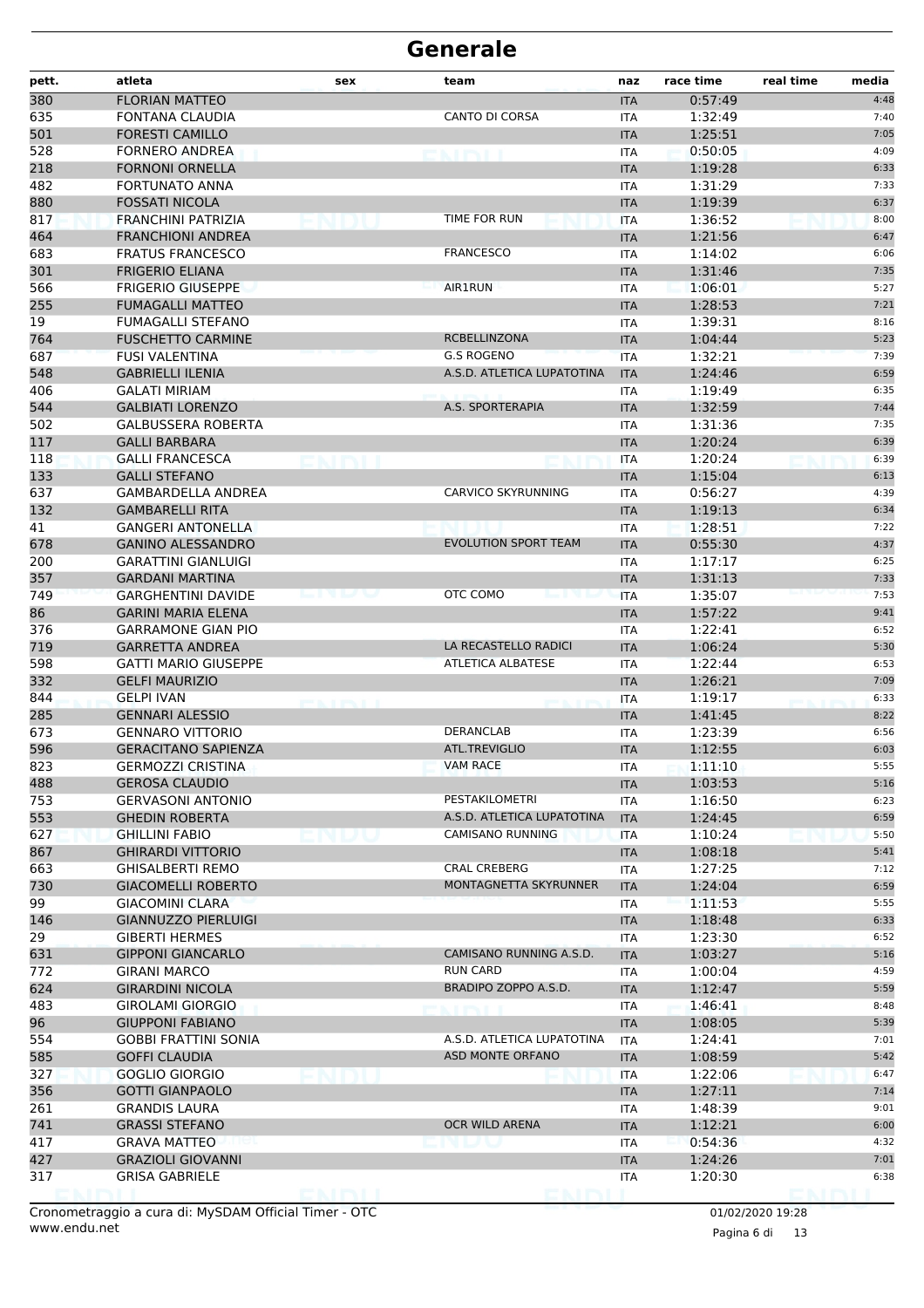| pett.      | atleta                                             | sex              | team                         | naz                      | race time          | real time<br>media |
|------------|----------------------------------------------------|------------------|------------------------------|--------------------------|--------------------|--------------------|
| 810        | <b>GRITTI MATTEO</b>                               |                  | <b>TEAM GAAREN #BEAHERO</b>  | <b>ITA</b>               | 0:56:52            | 4:42               |
| 811        | <b>GRITTI MICHELE</b>                              |                  | <b>TEAM GAAREN #BEAHERO</b>  | <b>ITA</b>               | 1:10:19            | 5:49               |
| 168        | <b>GRIZZETTI ANDREA</b>                            |                  |                              | <b>ITA</b>               | 1:05:54            | 5:26               |
| 175        | <b>GUERCI DANIELE</b>                              |                  | <b>NATIONAL</b>              | <b>ITA</b>               | 1:18:57            | 6:31               |
| 503        | <b>GUERINI BARBARA</b>                             |                  |                              | <b>ITA</b>               | 1:32:35            | 7:41               |
| 691        | <b>GUIDOTTI GABRIELLA</b>                          |                  | G.S. ZELOFORAMAGNO           | <b>ITA</b>               | 1:29:56            | 7:27               |
| 661        | <b>GUIZZETTI ILARIA</b>                            |                  | <b>CORRINTIME</b>            | <b>ITA</b>               | 1:31:23            | 7:32               |
| 385        | <b>GULLO PIETRO</b>                                | <b>IN HEALTH</b> |                              | <b>ITA</b>               | 1:32:56            | 7:40               |
| 206<br>159 | <b>GUSMINI DANIELE</b><br><b>GUZZETTA ANTONINO</b> |                  |                              | <b>ITA</b>               | 0:58:16<br>1:12:45 | 4:51<br>5:59       |
| 813        | HARLAND JÖRN                                       |                  | <b>TEAM HERKULES</b>         | <b>ITA</b><br><b>GER</b> | 0:51:17            | 4:16               |
|            | <b>HEV'YUK MARIYA</b>                              |                  | ASD AMICI DELLO SPORT        |                          | 1:20:27            | 6:41               |
| 579<br>421 | <b>IANIA ROSARIO</b>                               |                  |                              | <b>ITA</b><br><b>ITA</b> | 1:22:27            | 6:50               |
| 540        | <b>IEFFA SIMONA</b>                                |                  | A.S. SPORTERAPIA             | <b>ITA</b>               | 1:46:55            | 8:49               |
| 856        | <b>IMERI AMEDEO</b>                                |                  |                              | <b>ITA</b>               | 1:17:48            | 6:27               |
| 582        | <b>INDRACCOLO GABRIELE</b>                         |                  | ASD DE RAN CLAB              | <b>ITA</b>               | 0:57:20            | 4:45               |
| 369        | <b>ISENI SIMONE</b>                                |                  |                              | <b>ITA</b>               | 1:00:02            | 4:58               |
| 555        | <b>JENSEN DORTE</b>                                |                  | A.S.D. ATLETICA LUPATOTINA   | <b>ITA</b>               | 1:10:45            | 5:49               |
| 837        | <b>KESSLER MARA</b>                                |                  | <b>WIR LECCO</b>             | <b>ITA</b>               | 1:40:58            | 8:24               |
| 47         | LA BARBERA PAOLO                                   |                  |                              | <b>ITA</b>               | 1:21:52            | 6:48               |
|            | <b>ROBERTO</b>                                     |                  |                              |                          |                    |                    |
| 863        | LA CANDIA IGNAZIO                                  |                  |                              | <b>ITA</b>               | 1:49:07            | 9:03               |
| 725        | <b>LAMERA ELEONORA</b>                             |                  | MARCIATORI DI CORTENUOVA     | <b>ITA</b>               | 1:46:48            | 8:51               |
| 666        | <b>LANCENI MATTEO</b>                              |                  | <b>CUS TRIATHLON BRESCIA</b> | <b>ITA</b>               | 1:03:23            | 5:16               |
| 456        | LANCIA ILARIA                                      |                  |                              | <b>ITA</b>               | 1:18:07            | 6:26               |
| 342        | <b>LANCINI ALBERTO</b>                             |                  |                              | <b>ITA</b>               | 1:10:15            | 5:50               |
| 797        | LANFRANCHI MARCO                                   |                  | <b>TEAM ARKE SPORT</b>       | <b>ITA</b>               | 1:00:44            | 5:02               |
| 460        | <b>LASCALA SARAH</b>                               |                  |                              | <b>ITA</b>               | 1:22:48            | 6:52               |
| 458        | <b>LAURIA DANIELE</b>                              |                  |                              | <b>ITA</b>               | 0:56:05            | 4:40               |
| 337        | <b>LENTINI GIUSEPPE</b>                            |                  |                              | <b>ITA</b>               | 1:32:37            | 7:39               |
| 328        | <b>LEO FRANCESCA</b>                               |                  |                              | <b>ITA</b>               | 1:24:24            | 6:58               |
| 319        | <b>LIZZOLA RICCARDO</b>                            |                  |                              | <b>ITA</b>               | 1:28:02            | 7:15               |
| 767        | LO RE MARIO                                        |                  | <b>RCS ACTVE TEAM</b>        | <b>ITA</b>               | 1:13:16            | 6:04               |
| 359        | LOCATELLI ALESSANDRO                               |                  |                              | <b>ITA</b>               | 1:19:11            | 6:33               |
| 440        | <b>LOCATELLI ALEX</b>                              |                  |                              | <b>ITA</b>               | 1:03:45            | 5:17               |
| 441        | <b>LOCATELLI DIEGO</b>                             |                  |                              | <b>ITA</b>               | 1:07:47            | 5:37               |
| 400        | <b>LOCATELLI ENRICO</b>                            |                  |                              | <b>ITA</b>               | 1:19:45            | 6:36               |
| 324        | <b>LOCATELLI FABIO</b>                             |                  |                              | <b>ITA</b>               | 1:35:31            | 7:54               |
| 516        | <b>LOCATELLI IVAN</b>                              |                  |                              | <b>ITA</b>               | 1:32:33            | 7:41               |
| 225        | LOCATELLI LEONARDO                                 |                  |                              | <b>ITA</b>               | 1:46:51            | 8:50               |
| 442        | <b>LOCATELLI LUIGI</b>                             |                  | enum                         | ITA                      | 1:43:29            | 8:35               |
| 253        | LONDONI CLAUDIO                                    |                  |                              | <b>ITA</b>               | 1:17:49            | 6:27               |
| 471        | <b>LONGHI FABIO</b>                                |                  |                              | <b>ITA</b>               | 1:07:05            | 5:33               |
| 260<br>470 | <b>LONGONI NICOLETTA</b><br>LORENZATO SIMONE       |                  |                              | <b>ITA</b>               | 1:48:39<br>1:04:04 | 9:01<br>5:19       |
| 834        | LORENZI GIANLUCA                                   |                  | WE RUN BERGAMO               | <b>ITA</b><br><b>ITA</b> | 1:25:09            | 7:01               |
| 716        | <b>LOSA MARIO</b>                                  |                  | K-TEAM GEFO                  | ITA                      | 1:10:12            | 5:50               |
| 37         | <b>LOZINSKI ARTUR</b>                              |                  |                              | <b>POL</b>               | 1:43:13            | 8:32               |
| 465        | LUSSANA ALDO                                       |                  |                              | ITA                      | 1:27:22            | 7:14               |
| 850        | LUSSANA FEDERICO                                   |                  |                              | <b>ITA</b>               | 1:09:00            | 5:42               |
| 256        | LUZZI ELENA                                        |                  |                              | ITA                      | 1:13:20            | 6:06               |
| 718        | <b>MAFFEIS SIMONE</b>                              |                  | LA RECASTELLO                | <b>ITA</b>               | 1:07:17            | 5:36               |
| 422        | MAFFEZZINI ALIOSCIA                                |                  |                              | ITA                      | 1:12:19            | 5:59               |
| 693        | <b>MAFFI GABRIELE</b>                              |                  | <b>GABRIELE</b>              | <b>ITA</b>               | 1:18:07            | 6:26               |
| 504        | MAFFIOLETTI PIETRO                                 |                  |                              | <b>ITA</b>               | 1:27:49            | 7:18               |
| 857        | <b>MAGITTERI PAOLO</b>                             |                  |                              | <b>ITA</b>               | 1:18:28            | 6:26               |
| 344        | <b>MAGNI CARLO RICCARDO</b>                        |                  |                              | ITA                      | 1:20:47            | 6:37               |
| 584        | <b>MAGNI MASSIMO</b>                               |                  | ASD I FADANA                 | <b>ITA</b>               | 1:23:41            | 6:55               |
| 126        | <b>MAGNI VALERIANO</b>                             | N BANDA          |                              | <b>ITA</b>               | 1:21:19            | 6:45               |
| 67         | <b>MAINARDI ATTILIA</b>                            |                  |                              | <b>ITA</b>               | 1:42:10            | 8:25               |
| 390        | MAINETTI LUISA IRENE                               |                  |                              | ITA                      | 1:37:50            | 8:05               |
| 83         | <b>MAINO ROBERTO</b>                               |                  |                              | <b>ITA</b>               | 0:59:45            | 4:57               |
| 889        | <b>MAIRO MATTIA</b>                                |                  |                              | ITA                      | 1:04:30            | 5:19               |
| 893        | <b>MALATRINO GIUSEPPE</b>                          |                  |                              | <b>ITA</b>               | 1:35:19            | 7:53               |
| 162        | <b>MANCINI MICHELE</b>                             |                  |                              | ITA                      | 1:20:45            | 6:38               |
|            |                                                    |                  |                              |                          |                    |                    |

www.endu.net Cronometraggio a cura di: MySDAM Official Timer - OTC 01/02/2020 19:28

Pagina 7 di 13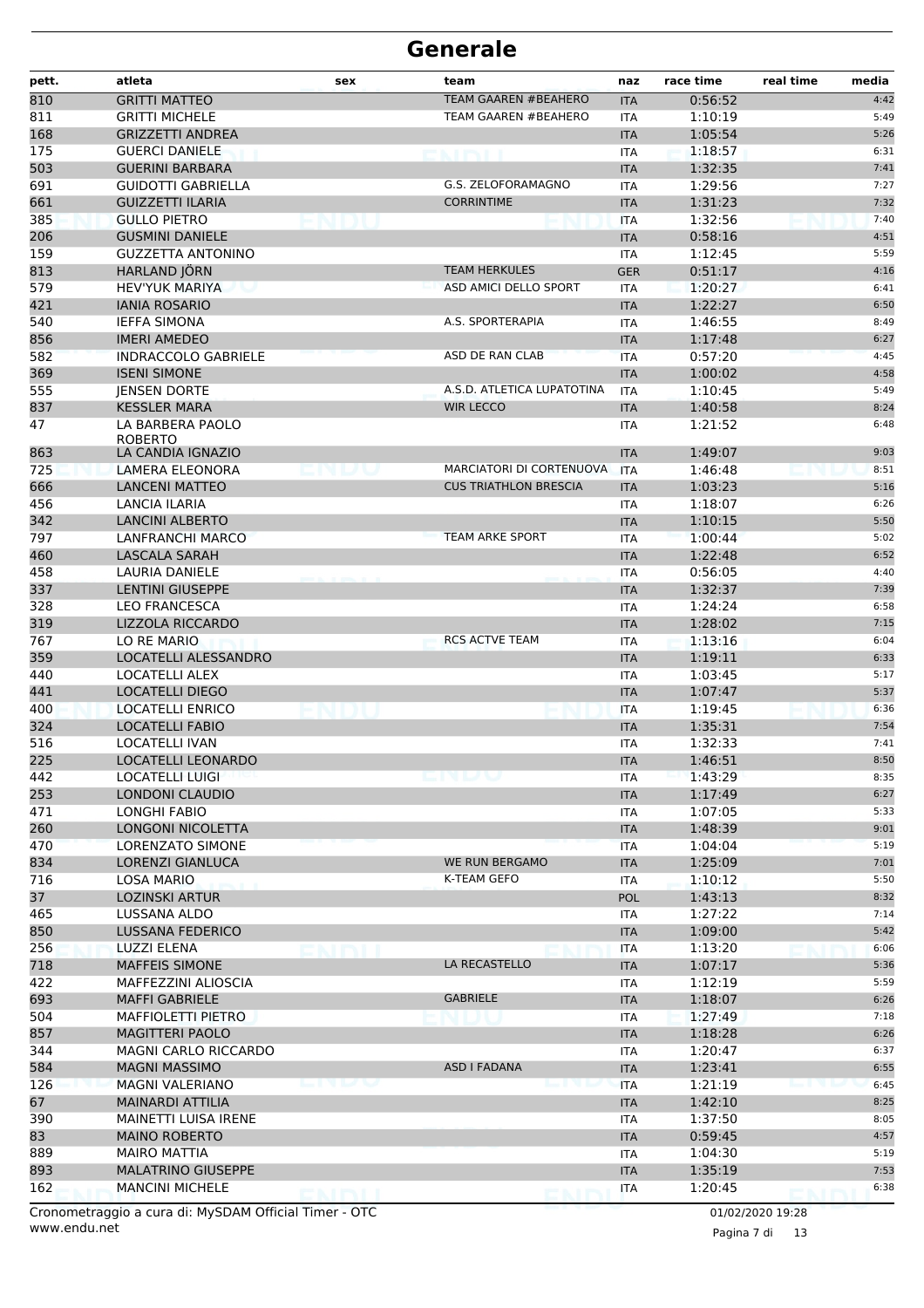| pett.      | atleta                                    | sex               | team                            | naz               | race time          | real time<br>media |
|------------|-------------------------------------------|-------------------|---------------------------------|-------------------|--------------------|--------------------|
| 326        | MANDELLI MANZONI PAOLA                    |                   |                                 | <b>ITA</b>        | 1:34:34            | 7:48               |
| 853        | <b>MANENTE SABRINA</b>                    |                   |                                 | ITA               | 1:07:51            | 5:38               |
| 783        | <b>MANENTI LORENZO</b>                    |                   | RUNNERS VALCALEPIO              | <b>ITA</b>        | 1:17:27            | 6:22               |
| 434        | <b>MANENTI SABRINA</b>                    |                   |                                 | <b>ITA</b>        | 1:29:52            | 7:25               |
| 671        | <b>MANGANINI MASSIMILIANO</b>             |                   | DE RAN CLAB                     | <b>ITA</b>        | 1:03:17            | 5:14               |
| 543        | <b>MANGHERA MAURIZIO</b>                  |                   | A.S. SPORTERAPIA                | <b>ITA</b>        | 1:08:23            | 5:37               |
| 819        | <b>MANGILI GIAMPIETRO</b>                 |                   | <b>TRIATHLON BERGAMO</b>        | <b>ITA</b>        | 1:42:30            | 8:29               |
| 244        | <b>MANGILI GIUSEPPE</b>                   |                   |                                 | <b>ITA</b>        | 1:26:17            | 7:08               |
| 178        | <b>MANTELLO MARCO</b><br><b>GRAZIANO</b>  |                   |                                 | <b>ITA</b>        | 1:15:50            | 6:16               |
| 35         | <b>MANTOVANI RICCARDO</b>                 |                   |                                 | <b>ITA</b>        | 1:31:38            | 7:36               |
| 436        | <b>MANZOLINI LORENZO</b>                  |                   |                                 | <b>ITA</b>        | 1:19:37            | 6:33               |
| 425        | MANZONI ALESSANDRO                        |                   |                                 | <b>ITA</b>        | 1:30:35            | 7:28               |
| 773        | <b>MANZONI GIANLUIGI</b>                  |                   | <b>RUNNERS BERGAMO</b>          | <b>ITA</b>        | 1:15:05            | 6:15               |
| 115        | <b>MAPELLI BIANCA</b>                     | <b>K. FIRMELI</b> |                                 | <b>ITA</b>        | 1:34:11            | 7:50               |
| 477        | <b>MAPELLI CHIARA</b>                     |                   |                                 | <b>ITA</b>        | 1:17:12            | 6:25               |
| 448        | <b>MAPELLI DANIELE</b>                    |                   |                                 | <b>ITA</b>        | 1:04:03            | 5:20               |
| 835        | <b>MARCHESI DIEGO</b>                     |                   | <b>WE RUN BERGAMO</b>           | <b>ITA</b>        | 1:25:12            | 7:01               |
| 533        | <b>MARCHESI FILIPPO MARIA</b>             |                   | <b>24.000 BURPEES</b>           | <b>ITA</b>        | 2:01:40            | 10:06              |
| 156        | <b>MARCHETTI MARCO</b>                    |                   |                                 | <b>ITA</b>        | 1:35:37            | 7:53               |
| 821        | <b>MARCHETTI MARCO</b>                    |                   | <b>TRYLOGY</b>                  | <b>ITA</b>        | 1:46:48            | 8:51               |
| 205        | <b>MARCHETTI SIMONA</b>                   |                   |                                 | <b>ITA</b>        | 1:32:20            | 7:39               |
| 223        | <b>MARCHI ALESSIA</b>                     |                   |                                 | <b>ITA</b>        | 1:17:36            | 6:24               |
| 580        | <b>MARELLA ANNA</b>                       |                   | <b>ASD DAINI</b>                | <b>ITA</b>        | 1:10:53            | 5:53               |
| 875        | <b>MARINONI GIANLUCA</b>                  |                   |                                 | <b>ITA</b>        | 1:15:12            | 6:10               |
| 604        | <b>MARONE DAVIDE</b>                      |                   | <b>ATLETICA CRAL BANCO</b>      | <b>ITA</b>        | 1:22:22            | 6:47               |
| 216        | <b>MARONI GABRIELLA</b>                   |                   |                                 | <b>ITA</b>        | 1:58:58            | 9:53               |
| 518        | <b>MAROSSI LEONARDO</b>                   |                   |                                 | <b>ITA</b>        | 1:10:14            | 5:50               |
| 405        | <b>MARRONI DAVIDE</b>                     |                   |                                 | <b>ITA</b>        | 1:00:33            | 5:00               |
| 231        | <b>MASINARI PATRIZIO</b>                  |                   |                                 | <b>ITA</b>        | 1:01:59            | 5:09               |
| 364        | MASSARI MARA                              |                   |                                 | <b>ITA</b>        | 1:25:03            | 7:03               |
| 365        | <b>MASSARI PAMELA</b>                     |                   |                                 | <b>ITA</b>        | 1:44:36            | 8:41               |
| 382        | <b>MASTROSIMONE DAVIDE</b>                |                   |                                 | <b>ITA</b>        | 1:05:22            | 5:21               |
| 87         | <b>MATTAROZZI DARIO</b>                   |                   |                                 | <b>ITA</b>        | 1:57:19            | 9:41               |
| 179        | <b>MAURI CRISTIAN</b>                     |                   |                                 | <b>ITA</b>        | 1:17:11            | 6:22               |
| 706        | <b>MAURO VALENTINO</b>                    |                   | <b>INFINITY</b>                 | <b>ITA</b>        | 1:32:53            | 7:38               |
| 601        | <b>MAVER LUCA</b>                         |                   | ATLETICA COLOGNO                | <b>ITA</b>        | 1:16:54            | 6:22               |
| 51         | <b>MAVERO CLAUDIO</b><br>DOMENICO         |                   |                                 | <b>ITA</b>        | 1:48:19            | 8:58               |
| 145        | MAZZA DIEGO                               |                   |                                 | <b>ITA</b>        | 1:20:06            | 6:36               |
| 306        | MAZZOLENI LARA                            |                   |                                 | <b>ITA</b>        | 2:00:11            | 9:56               |
| 232<br>341 | MAZZOLENI OMAR<br><b>MAZZOLENI PIETRO</b> |                   |                                 | ITA<br><b>ITA</b> | 1:03:21<br>1:12:58 | 5:15<br>6:03       |
|            | <b>ANGELO</b>                             |                   |                                 |                   |                    |                    |
| 644        | <b>MEAGGIA GIOVANNI</b>                   |                   | CARVICOSKYRUNNING               | <b>ITA</b>        | 1:46:56            | 8:54               |
| 139        | <b>MELI LUCA</b>                          |                   |                                 | <b>ITA</b>        | 1:02:15            | 5:11               |
| 78         | MELLERA FABRIZIO                          |                   |                                 | <b>ITA</b>        | 1:26:05            | 7:09               |
| 556        | MENEGHELLI ALBERTO                        |                   | A.S.D. ATLETICA LUPATOTINA      | <b>ITA</b>        | 1:02:14            | 5:07               |
| 245        | MERCADO CARL MIRKO                        |                   |                                 | <b>ITA</b>        | 1:03:16            | 5:13               |
| 685        | MERZARI SABRINA                           |                   | <b>G.A.A.C. VERONA MARATHON</b> | <b>ITA</b>        | 1:18:27            | 6:31               |
| 894        | <b>MESSINA SARA</b>                       |                   |                                 | ITA               | 1:35:19            | 7:53               |
| 633        | MILANESI NICOLETTA                        |                   | <b>CAMISANO RUNNING ASD</b>     | <b>ITA</b>        | 1:35:51            | 7:54               |
| 424        | MILANI GIANFRANCO                         |                   |                                 | ITA               | 1:27:28            | 7:14               |
| 439        | <b>MILESI RAMONA</b>                      |                   |                                 | <b>ITA</b>        | 2:28:02            | 12:16              |
| 95         | MILESI ROBERTA                            |                   |                                 | <b>ITA</b>        | 1:31:05            | 7:30               |
| 620        | <b>MINISTRINI MICHELE</b>                 |                   | <b>ATLETICA VILLONGO</b>        | <b>ITA</b>        | 1:16:40            | 6:21               |
| 103        | MIRTANI STEFANIA                          |                   |                                 | ITA               | 1:18:47            | 6:31               |
| 389        | <b>MISTRI MAURIZIO</b>                    |                   |                                 | <b>ITA</b>        | 1:07:04            | 5:33               |
| 881        | <b>MITI DAVIDE</b>                        | ENIDIU            |                                 | <b>ITA</b>        | 1:19:39            | 6:37               |
| 879        | <b>MITI MICHELE</b>                       |                   |                                 | <b>ITA</b>        | 1:19:39            | 6:37               |
| 360        | MITYUSHNIKOVA<br>YEKATERINA               |                   |                                 | ITA               | 1:29:38            | 7:23               |
| 345        | <b>MOCCI MANUELE</b>                      |                   |                                 | <b>ITA</b>        | 1:32:59            | 7:42               |
| 724        | <b>MOCCO ROBERTO</b>                      |                   | <b>MARATHON TEAM BG</b>         | <b>ITA</b>        | 1:31:19            | 7:33               |
| 114        | <b>MOIOLI ANDREA</b>                      |                   |                                 | <b>ITA</b>        | 1:31:57            | 7:35               |
| 412        | <b>MOIOLI MICHELE</b>                     | EMMI              |                                 | <b>ITA</b>        | 1:03:52            | 5:17               |

Pagina 8 di 13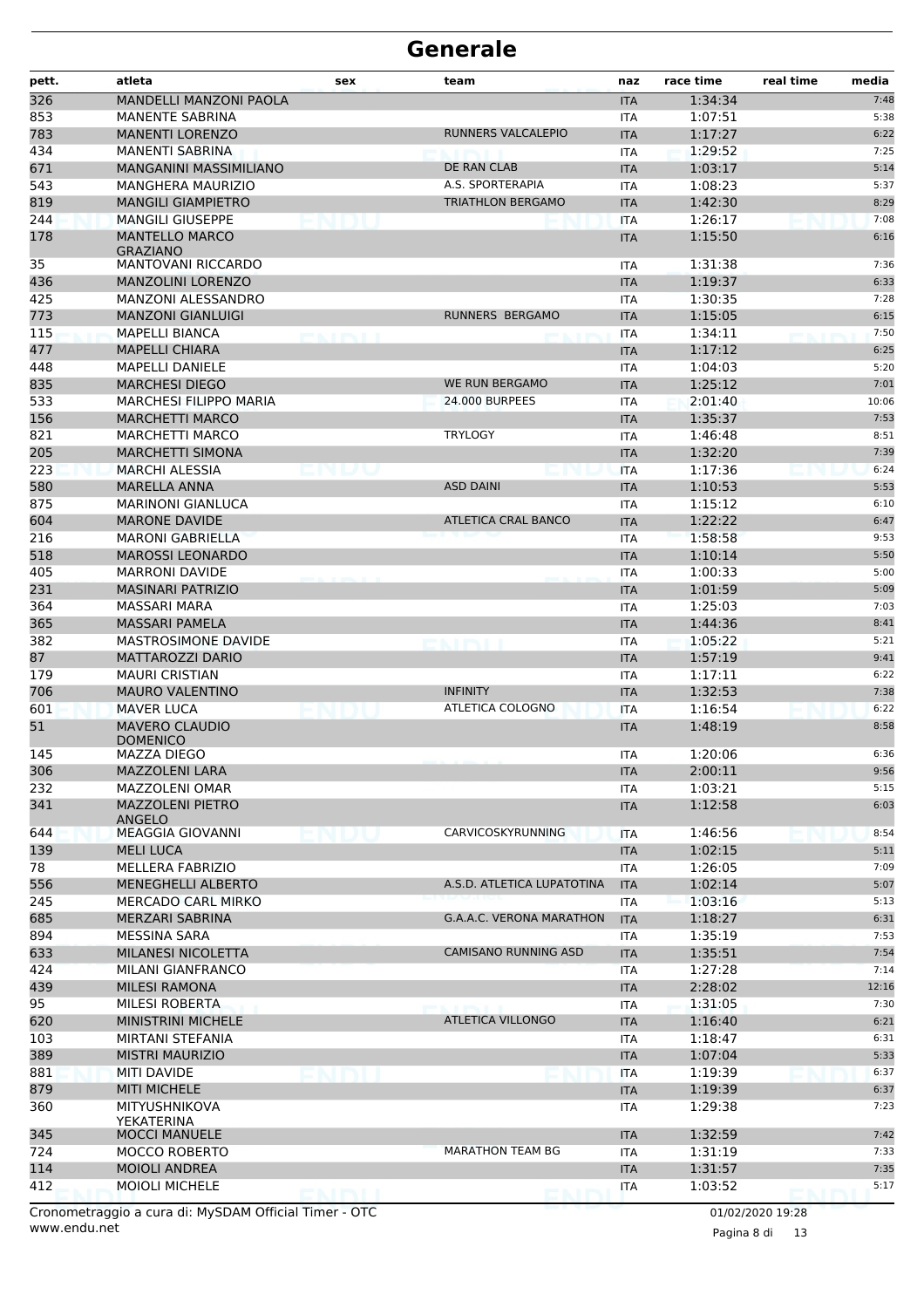| pett.      | atleta                                              | sex             | team                            | naz               | race time          | real time | media        |
|------------|-----------------------------------------------------|-----------------|---------------------------------|-------------------|--------------------|-----------|--------------|
| 733        | <b>MOLA CLAUDIO</b>                                 |                 | <b>NAVIGLIO RUNNING TEAM</b>    | <b>ITA</b>        | 1:17:45            |           | 6:25         |
| 788        | <b>MOLARO FABIO</b>                                 |                 | RUNNINGRAZ                      | ITA               | 1:07:11            |           | 5:34         |
| 570        | MOLTENI COSTANTINO                                  |                 | <b>AIR1RUN</b>                  | <b>ITA</b>        | 1:44:39            |           | 8:42         |
| 336        | MONTOUCHET RAPHAELLE                                |                 | N. FIRNINI                      | <b>FRA</b>        | 1:38:21            |           | 8:06         |
| 53         | <b>MONTRASIO ELISA</b>                              |                 |                                 | <b>ITA</b>        | 1:21:38            |           | 6:47         |
| 186        | MONUTTI ALESSANDRO                                  |                 |                                 | <b>ITA</b>        | 1:36:55            |           | 8:01         |
| 781        | <b>MORANDI FRANCESCA</b>                            |                 | RUNNERS CAPRIOLESE              | <b>ITA</b>        | 1:28:44            |           | 7:19         |
| 822        | <b>MORANDI FRANCESCO</b>                            |                 | US SAN MAURIZIO ERBA            | <b>ITA</b>        | 1:34:51            |           | 7:48         |
| 587        | MORASCHINI STEFANO                                  |                 | ASD ORTICA TEAM MILANO          | <b>ITA</b>        | 1:12:42            |           | 5:59         |
| 886        | <b>MORELLI FABRIZIO</b>                             |                 |                                 | ITA               | 1:13:36            |           | 6:03         |
| 276        | <b>MORELLINI LORENZO</b>                            |                 |                                 | <b>ITA</b>        | 1:32:03            |           | 7:39         |
| 882        | <b>MORGANTI DAVIDE</b>                              |                 | 2010 BASIC (USE)                | <b>ITA</b>        | 1:35:29            |           | 7:54         |
| 727        | <b>MORO GIANLUCA</b>                                |                 | <b>MOLA MIA</b>                 | <b>ITA</b>        | 1:23:28            |           | 6:54         |
| 72         | <b>MORONI ELEONORA</b>                              |                 |                                 | <b>ITA</b>        | 1:56:12            |           | 9:35         |
| 895        | <b>MORSTABILINI SILVIO</b>                          |                 |                                 | <b>ITA</b>        | 1:13:33            |           | 6:03         |
| 408        | <b>MOSCARDI RICCARDO</b>                            |                 |                                 | <b>ITA</b>        | 1:11:28            |           | 5:54         |
| 563        | MOTTA ALESSANDRO                                    |                 | <b>ADDARUNNERS</b>              | <b>ITA</b>        | 1:25:59            |           | 7:04         |
| 138        | <b>MOTTURA FABRIZIO</b>                             |                 |                                 | <b>ITA</b>        | 1:16:46            |           | 6:19         |
| 331        | <b>MUCCHETTI LUCA</b>                               |                 |                                 | <b>ITA</b>        | 1:28:50            |           | 7:19         |
| 600        | <b>MUSCI MICHELE</b>                                |                 | ATLETICA BOTTANUCO              | <b>ITA</b>        | 1:06:56            |           | 5:32         |
| 615        | <b>MUSITELLI VALTER</b>                             |                 | ATLETICA VALLE BREMBANA         | <b>ITA</b>        | 1:13:48            |           | 6:08         |
| 104        | MUSSITA ANNA                                        |                 |                                 | <b>ITA</b>        | 1:55:09            |           | 9:30         |
| 466        | <b>MUSUMECI FRANCESCA</b>                           |                 |                                 | <b>ITA</b>        | 1:26:08            |           | 7:07         |
| 446        | <b>MUTTI PIERANGELO</b>                             |                 |                                 | <b>ITA</b>        | 1:07:39            |           | 5:38         |
| 102        | <b>NANNI YLENIA</b>                                 |                 |                                 | <b>ITA</b>        | 1:13:43            |           | 6:04         |
| 603        | NASATTI MATTEO                                      |                 | <b>ATLETICA CRAL BANCO</b>      | <b>ITA</b>        | 1:03:59            |           | 5:18         |
| 368        | <b>NATALI FEDERICA</b>                              |                 |                                 | <b>ITA</b>        | 1:57:52            |           | 9:45         |
| 77         | NATTINO GIOVANNI                                    |                 |                                 | <b>ITA</b>        | 1:16:24            |           | 6:16         |
| 614        | NATTINO GIUSEPPE                                    |                 | <b>ATLETICA SEV</b>             | <b>ITA</b>        | 1:31:07            |           | 7:30         |
| 814        | NAWRATIL MORITZ                                     |                 | <b>TEAM HERKULES</b>            | <b>GER</b>        | 1:02:43            |           | 5:12         |
| 791        | <b>NICKELSEN FRAUKE</b>                             |                 | <b>SENIC RACING</b>             | <b>GER</b>        | 1:27:17            |           | 7:14         |
| 381        | NICOLARDI FRANCESCO                                 |                 |                                 | ITA               | 0:51:37            |           | 4:18         |
| 569        | <b>NIGLIO BRIGIDA</b>                               |                 | <b>AIR1RUN</b>                  | <b>ITA</b>        | 2:15:10            |           | 11:14        |
| 188        | NORDIO STEFANIA                                     |                 |                                 | ITA               | 1:32:40            |           | 7:40         |
| 689        | <b>NORIS ALBERTO</b>                                |                 | G.S. OREZZO                     | <b>ITA</b>        | 1:14:01            |           | 6:08         |
| 212        | NOZZA GIANLUIGI                                     | <b>BOTTLESS</b> |                                 | <b>ITA</b>        | 1:46:40            |           | 8:48         |
| 214        | NOZZA LUCA                                          |                 |                                 | <b>ITA</b>        | 1:32:16            |           | 7:36<br>6:47 |
| 525<br>384 | <b>OBERTI ALESSIO</b><br><b>OBERTONE ELISABETTA</b> |                 |                                 | ITA               | 1:22:36<br>1:52:53 |           | 9:20         |
| 234        | <b>OGGIONI PIERO</b>                                |                 |                                 | <b>ITA</b>        | 1:18:00            |           | 6:24         |
| 370        | <b>OLINI ANDREA</b>                                 |                 |                                 | <b>ITA</b>        | 1:32:08            |           | 7:37         |
| 163        | OLUWABUNMI RACHAEL                                  |                 |                                 | <b>ITA</b><br>ITA | 1:31:25            |           | 7:32         |
| 688        | <b>ONOFRI MATTIA</b>                                |                 | <b>G.S. ALPINI VICENZA</b>      | <b>ITA</b>        | 1:09:21            |           | 5:46         |
| 219        | <b>ORNAGHI MAURO</b>                                |                 |                                 | <b>ITA</b>        | 1:10:42            |           | 5:50         |
| 539        | <b>OSSOLA MARCO</b>                                 |                 | A.S. SPORTERAPIA                | <b>ITA</b>        | 1:15:03            |           | 6:10         |
| 258        | PAGANETTI SILVANA                                   |                 |                                 | <b>ITA</b>        | 1:25:03            |           | 7:04         |
| 599        | PAGNONCELLI ROBERTO                                 |                 | ATLETICA BOTTANUCO              | <b>ITA</b>        | 1:06:56            |           | 5:32         |
| 165        | PAGNONCELLI WILLIAMS                                |                 |                                 | ITA               | 1:06:56            |           | 5:32         |
| 222        | PAIOCCHI STEFANO                                    |                 |                                 | <b>ITA</b>        | 1:17:36            |           | 6:24         |
| 664        | PALAMARA FABRIZIO                                   |                 | <b>CUS BERGAMO ATLETICA ASD</b> | <b>ITA</b>        | 1:17:24            |           | 6:24         |
| 125        | PALLAVERA SIMONE                                    |                 |                                 | <b>ITA</b>        | 1:19:29            |           | 6:33         |
| 505        | PALONI MICAELA                                      |                 |                                 | ITA               | 1:13:36            |           | 6:03         |
| 557        | PANAROTTO FEDERICA                                  |                 | A.S.D. ATLETICA LUPATOTINA      | <b>ITA</b>        | 1:24:44            |           | 6:59         |
| 852        | PANNA MAURO                                         |                 |                                 | ITA               | 1:06:58            |           | 5:33         |
| 679        | PANZERI LORENZO                                     |                 | <b>EVOLUTION SPORT TEAM</b>     | <b>ITA</b>        | 1:06:58            |           | 5:34         |
| 314        | PAPARO SALVATORE                                    |                 |                                 | ITA               | 1:34:42            |           | 7:49         |
| 264        | <b>PARIS DAVIDE</b>                                 |                 |                                 | <b>ITA</b>        | 0:59:47            |           | 4:55         |
| 198        | PAROLINI SABINA                                     |                 |                                 | <b>ITA</b>        | 1:43:58            |           | 8:36         |
| 189        | <b>PASINI DARIO</b>                                 |                 |                                 | <b>ITA</b>        | 1:04:38            |           | 5:23         |
| 227        | PASSERI DAVIDE                                      |                 |                                 | ITA               | 1:12:28            |           | 6:01         |
| 235        | PASSONI MARCO                                       |                 |                                 | <b>ITA</b>        | 1:29:55            |           | 7:23         |
| 609        | PEDRETTI SERGIO                                     |                 | <b>ATLETICA MARATHON</b>        | ITA               | 0:56:59            |           | 4:44         |
| 591        | PEDRUZZI FRANCESCO                                  |                 | <b>ASD TRIATHLON BERGAMO</b>    | <b>ITA</b>        | 1:25:23            |           | 7:05         |
| 506        | PEDRUZZI GIOVANNI                                   |                 |                                 | ITA               | 1:40:58            |           | 8:23         |
|            |                                                     |                 |                                 |                   |                    |           |              |

Pagina 9 di 13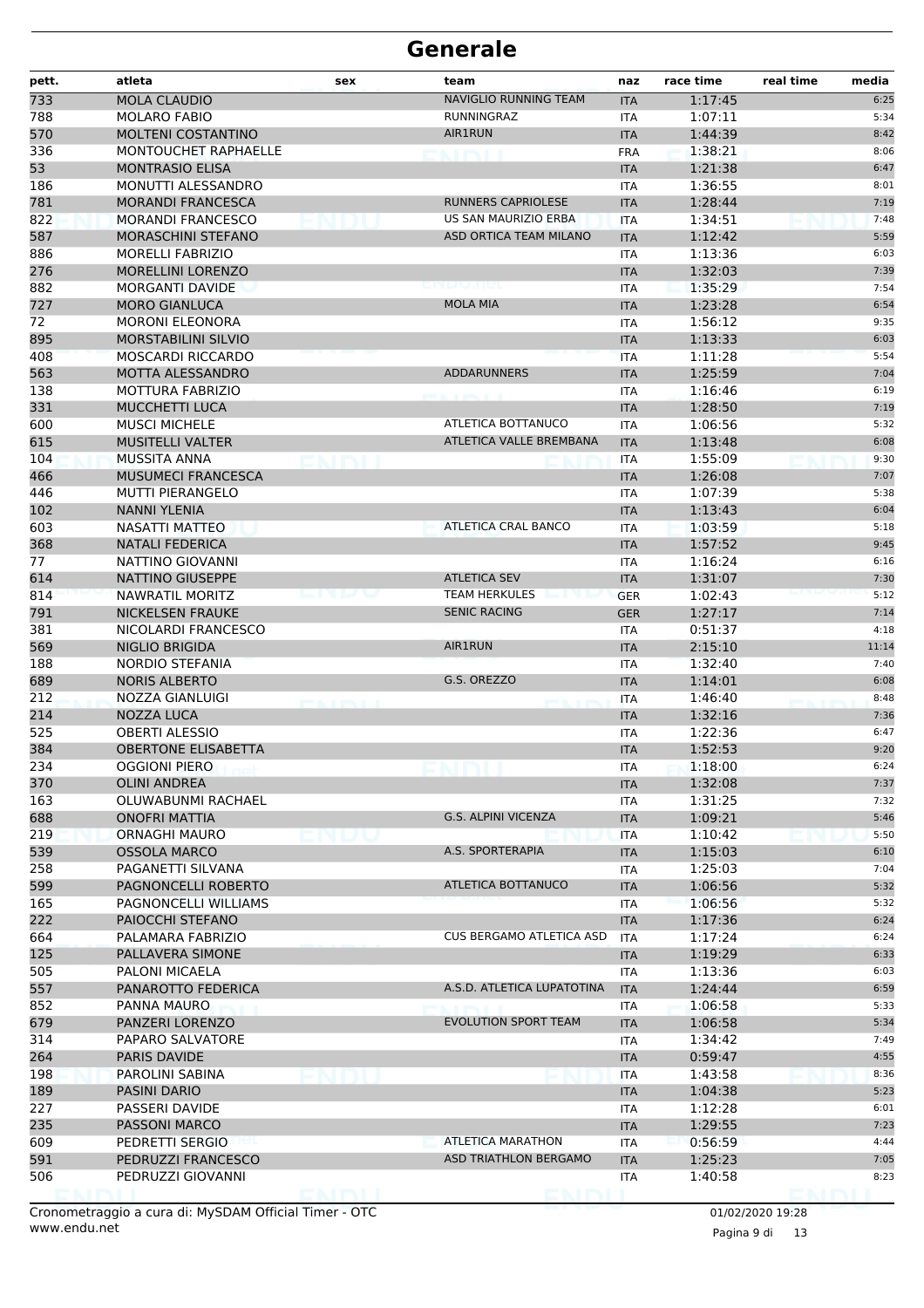| pett.      | atleta                          | sex  | team                                     | naz                      | race time          | real time<br>media |
|------------|---------------------------------|------|------------------------------------------|--------------------------|--------------------|--------------------|
| 220        | PELLEGRINI ROBERTO              |      |                                          | <b>ITA</b>               | 1:22:17            | 6:47               |
| 15         | PELUCCHI LUIGI LUCIANO          |      |                                          | ITA                      | 1:10:11            | 5:50               |
| 313        | PENATI ALESSANDRO               |      |                                          | <b>ITA</b>               | 1:15:10            | 6:12               |
| 650        | PEPOSHI ARJANA                  |      | <b>CIVATERUNNERS</b>                     | <b>ITA</b>               | 1:41:07            | 8:22               |
| 858        | PEREGO ANDREA                   |      |                                          | <b>ITA</b>               | 1:19:05            | 6:29               |
| 454        | PEREGO FEDERICO                 |      |                                          | <b>ITA</b>               | 1:07:37            | 5:34               |
| 784        | PERLETTI SIMONE                 |      | RUNNERS VALCALEPIO                       | <b>ITA</b>               | 1:13:11            | 6:01               |
| 240        | PEROTTI ALESSANDRO              |      |                                          | <b>ITA</b>               | 1:31:06            | 7:33               |
| 646        | PERRUCCI WALTER                 |      | CI6ALLE6                                 | <b>ITA</b>               | 1:27:01            | 7:10               |
| 737        | PERSICO PAOLA                   |      | NEVER GIVE UP ASD                        | ITA                      | 1:14:58            | 6:14               |
| 754        | <b>PESENTI FABIO</b>            |      | <b>PLAYS</b>                             | <b>ITA</b>               | 1:00:26            | 4:59               |
| 334        | PESENTI MARCO                   |      |                                          | ITA                      | 1:03:21            | 5:15               |
| 662        | PEZZOTTA ENRICO                 |      | <b>CRAL BANCO BPM</b>                    | <b>ITA</b>               | 1:37:38            | 8:03               |
| 363        | PEZZOTTA SAMUELA                |      |                                          | ITA                      | 1:55:23            | 9:31               |
| 489        | PIACENTINI PAOLO                |      |                                          | <b>ITA</b>               | 1:09:19            | 5:45               |
| 795        | PIANO ROBERTO                   |      | <b>SPORT &amp; WELLNESS</b>              | <b>ITA</b>               | 1:03:14            | 5:14               |
| 112        | PIANZOLI FRANCESCA              |      |                                          | <b>ITA</b>               | 2:07:28            | 10:34              |
| 712        | PIAZZA ILARIA                   |      | <b>INFINITY RUNNING</b>                  | <b>ITA</b>               | 1:32:53            | 7:38               |
| 288        | PIAZZALUNGA PAOLO               |      |                                          | <b>ITA</b>               | 1:18:53            | 6:31               |
| 23         | PIAZZOLI MILENA                 |      |                                          | ITA                      | 2:13:28            | 11:01              |
| 443        | PIERI GAIA GIULIA               |      |                                          | <b>ITA</b>               | 1:35:32            | 7:55               |
| 452        | PIEVANI SIMONA                  |      |                                          | <b>ITA</b>               | 1:04:52            | 5:24               |
| 827        | PIGHIZZINI MASSIMO              |      | <b>VIRTUS VILLA ADA</b><br>ATL.TREVIGLIO | <b>ITA</b>               | 1:18:19            | 6:25               |
| 595        | PILENGA CLAUDIO                 |      |                                          | ITA                      | 1:05:19            | 5:25               |
| 74         | PILONI GIULIANO                 |      | MONTE ORFANO RUNNERS                     | <b>ITA</b>               | 1:15:49            | 6:16               |
| 731        | PILOTTI ALBERTO                 |      |                                          | <b>ITA</b>               | 1:19:34            | 6:34               |
| 55<br>54   | PINOTTI DIEGO<br>PINOTTI ETTORE |      |                                          | <b>ITA</b>               | 1:53:33<br>1:55:56 | 9:22<br>9:34       |
|            | PIRO ALFREDO                    |      |                                          | <b>ITA</b>               | 1:46:53            | 8:48               |
| 81         | PIROTTA CARLA                   | ---- | ATL. CLUB VILLASANTA                     | <b>ITA</b>               | 1:42:30            | 8:30               |
| 594<br>520 | PIROTTA MARIO                   |      |                                          | <b>ITA</b><br><b>ITA</b> | 1:41:11            | 8:23               |
| 46         | PIROTTI MATTIA                  |      |                                          |                          | 1:02:54            | 5:14               |
| 804        | PISONI DANIEL                   |      | <b>TEAM GAAREN #BEAHERO</b>              | <b>ITA</b><br><b>ITA</b> | 1:01:31            | 5:05               |
| 623        | PITTALUGA ROBERTO               |      | <b>BIO CORRENDO AVIS</b>                 | ITA                      | 1:13:50            | 6:06               |
| 537        | <b>PIVA LUCA</b>                |      | 3LIFE                                    | <b>ITA</b>               | 1:01:50            | 5:07               |
| 777        | PIZZABALLA MIRKO                |      | <b>RUNNERS BERGAMO</b>                   | <b>ITA</b>               | 0:59:33            | 4:56               |
| 849        | <b>PIZZI LUCA</b>               |      |                                          | <b>ITA</b>               | 1:15:18            | 6:14               |
| 775        | PIZZOCCHERO ALBERTO             |      | <b>RUNNERS BERGAMO</b>                   | <b>ITA</b>               | 1:33:10            | 7:41               |
| 677        | PIZZOLATO MANUEL                |      | <b>EVOLUTION SPORT TEAM</b>              | <b>ITA</b>               | 0:53:09            | 4:25               |
| 275        | POGLIANI ALESSANDRO             |      |                                          | <b>ITA</b>               | 1:14:55            | 6:10               |
| 542        | POJANA MAGNOLIA                 |      | A.S. SPORTERAPIA                         | <b>ITA</b>               | 1:34:10            | 7:50               |
| 105        | POLENGHI ENRICO                 |      |                                          | ITA                      | 1:55:12            | 9:30               |
| 559        | POLINARI SIMONE                 |      | A.S.D. ATLETICA LUPATOTINA               | <b>ITA</b>               | 1:24:46            | 6:59               |
| 413        | POLITI FRANCO                   |      |                                          | <b>ITA</b>               | 1:53:59            | 9:27               |
| 575        | POLLINI FABIO                   |      | <b>AMATORI LECCO</b>                     | <b>ITA</b>               | 1:20:42            | 6:42               |
| 840        | POLLINI SAMANTA                 |      | <b>WOMEN IN RUN</b>                      | <b>ITA</b>               | 1:40:57            | 8:24               |
| 474        | POMA PIERO                      |      |                                          | <b>ITA</b>               | 1:11:58            | 5:59               |
| 608        | PONTI GIANGABRIELE              |      | <b>ATLETICA MARATHON</b>                 | ITA                      | 1:27:59            | 7:18               |
| 806        | PONTI MASSIMILIANO              |      | TEAM GAAREN #BEAHERO                     | <b>ITA</b>               | 1:01:42            | 5:06               |
| 762        | PONTI SARA                      |      | RCBELLINZONA                             | SUI                      | 1:11:39            | 5:58               |
| 151        | POZZONI ALESSANDRO              |      |                                          | <b>ITA</b>               | 1:29:52            | 7:25               |
| 274        | PRESTIFILIPPI ANDREA            |      |                                          | ITA                      | 1:14:55            | 6:10               |
| 521        | PREVITALI ANNA ASSUNTA          |      |                                          | <b>ITA</b>               | 1:40:55            | 8:22               |
| 265        | PREVITALI BARBARA               |      |                                          | ITA                      | 1:35:50            | 7:54               |
| 612        | PREVITALI MICHELA               |      | <b>ATLETICA PRESEZZO</b>                 | <b>ITA</b>               | 1:45:52            | 8:46               |
| 416        | PRIVITERA MARCO                 |      |                                          | <b>ITA</b>               | 1:21:49            | 6:47               |
| 351        | PRUSSIANI STEFANO               |      |                                          | <b>ITA</b>               | 1:21:49            | 6:44               |
| 239        | <b>PUGGIONI SERGIO</b>          |      |                                          | <b>ITA</b>               | 1:32:32            | 7:40               |
| 532        | PULCINI MANUELA                 |      |                                          | <b>ITA</b>               | 1:24:44            | 7:02               |
| 295        | <b>PULICI FRANCESCO</b>         |      |                                          | ITA                      | 1:04:38            | 5:22               |
| 469        | PURITA DOMENICO                 |      |                                          | <b>ITA</b>               | 1:03:04            | 5:14               |
| 410        | <b>QUADRI GIORGIO</b>           |      | e n lau                                  | <b>ITA</b>               | 1:31:22            | 7:32               |
| 838        | <b>QUARTARARO GIANNI</b>        |      | <b>WOMAN IN RUN</b>                      | <b>ITA</b>               | 1:24:30            | 7:02               |
| 535        | <b>QUINTINI IGOR</b>            |      | 3 LIFE                                   | ITA                      | 1:09:03            | 5:44               |
|            |                                 |      |                                          |                          |                    |                    |

Pagina 10 di 13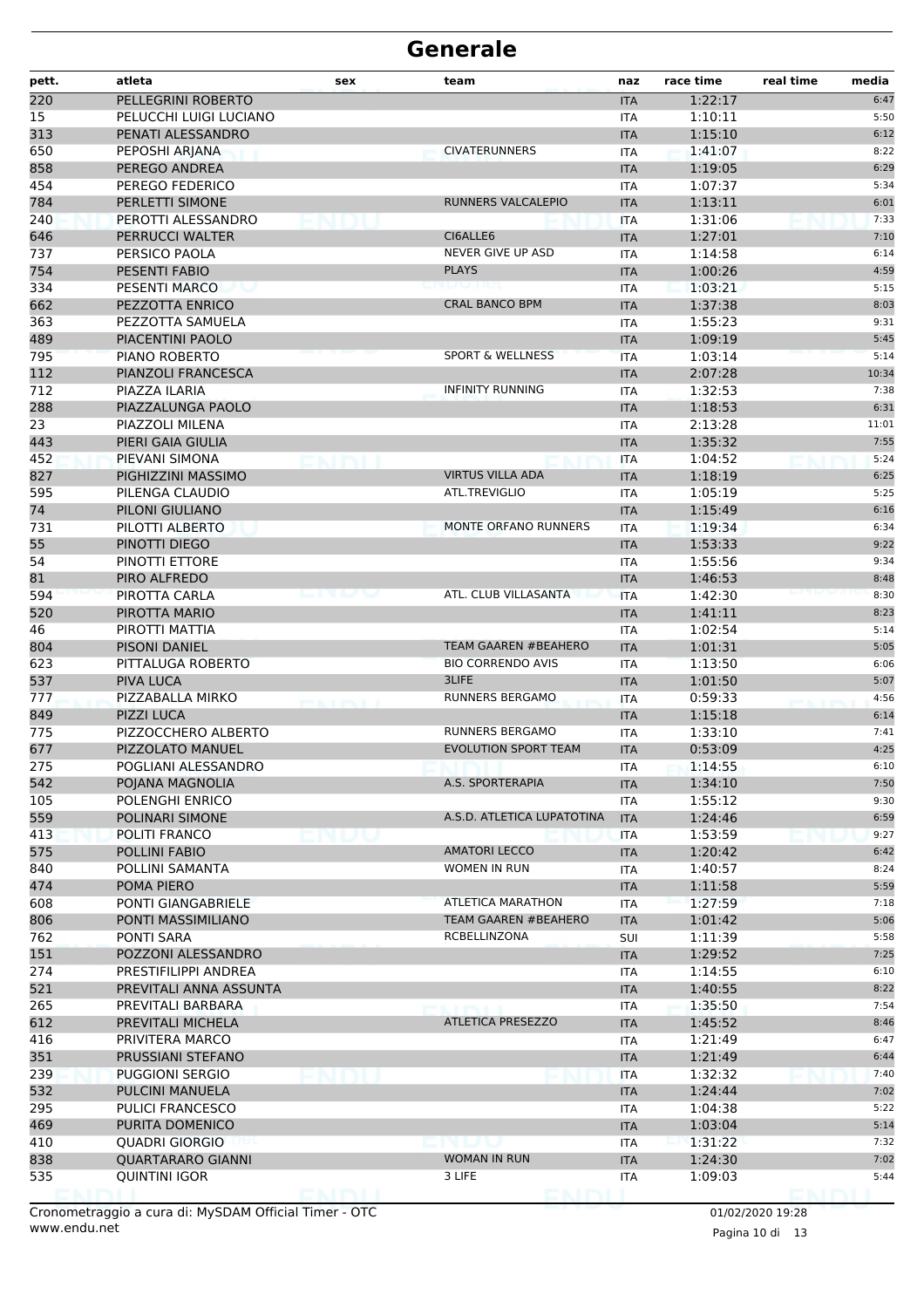| DE RAN CLAB<br>670<br>RADAELLI STEFANO<br>1:12:13<br><b>ITA</b><br>755<br>PODISTI DUE CASTELLI<br>RADAVELLI PIER LUIGI<br>1:01:17<br>ITA<br>56<br>1:39:54<br>RADLOWSKA MAGDALENA<br><b>ITA</b><br>18<br>2:00:48<br>RAIMONDI FLAVIO<br>ITA<br>280<br>RALLO PIETRO SALVATORE<br>1:16:17<br><b>ITA</b><br>191<br>RANTUCCI EMILIANO<br>1:24:45<br><b>ITA</b><br>590<br>ASD RIVAROLO DEL RE<br>RASCHI FAUSTA<br><b>ITA</b><br>1:08:18<br>507<br>RATAZZI ALESSANDRO<br>1:11:45<br><b>ITA</b><br>653<br><b>CIVATERUNNERS</b><br>RATTI GAETANO<br>1:49:41<br><b>ITA</b><br>92<br>RAVASIO JVAN<br>1:03:13<br>ITA<br>415<br>RAVASIO UGO<br>1:32:49<br><b>ITA</b><br>481<br>RAVELLI PAOLO<br>1:35:29<br>ITA<br>872<br>RESSA CLAUDIO SAVERIO<br><b>ITA</b><br>1:20:16<br>572<br>RESTELLI ALESSANDRO<br>ALERACETEAM<br>1:16:50<br>ITA<br>373<br>1:15:52<br><b>RHO LAURA</b><br><b>ITA</b><br>581<br>RIBOLDI OMBRETTA<br><b>ASD DAINI</b><br>1:03:16<br><b>ITA</b><br>611<br><b>RICCI FABRIZIO</b><br><b>ATLETICA MARATHON</b><br>1:23:08<br><b>ITA</b><br>266<br>RICCI MATTEO<br>1:21:42<br>ITA<br>742<br>RIPAMONTI PAOLO<br>OCR WILD ARENA TEAM<br><b>ITA</b><br>1:19:44<br>271<br><b>RIVA ANTONELLA</b><br>1:26:44<br><b>ITA</b><br>522<br><b>RIVA IPPOLITA</b><br>1:01:33<br><b>ITA</b><br>387<br>RIZZI JERRY<br>1:29:43<br>ITA<br>597<br>ATLETICA 3 V<br>1:32:14<br><b>RIZZI ROBERTO</b><br><b>ITA</b><br>374<br><b>ROBUTTI GIORGIO</b><br>1:17:33<br>ITA<br>397<br>1:29:45<br>ROGGIA ROBERTA<br><b>ITA</b><br>378<br>1:19:32<br>ROLLI GIANCARLO<br><b>ITA</b><br>480<br>RONCALLI CLAUDIO<br>1:04:38<br><b>ITA</b> | 5:59<br>5:06 |
|-----------------------------------------------------------------------------------------------------------------------------------------------------------------------------------------------------------------------------------------------------------------------------------------------------------------------------------------------------------------------------------------------------------------------------------------------------------------------------------------------------------------------------------------------------------------------------------------------------------------------------------------------------------------------------------------------------------------------------------------------------------------------------------------------------------------------------------------------------------------------------------------------------------------------------------------------------------------------------------------------------------------------------------------------------------------------------------------------------------------------------------------------------------------------------------------------------------------------------------------------------------------------------------------------------------------------------------------------------------------------------------------------------------------------------------------------------------------------------------------------------------------------------------------------------------------------------------------------------------|--------------|
|                                                                                                                                                                                                                                                                                                                                                                                                                                                                                                                                                                                                                                                                                                                                                                                                                                                                                                                                                                                                                                                                                                                                                                                                                                                                                                                                                                                                                                                                                                                                                                                                           |              |
|                                                                                                                                                                                                                                                                                                                                                                                                                                                                                                                                                                                                                                                                                                                                                                                                                                                                                                                                                                                                                                                                                                                                                                                                                                                                                                                                                                                                                                                                                                                                                                                                           |              |
|                                                                                                                                                                                                                                                                                                                                                                                                                                                                                                                                                                                                                                                                                                                                                                                                                                                                                                                                                                                                                                                                                                                                                                                                                                                                                                                                                                                                                                                                                                                                                                                                           | 8:15         |
|                                                                                                                                                                                                                                                                                                                                                                                                                                                                                                                                                                                                                                                                                                                                                                                                                                                                                                                                                                                                                                                                                                                                                                                                                                                                                                                                                                                                                                                                                                                                                                                                           | 10:02        |
|                                                                                                                                                                                                                                                                                                                                                                                                                                                                                                                                                                                                                                                                                                                                                                                                                                                                                                                                                                                                                                                                                                                                                                                                                                                                                                                                                                                                                                                                                                                                                                                                           | 6:20         |
|                                                                                                                                                                                                                                                                                                                                                                                                                                                                                                                                                                                                                                                                                                                                                                                                                                                                                                                                                                                                                                                                                                                                                                                                                                                                                                                                                                                                                                                                                                                                                                                                           | 7:00         |
|                                                                                                                                                                                                                                                                                                                                                                                                                                                                                                                                                                                                                                                                                                                                                                                                                                                                                                                                                                                                                                                                                                                                                                                                                                                                                                                                                                                                                                                                                                                                                                                                           | 5:41         |
|                                                                                                                                                                                                                                                                                                                                                                                                                                                                                                                                                                                                                                                                                                                                                                                                                                                                                                                                                                                                                                                                                                                                                                                                                                                                                                                                                                                                                                                                                                                                                                                                           | 5:58         |
|                                                                                                                                                                                                                                                                                                                                                                                                                                                                                                                                                                                                                                                                                                                                                                                                                                                                                                                                                                                                                                                                                                                                                                                                                                                                                                                                                                                                                                                                                                                                                                                                           | 9:05         |
|                                                                                                                                                                                                                                                                                                                                                                                                                                                                                                                                                                                                                                                                                                                                                                                                                                                                                                                                                                                                                                                                                                                                                                                                                                                                                                                                                                                                                                                                                                                                                                                                           | 5:15         |
|                                                                                                                                                                                                                                                                                                                                                                                                                                                                                                                                                                                                                                                                                                                                                                                                                                                                                                                                                                                                                                                                                                                                                                                                                                                                                                                                                                                                                                                                                                                                                                                                           | 7:40         |
|                                                                                                                                                                                                                                                                                                                                                                                                                                                                                                                                                                                                                                                                                                                                                                                                                                                                                                                                                                                                                                                                                                                                                                                                                                                                                                                                                                                                                                                                                                                                                                                                           | 7:54         |
|                                                                                                                                                                                                                                                                                                                                                                                                                                                                                                                                                                                                                                                                                                                                                                                                                                                                                                                                                                                                                                                                                                                                                                                                                                                                                                                                                                                                                                                                                                                                                                                                           | 6:40         |
|                                                                                                                                                                                                                                                                                                                                                                                                                                                                                                                                                                                                                                                                                                                                                                                                                                                                                                                                                                                                                                                                                                                                                                                                                                                                                                                                                                                                                                                                                                                                                                                                           | 6:21         |
|                                                                                                                                                                                                                                                                                                                                                                                                                                                                                                                                                                                                                                                                                                                                                                                                                                                                                                                                                                                                                                                                                                                                                                                                                                                                                                                                                                                                                                                                                                                                                                                                           | 6:16         |
|                                                                                                                                                                                                                                                                                                                                                                                                                                                                                                                                                                                                                                                                                                                                                                                                                                                                                                                                                                                                                                                                                                                                                                                                                                                                                                                                                                                                                                                                                                                                                                                                           | 5:15         |
|                                                                                                                                                                                                                                                                                                                                                                                                                                                                                                                                                                                                                                                                                                                                                                                                                                                                                                                                                                                                                                                                                                                                                                                                                                                                                                                                                                                                                                                                                                                                                                                                           | 6:55         |
|                                                                                                                                                                                                                                                                                                                                                                                                                                                                                                                                                                                                                                                                                                                                                                                                                                                                                                                                                                                                                                                                                                                                                                                                                                                                                                                                                                                                                                                                                                                                                                                                           | 6:43         |
|                                                                                                                                                                                                                                                                                                                                                                                                                                                                                                                                                                                                                                                                                                                                                                                                                                                                                                                                                                                                                                                                                                                                                                                                                                                                                                                                                                                                                                                                                                                                                                                                           | 6:36         |
|                                                                                                                                                                                                                                                                                                                                                                                                                                                                                                                                                                                                                                                                                                                                                                                                                                                                                                                                                                                                                                                                                                                                                                                                                                                                                                                                                                                                                                                                                                                                                                                                           | 7:11         |
|                                                                                                                                                                                                                                                                                                                                                                                                                                                                                                                                                                                                                                                                                                                                                                                                                                                                                                                                                                                                                                                                                                                                                                                                                                                                                                                                                                                                                                                                                                                                                                                                           | 5:07         |
|                                                                                                                                                                                                                                                                                                                                                                                                                                                                                                                                                                                                                                                                                                                                                                                                                                                                                                                                                                                                                                                                                                                                                                                                                                                                                                                                                                                                                                                                                                                                                                                                           | 7:25         |
|                                                                                                                                                                                                                                                                                                                                                                                                                                                                                                                                                                                                                                                                                                                                                                                                                                                                                                                                                                                                                                                                                                                                                                                                                                                                                                                                                                                                                                                                                                                                                                                                           | 7:40         |
|                                                                                                                                                                                                                                                                                                                                                                                                                                                                                                                                                                                                                                                                                                                                                                                                                                                                                                                                                                                                                                                                                                                                                                                                                                                                                                                                                                                                                                                                                                                                                                                                           | 6:24         |
|                                                                                                                                                                                                                                                                                                                                                                                                                                                                                                                                                                                                                                                                                                                                                                                                                                                                                                                                                                                                                                                                                                                                                                                                                                                                                                                                                                                                                                                                                                                                                                                                           | 7:27         |
|                                                                                                                                                                                                                                                                                                                                                                                                                                                                                                                                                                                                                                                                                                                                                                                                                                                                                                                                                                                                                                                                                                                                                                                                                                                                                                                                                                                                                                                                                                                                                                                                           | 6:32         |
|                                                                                                                                                                                                                                                                                                                                                                                                                                                                                                                                                                                                                                                                                                                                                                                                                                                                                                                                                                                                                                                                                                                                                                                                                                                                                                                                                                                                                                                                                                                                                                                                           | 5:23         |
| 868<br>RONCOLI STEFANO<br>1:36:03<br>ITA                                                                                                                                                                                                                                                                                                                                                                                                                                                                                                                                                                                                                                                                                                                                                                                                                                                                                                                                                                                                                                                                                                                                                                                                                                                                                                                                                                                                                                                                                                                                                                  | 7:56         |
| 707<br>1:53:37<br>ROSSI ADRIANA<br><b>INFINITY CYCLING ASD</b><br><b>ITA</b>                                                                                                                                                                                                                                                                                                                                                                                                                                                                                                                                                                                                                                                                                                                                                                                                                                                                                                                                                                                                                                                                                                                                                                                                                                                                                                                                                                                                                                                                                                                              | 9:22         |
| 282<br>2:28:01<br>ROSSI CARLOTTA<br><u>Line and the second second</u><br><b>ITA</b>                                                                                                                                                                                                                                                                                                                                                                                                                                                                                                                                                                                                                                                                                                                                                                                                                                                                                                                                                                                                                                                                                                                                                                                                                                                                                                                                                                                                                                                                                                                       | 12:16        |
| 626<br>ROSSI RACCAGNI MATTEO<br>1:21:25<br><b>BUMBASINA RUN</b><br><b>ITA</b>                                                                                                                                                                                                                                                                                                                                                                                                                                                                                                                                                                                                                                                                                                                                                                                                                                                                                                                                                                                                                                                                                                                                                                                                                                                                                                                                                                                                                                                                                                                             | 6:41         |
| 541<br>A.S. SPORTERAPIA<br>1:35:28<br>ROSSINI ELISABETTA<br><b>ITA</b>                                                                                                                                                                                                                                                                                                                                                                                                                                                                                                                                                                                                                                                                                                                                                                                                                                                                                                                                                                                                                                                                                                                                                                                                                                                                                                                                                                                                                                                                                                                                    | 7:52         |
| <b>EVOLUTION SPORT TEAM</b><br>680<br>ROTA FRANCO<br><b>ITA</b><br>1:04:43                                                                                                                                                                                                                                                                                                                                                                                                                                                                                                                                                                                                                                                                                                                                                                                                                                                                                                                                                                                                                                                                                                                                                                                                                                                                                                                                                                                                                                                                                                                                | 5:23         |
| 403<br>ROTA ILARIO<br>1:31:34<br>ITA                                                                                                                                                                                                                                                                                                                                                                                                                                                                                                                                                                                                                                                                                                                                                                                                                                                                                                                                                                                                                                                                                                                                                                                                                                                                                                                                                                                                                                                                                                                                                                      | 7:31         |
| 21<br><b>ROTA MARCO</b><br>1:10:49<br><b>ITA</b>                                                                                                                                                                                                                                                                                                                                                                                                                                                                                                                                                                                                                                                                                                                                                                                                                                                                                                                                                                                                                                                                                                                                                                                                                                                                                                                                                                                                                                                                                                                                                          | 5:53         |
| 402<br>ROTA MASSIMO<br>1:31:34<br>ITA<br><b>PERSONAL PROPERTY</b>                                                                                                                                                                                                                                                                                                                                                                                                                                                                                                                                                                                                                                                                                                                                                                                                                                                                                                                                                                                                                                                                                                                                                                                                                                                                                                                                                                                                                                                                                                                                         | 7:31         |
| 202<br><b>ROTA MAURO</b><br>1:19:39<br><b>ITA</b>                                                                                                                                                                                                                                                                                                                                                                                                                                                                                                                                                                                                                                                                                                                                                                                                                                                                                                                                                                                                                                                                                                                                                                                                                                                                                                                                                                                                                                                                                                                                                         | 6:36         |
| 508<br>ROTA SIMONE<br>1:07:52<br><b>ITA</b>                                                                                                                                                                                                                                                                                                                                                                                                                                                                                                                                                                                                                                                                                                                                                                                                                                                                                                                                                                                                                                                                                                                                                                                                                                                                                                                                                                                                                                                                                                                                                               | 5:35         |
| 845<br>ROTA VANIA<br>1:36:53<br><b>ITA</b><br>250<br>ROTASPERTI DANIELA                                                                                                                                                                                                                                                                                                                                                                                                                                                                                                                                                                                                                                                                                                                                                                                                                                                                                                                                                                                                                                                                                                                                                                                                                                                                                                                                                                                                                                                                                                                                   | 8:03         |
| 1:32:49<br>IIA.                                                                                                                                                                                                                                                                                                                                                                                                                                                                                                                                                                                                                                                                                                                                                                                                                                                                                                                                                                                                                                                                                                                                                                                                                                                                                                                                                                                                                                                                                                                                                                                           | 7:40<br>6:51 |
| 472<br>ROVETTA LUCA<br>1:22:48<br><b>ITA</b><br>11<br>1:22:22                                                                                                                                                                                                                                                                                                                                                                                                                                                                                                                                                                                                                                                                                                                                                                                                                                                                                                                                                                                                                                                                                                                                                                                                                                                                                                                                                                                                                                                                                                                                             | 6:51         |
| ROZZONI MAURO<br>ITA<br>136<br><b>RUFFONI ELENA</b><br><b>ITA</b><br>1:39:07                                                                                                                                                                                                                                                                                                                                                                                                                                                                                                                                                                                                                                                                                                                                                                                                                                                                                                                                                                                                                                                                                                                                                                                                                                                                                                                                                                                                                                                                                                                              | 8:12         |
| RUGGERI MATTIA                                                                                                                                                                                                                                                                                                                                                                                                                                                                                                                                                                                                                                                                                                                                                                                                                                                                                                                                                                                                                                                                                                                                                                                                                                                                                                                                                                                                                                                                                                                                                                                            | 5:20         |
| 358<br>1:04:25<br><b>ITA</b><br>135<br><b>RUSCONI DAVIDE</b><br>1:15:01<br><b>ITA</b>                                                                                                                                                                                                                                                                                                                                                                                                                                                                                                                                                                                                                                                                                                                                                                                                                                                                                                                                                                                                                                                                                                                                                                                                                                                                                                                                                                                                                                                                                                                     | 6:13         |
| 748<br>OSA VALMADRERA<br>RUSCONI PATRIZIA<br>1:13:53<br>ITA                                                                                                                                                                                                                                                                                                                                                                                                                                                                                                                                                                                                                                                                                                                                                                                                                                                                                                                                                                                                                                                                                                                                                                                                                                                                                                                                                                                                                                                                                                                                               | 6:08         |
| 859<br><b>SABATINI ROBERTO</b><br>1:46:46<br><b>ITA</b>                                                                                                                                                                                                                                                                                                                                                                                                                                                                                                                                                                                                                                                                                                                                                                                                                                                                                                                                                                                                                                                                                                                                                                                                                                                                                                                                                                                                                                                                                                                                                   | 8:48         |
| <b>INFINITY RUNNING</b><br>714<br>SACCINTO GRAZIELLA<br>1:53:35<br>ITA                                                                                                                                                                                                                                                                                                                                                                                                                                                                                                                                                                                                                                                                                                                                                                                                                                                                                                                                                                                                                                                                                                                                                                                                                                                                                                                                                                                                                                                                                                                                    | 9:22         |
| 181<br>SAFFIOTI FRANCESCO<br><b>ITA</b><br>2:09:13                                                                                                                                                                                                                                                                                                                                                                                                                                                                                                                                                                                                                                                                                                                                                                                                                                                                                                                                                                                                                                                                                                                                                                                                                                                                                                                                                                                                                                                                                                                                                        | 10:45        |
| 509<br>SALIERNO DOMENICO<br>1:06:07<br><b>ITA</b>                                                                                                                                                                                                                                                                                                                                                                                                                                                                                                                                                                                                                                                                                                                                                                                                                                                                                                                                                                                                                                                                                                                                                                                                                                                                                                                                                                                                                                                                                                                                                         | 5:30         |
| 751<br><b>PESTAKILOMETRI</b><br><b>SALVI FAUSTO</b><br>1:12:11<br><b>ITA</b>                                                                                                                                                                                                                                                                                                                                                                                                                                                                                                                                                                                                                                                                                                                                                                                                                                                                                                                                                                                                                                                                                                                                                                                                                                                                                                                                                                                                                                                                                                                              | 6:00         |
| 333<br>SALVI FEDERICO<br>1:26:47<br><b>ITA</b>                                                                                                                                                                                                                                                                                                                                                                                                                                                                                                                                                                                                                                                                                                                                                                                                                                                                                                                                                                                                                                                                                                                                                                                                                                                                                                                                                                                                                                                                                                                                                            | 7:11         |
| PESTAKILOMETRI<br>752<br><b>SALVI PAOLO</b><br>0:58:30<br><b>ITA</b>                                                                                                                                                                                                                                                                                                                                                                                                                                                                                                                                                                                                                                                                                                                                                                                                                                                                                                                                                                                                                                                                                                                                                                                                                                                                                                                                                                                                                                                                                                                                      | 4:51         |
| 866<br>SALVI TIBERIO<br>1:08:19<br>ITA                                                                                                                                                                                                                                                                                                                                                                                                                                                                                                                                                                                                                                                                                                                                                                                                                                                                                                                                                                                                                                                                                                                                                                                                                                                                                                                                                                                                                                                                                                                                                                    | 5:40         |
| <b>ENTRY</b><br>325<br><b>SANGALLI DIEGO</b><br>1:17:14<br><b>ITA</b>                                                                                                                                                                                                                                                                                                                                                                                                                                                                                                                                                                                                                                                                                                                                                                                                                                                                                                                                                                                                                                                                                                                                                                                                                                                                                                                                                                                                                                                                                                                                     | 6:21         |
| 176<br>SANPIETRO LUCA<br>1:04:40<br>ITA                                                                                                                                                                                                                                                                                                                                                                                                                                                                                                                                                                                                                                                                                                                                                                                                                                                                                                                                                                                                                                                                                                                                                                                                                                                                                                                                                                                                                                                                                                                                                                   | 5:23         |
| 13<br><b>SANTINELLI MARIO</b><br><b>ITA</b><br>1:21:59                                                                                                                                                                                                                                                                                                                                                                                                                                                                                                                                                                                                                                                                                                                                                                                                                                                                                                                                                                                                                                                                                                                                                                                                                                                                                                                                                                                                                                                                                                                                                    | 6:49         |
| 14<br>SANTINELLI ROBERTO<br>1:12:44<br>ITA                                                                                                                                                                                                                                                                                                                                                                                                                                                                                                                                                                                                                                                                                                                                                                                                                                                                                                                                                                                                                                                                                                                                                                                                                                                                                                                                                                                                                                                                                                                                                                | 6:03         |
| 12<br><b>SANTINELLI SILVIA</b><br>2:00:52<br><b>ITA</b>                                                                                                                                                                                                                                                                                                                                                                                                                                                                                                                                                                                                                                                                                                                                                                                                                                                                                                                                                                                                                                                                                                                                                                                                                                                                                                                                                                                                                                                                                                                                                   | 10:02        |
| 203<br>SANZANI CINZIA<br>1:32:20<br>ITA                                                                                                                                                                                                                                                                                                                                                                                                                                                                                                                                                                                                                                                                                                                                                                                                                                                                                                                                                                                                                                                                                                                                                                                                                                                                                                                                                                                                                                                                                                                                                                   | 7:40         |
| 339<br><b>SCABURRI FEDERICO</b><br>1:14:05<br><b>ITA</b>                                                                                                                                                                                                                                                                                                                                                                                                                                                                                                                                                                                                                                                                                                                                                                                                                                                                                                                                                                                                                                                                                                                                                                                                                                                                                                                                                                                                                                                                                                                                                  | 6:05         |
| 106<br>SCACCABAROZZI LUCIA<br>1:20:38<br>din da<br>ITA                                                                                                                                                                                                                                                                                                                                                                                                                                                                                                                                                                                                                                                                                                                                                                                                                                                                                                                                                                                                                                                                                                                                                                                                                                                                                                                                                                                                                                                                                                                                                    | 6:40         |
| 111<br>2:07:29<br><b>SCARPELLINI CRISTIANO</b><br><b>ITA</b>                                                                                                                                                                                                                                                                                                                                                                                                                                                                                                                                                                                                                                                                                                                                                                                                                                                                                                                                                                                                                                                                                                                                                                                                                                                                                                                                                                                                                                                                                                                                              | 10:34        |
| 862<br><b>SCARPELLINI GIANLUIGI</b><br>1:04:49<br>ITA                                                                                                                                                                                                                                                                                                                                                                                                                                                                                                                                                                                                                                                                                                                                                                                                                                                                                                                                                                                                                                                                                                                                                                                                                                                                                                                                                                                                                                                                                                                                                     | 5:23         |
|                                                                                                                                                                                                                                                                                                                                                                                                                                                                                                                                                                                                                                                                                                                                                                                                                                                                                                                                                                                                                                                                                                                                                                                                                                                                                                                                                                                                                                                                                                                                                                                                           |              |

Pagina 11 di 13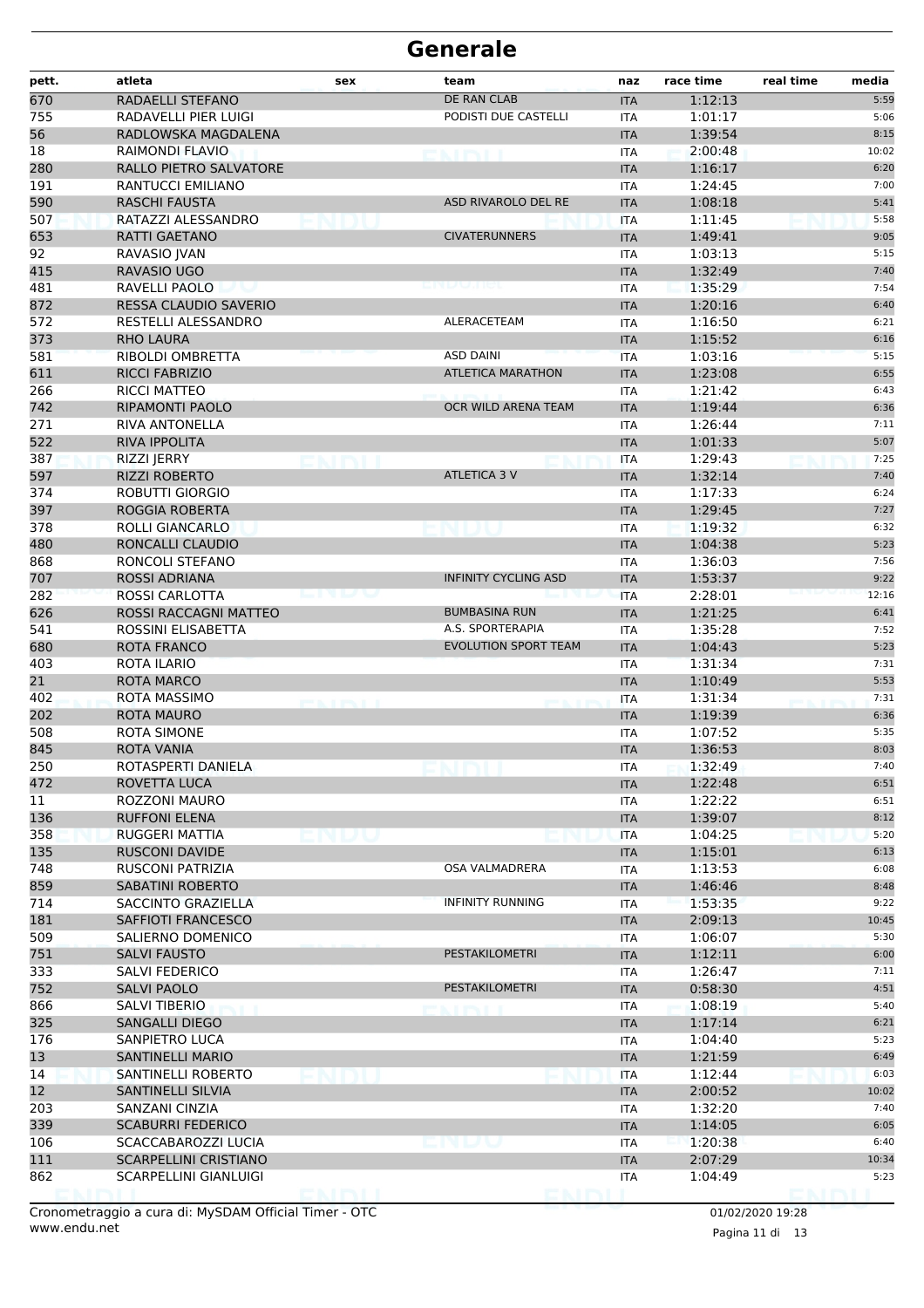| <b>SCARPELLINI MAURO</b><br>1:57:52<br>9:45<br><b>ITA</b><br>1:12:03<br>5:57<br><b>SCATTINI GABRIELE</b><br>ITA<br><b>SCHIEPATI DORELLA</b><br>1:44:09<br>8:39<br><b>ITA</b><br><b>SCHIFANO SIMONE</b><br><b>INFINITY RUNNING</b><br>1:32:52<br>7:39<br>ITA<br><b>SCHIO FEDERICA</b><br>1:05:55<br>5:25<br>A.S.D. ATLETICA LUPATOTINA<br><b>ITA</b><br>7:14<br><b>SCHMIDT PETER</b><br><b>SENIC RACING</b><br>1:27:16<br><b>GER</b><br><b>RCBELLINZONA</b><br><b>SCHOLZ CLAUDIA</b><br>1:11:39<br><b>SUI</b><br>5:58<br>7:40<br><b>SCIARINI RENATO</b><br>1:32:15<br><b>ITA</b><br><b>G.S. ZELOFORAMAGNO</b><br><b>SCIBILIA CARMELA</b><br>5:44<br><b>ITA</b><br>1:09:23<br>510<br><b>SCILLIA CHRISTIAN</b><br>1:06:02<br>5:29<br>ITA<br>286<br>6:54<br><b>SCOLARI DOMENICO</b><br><b>ITA</b><br>1:23:40<br>LIBERTAS VALLESABBIA<br>1:23:00<br>6:53<br><b>SCOPELLI PAOLO</b><br><b>ITA</b><br><b>RCS ACTIVE TEAM</b><br><b>SECCI CARLO MARZIO</b><br>1:22:32<br><b>ITA</b><br>6:52<br>24.000 BURPEES<br>2:03:15<br><b>SECONDI SIMONA</b><br>10:14<br>ITA<br>27<br><b>SEREGNI EMANUELA</b><br>1:38:59<br>8:11<br><b>ITA</b><br>398<br>SERRA ALESSANDRO<br>1:32:56<br>7:40<br><b>ITA</b><br>343<br>SERUGHETTI FRANCESCO<br>5:50<br>1:10:17<br><b>ITA</b><br><b>ORANGE SOX</b><br><b>SESSA FABRIZIA</b><br>1:21:37<br>6:42<br><b>ITA</b><br><b>SEVERINO IVAN</b><br><b>ITA</b><br>1:18:06<br>6:30<br>818<br>TRAIL RUNNING ARKE<br><b>SFORZA LUCA</b><br>1:02:30<br>5:11<br>ITA<br>POOL SOC.ATL.<br>761<br><b>SFORZA SERGIO</b><br>8:14<br><b>ITA</b><br>1:39:46<br>371<br><b>SGARIA DANIELE</b><br>1:14:59<br>6:13<br><b>ITA</b><br>352<br>7:28<br><b>SGARIA IVAN</b><br>1:29:59<br><b>ITA</b><br><b>CIVATERUNNERS</b><br>6:52<br><b>SGOBBI MARGHERITA</b><br>1:22:52<br><b>ITA</b><br><b>SIGISMONDI FABIO</b><br>1:15:12<br>6:15<br><b>ITA</b><br>1:42:06<br>8:25<br>SIGNORELLI GIORGIO<br><b>TRIATHLON BERGAMO</b><br><b>ITA</b><br><b>SIGNORELLI SARA</b><br>1:42:05<br>8:25<br><b>ITA</b><br>1:27:07<br>SIGNORELLI VALERIO<br>7:12<br>ITA<br>251<br>SILVESTRI AGOSTINO<br>6:15<br>1:15:37<br><b>ITA</b><br><b>ATLETICA VILLONGO</b><br>7:52<br>SIVIERI SAMANTA<br><b>ITA</b><br>1:34:58<br>----<br>SONZOGNI CRISTINA<br><b>ITA</b><br>1:00:43<br>5:03<br>536<br>3 LIFE<br>5:44<br>SOTTOCORNOLA CLAUDIA<br>1:09:06<br><b>ITA</b><br><b>SPINELLI GIULIA</b><br>1:32:03<br><b>ITA</b><br>7:39<br>SPREAFICO MARCO<br>0:52:44<br>4:23<br>ITA<br>869<br>7:56<br><b>STEFANI DAVIDE</b><br>1:36:03<br><b>ITA</b><br><b>RUNNERS BERGAMO</b><br>780<br>STEINHILBER GUNDI<br>7:02<br>1:24:54<br><b>ITA</b><br><b>EATENII</b><br>190<br><b>STREPAROLA IVAN</b><br><b>ITA</b><br>1:14:09<br>6:09<br><b>STUCCHI FABIO</b><br>7:02<br>1:25:01<br>ITA<br>873<br>TACCANI FRANCESCA IDA<br>1:19:27<br>6:35<br><b>ITA</b><br><b>GABRIELLA</b><br>RCBELLINZONA<br>763<br><b>TADDEI MARCO</b><br>1:11:39<br>5:56<br>ITA<br>241<br><b>TAGLIABUE MARIA</b><br>2:02:54<br>10:13<br><b>ITA</b><br><b>CRISTINA</b><br>1:11:13<br><b>TAHAR SAMY</b><br><b>FRA</b><br>5:56<br>NA ITALIA<br><b>TALENTI FEDERICA</b><br>1:21:39<br>6:47<br><b>ITA</b><br>4:41<br>TARCHINI ANGELO<br><b>ITA</b><br>0:56:27<br><b>TARDIO VINCENZO</b><br><b>ITA</b><br>1:31:06<br>7:33<br>7:36<br><b>TASSETTI MONICA</b><br>1:31:35<br><b>ITA</b><br><b>TASSINARI THOMAS</b><br><b>ITA</b><br>1:15:50<br>6:17<br><b>TAVIANI DIVINA</b><br>1:34:18<br>7:46<br>ITA<br>DYNAMIC CLUB BERGAMO<br>5:17<br><b>TEMANI MOSCHETTI</b><br><b>ITA</b><br>1:03:56<br><b>MATTEO</b><br>0:53:00<br>4:24<br><b>TERRANEO ROBERTO</b><br>ITA<br>WE RUN BERGAMO<br><b>TERZI CLARA</b><br><b>ITA</b><br>1:19:15<br>6:31<br><b>BUMBASINA</b><br>1:21:01<br><b>TESTA PAOLO</b><br>6:39<br>ITA<br><b>CIVATERUNNERS</b><br><b>TESTORI CRISTINA</b><br>1:41:07<br>8:22<br><b>ITA</b><br>FREE-ZONE<br>TIBERTI TITO FIORENZO<br><b>ITA</b><br>0:54:17<br>4:29<br><b>TIECHER ROBERTO</b><br>1:34:33<br>7:50<br><b>ITA</b><br>5:22<br>TINAGLIA ANDREA<br>1:04:42<br><b>ITA</b><br>TINTORI ROBERTO<br><b>ITA</b><br>1:12:21<br>6:00<br>1:22:48<br><b>TIPA PAOLA</b><br>6:50<br>ITA<br><b>TIRABOSCHI LUCA</b><br>5:39<br><b>ITA</b><br>1:08:37<br>NEVER GIVE UP ASD<br>TODARO MASSIMILIANO<br><b>ITA</b><br>1:05:17<br>5:26<br><b>TOGNI MATTIA</b><br>NEW ATHLETICS SULZANO<br>1:01:13<br>5:03<br><b>ITA</b><br>8:49<br>TOMASINI MARCO<br>1:46:49<br>ITA<br><b>TONIATTI ROBERTO</b><br><b>ITA</b><br>1:37:41<br>8:02<br>Cronometraggio a cura di: MySDAM Official Timer - OTC<br>01/02/2020 19:28 | pett. | atleta | sex | team | naz | race time | real time<br>media |
|---------------------------------------------------------------------------------------------------------------------------------------------------------------------------------------------------------------------------------------------------------------------------------------------------------------------------------------------------------------------------------------------------------------------------------------------------------------------------------------------------------------------------------------------------------------------------------------------------------------------------------------------------------------------------------------------------------------------------------------------------------------------------------------------------------------------------------------------------------------------------------------------------------------------------------------------------------------------------------------------------------------------------------------------------------------------------------------------------------------------------------------------------------------------------------------------------------------------------------------------------------------------------------------------------------------------------------------------------------------------------------------------------------------------------------------------------------------------------------------------------------------------------------------------------------------------------------------------------------------------------------------------------------------------------------------------------------------------------------------------------------------------------------------------------------------------------------------------------------------------------------------------------------------------------------------------------------------------------------------------------------------------------------------------------------------------------------------------------------------------------------------------------------------------------------------------------------------------------------------------------------------------------------------------------------------------------------------------------------------------------------------------------------------------------------------------------------------------------------------------------------------------------------------------------------------------------------------------------------------------------------------------------------------------------------------------------------------------------------------------------------------------------------------------------------------------------------------------------------------------------------------------------------------------------------------------------------------------------------------------------------------------------------------------------------------------------------------------------------------------------------------------------------------------------------------------------------------------------------------------------------------------------------------------------------------------------------------------------------------------------------------------------------------------------------------------------------------------------------------------------------------------------------------------------------------------------------------------------------------------------------------------------------------------------------------------------------------------------------------------------------------------------------------------------------------------------------------------------------------------------------------------------------------------------------------------------------------------------------------------------------------------------------------------------------------------------------------------------------------------------------------------------------------------------------------------------------------------------------------------------------------------------------------------------------------------------------------------------------------------------------------------------------------------------------------------------------------------------------------------------------------------|-------|--------|-----|------|-----|-----------|--------------------|
|                                                                                                                                                                                                                                                                                                                                                                                                                                                                                                                                                                                                                                                                                                                                                                                                                                                                                                                                                                                                                                                                                                                                                                                                                                                                                                                                                                                                                                                                                                                                                                                                                                                                                                                                                                                                                                                                                                                                                                                                                                                                                                                                                                                                                                                                                                                                                                                                                                                                                                                                                                                                                                                                                                                                                                                                                                                                                                                                                                                                                                                                                                                                                                                                                                                                                                                                                                                                                                                                                                                                                                                                                                                                                                                                                                                                                                                                                                                                                                                                                                                                                                                                                                                                                                                                                                                                                                                                                                                                                                                     | 367   |        |     |      |     |           |                    |
|                                                                                                                                                                                                                                                                                                                                                                                                                                                                                                                                                                                                                                                                                                                                                                                                                                                                                                                                                                                                                                                                                                                                                                                                                                                                                                                                                                                                                                                                                                                                                                                                                                                                                                                                                                                                                                                                                                                                                                                                                                                                                                                                                                                                                                                                                                                                                                                                                                                                                                                                                                                                                                                                                                                                                                                                                                                                                                                                                                                                                                                                                                                                                                                                                                                                                                                                                                                                                                                                                                                                                                                                                                                                                                                                                                                                                                                                                                                                                                                                                                                                                                                                                                                                                                                                                                                                                                                                                                                                                                                     | 404   |        |     |      |     |           |                    |
|                                                                                                                                                                                                                                                                                                                                                                                                                                                                                                                                                                                                                                                                                                                                                                                                                                                                                                                                                                                                                                                                                                                                                                                                                                                                                                                                                                                                                                                                                                                                                                                                                                                                                                                                                                                                                                                                                                                                                                                                                                                                                                                                                                                                                                                                                                                                                                                                                                                                                                                                                                                                                                                                                                                                                                                                                                                                                                                                                                                                                                                                                                                                                                                                                                                                                                                                                                                                                                                                                                                                                                                                                                                                                                                                                                                                                                                                                                                                                                                                                                                                                                                                                                                                                                                                                                                                                                                                                                                                                                                     | 305   |        |     |      |     |           |                    |
|                                                                                                                                                                                                                                                                                                                                                                                                                                                                                                                                                                                                                                                                                                                                                                                                                                                                                                                                                                                                                                                                                                                                                                                                                                                                                                                                                                                                                                                                                                                                                                                                                                                                                                                                                                                                                                                                                                                                                                                                                                                                                                                                                                                                                                                                                                                                                                                                                                                                                                                                                                                                                                                                                                                                                                                                                                                                                                                                                                                                                                                                                                                                                                                                                                                                                                                                                                                                                                                                                                                                                                                                                                                                                                                                                                                                                                                                                                                                                                                                                                                                                                                                                                                                                                                                                                                                                                                                                                                                                                                     | 710   |        |     |      |     |           |                    |
|                                                                                                                                                                                                                                                                                                                                                                                                                                                                                                                                                                                                                                                                                                                                                                                                                                                                                                                                                                                                                                                                                                                                                                                                                                                                                                                                                                                                                                                                                                                                                                                                                                                                                                                                                                                                                                                                                                                                                                                                                                                                                                                                                                                                                                                                                                                                                                                                                                                                                                                                                                                                                                                                                                                                                                                                                                                                                                                                                                                                                                                                                                                                                                                                                                                                                                                                                                                                                                                                                                                                                                                                                                                                                                                                                                                                                                                                                                                                                                                                                                                                                                                                                                                                                                                                                                                                                                                                                                                                                                                     | 560   |        |     |      |     |           |                    |
|                                                                                                                                                                                                                                                                                                                                                                                                                                                                                                                                                                                                                                                                                                                                                                                                                                                                                                                                                                                                                                                                                                                                                                                                                                                                                                                                                                                                                                                                                                                                                                                                                                                                                                                                                                                                                                                                                                                                                                                                                                                                                                                                                                                                                                                                                                                                                                                                                                                                                                                                                                                                                                                                                                                                                                                                                                                                                                                                                                                                                                                                                                                                                                                                                                                                                                                                                                                                                                                                                                                                                                                                                                                                                                                                                                                                                                                                                                                                                                                                                                                                                                                                                                                                                                                                                                                                                                                                                                                                                                                     | 792   |        |     |      |     |           |                    |
|                                                                                                                                                                                                                                                                                                                                                                                                                                                                                                                                                                                                                                                                                                                                                                                                                                                                                                                                                                                                                                                                                                                                                                                                                                                                                                                                                                                                                                                                                                                                                                                                                                                                                                                                                                                                                                                                                                                                                                                                                                                                                                                                                                                                                                                                                                                                                                                                                                                                                                                                                                                                                                                                                                                                                                                                                                                                                                                                                                                                                                                                                                                                                                                                                                                                                                                                                                                                                                                                                                                                                                                                                                                                                                                                                                                                                                                                                                                                                                                                                                                                                                                                                                                                                                                                                                                                                                                                                                                                                                                     | 765   |        |     |      |     |           |                    |
|                                                                                                                                                                                                                                                                                                                                                                                                                                                                                                                                                                                                                                                                                                                                                                                                                                                                                                                                                                                                                                                                                                                                                                                                                                                                                                                                                                                                                                                                                                                                                                                                                                                                                                                                                                                                                                                                                                                                                                                                                                                                                                                                                                                                                                                                                                                                                                                                                                                                                                                                                                                                                                                                                                                                                                                                                                                                                                                                                                                                                                                                                                                                                                                                                                                                                                                                                                                                                                                                                                                                                                                                                                                                                                                                                                                                                                                                                                                                                                                                                                                                                                                                                                                                                                                                                                                                                                                                                                                                                                                     | 377   |        |     |      |     |           |                    |
|                                                                                                                                                                                                                                                                                                                                                                                                                                                                                                                                                                                                                                                                                                                                                                                                                                                                                                                                                                                                                                                                                                                                                                                                                                                                                                                                                                                                                                                                                                                                                                                                                                                                                                                                                                                                                                                                                                                                                                                                                                                                                                                                                                                                                                                                                                                                                                                                                                                                                                                                                                                                                                                                                                                                                                                                                                                                                                                                                                                                                                                                                                                                                                                                                                                                                                                                                                                                                                                                                                                                                                                                                                                                                                                                                                                                                                                                                                                                                                                                                                                                                                                                                                                                                                                                                                                                                                                                                                                                                                                     | 692   |        |     |      |     |           |                    |
|                                                                                                                                                                                                                                                                                                                                                                                                                                                                                                                                                                                                                                                                                                                                                                                                                                                                                                                                                                                                                                                                                                                                                                                                                                                                                                                                                                                                                                                                                                                                                                                                                                                                                                                                                                                                                                                                                                                                                                                                                                                                                                                                                                                                                                                                                                                                                                                                                                                                                                                                                                                                                                                                                                                                                                                                                                                                                                                                                                                                                                                                                                                                                                                                                                                                                                                                                                                                                                                                                                                                                                                                                                                                                                                                                                                                                                                                                                                                                                                                                                                                                                                                                                                                                                                                                                                                                                                                                                                                                                                     |       |        |     |      |     |           |                    |
|                                                                                                                                                                                                                                                                                                                                                                                                                                                                                                                                                                                                                                                                                                                                                                                                                                                                                                                                                                                                                                                                                                                                                                                                                                                                                                                                                                                                                                                                                                                                                                                                                                                                                                                                                                                                                                                                                                                                                                                                                                                                                                                                                                                                                                                                                                                                                                                                                                                                                                                                                                                                                                                                                                                                                                                                                                                                                                                                                                                                                                                                                                                                                                                                                                                                                                                                                                                                                                                                                                                                                                                                                                                                                                                                                                                                                                                                                                                                                                                                                                                                                                                                                                                                                                                                                                                                                                                                                                                                                                                     |       |        |     |      |     |           |                    |
|                                                                                                                                                                                                                                                                                                                                                                                                                                                                                                                                                                                                                                                                                                                                                                                                                                                                                                                                                                                                                                                                                                                                                                                                                                                                                                                                                                                                                                                                                                                                                                                                                                                                                                                                                                                                                                                                                                                                                                                                                                                                                                                                                                                                                                                                                                                                                                                                                                                                                                                                                                                                                                                                                                                                                                                                                                                                                                                                                                                                                                                                                                                                                                                                                                                                                                                                                                                                                                                                                                                                                                                                                                                                                                                                                                                                                                                                                                                                                                                                                                                                                                                                                                                                                                                                                                                                                                                                                                                                                                                     | 720   |        |     |      |     |           |                    |
|                                                                                                                                                                                                                                                                                                                                                                                                                                                                                                                                                                                                                                                                                                                                                                                                                                                                                                                                                                                                                                                                                                                                                                                                                                                                                                                                                                                                                                                                                                                                                                                                                                                                                                                                                                                                                                                                                                                                                                                                                                                                                                                                                                                                                                                                                                                                                                                                                                                                                                                                                                                                                                                                                                                                                                                                                                                                                                                                                                                                                                                                                                                                                                                                                                                                                                                                                                                                                                                                                                                                                                                                                                                                                                                                                                                                                                                                                                                                                                                                                                                                                                                                                                                                                                                                                                                                                                                                                                                                                                                     | 766   |        |     |      |     |           |                    |
|                                                                                                                                                                                                                                                                                                                                                                                                                                                                                                                                                                                                                                                                                                                                                                                                                                                                                                                                                                                                                                                                                                                                                                                                                                                                                                                                                                                                                                                                                                                                                                                                                                                                                                                                                                                                                                                                                                                                                                                                                                                                                                                                                                                                                                                                                                                                                                                                                                                                                                                                                                                                                                                                                                                                                                                                                                                                                                                                                                                                                                                                                                                                                                                                                                                                                                                                                                                                                                                                                                                                                                                                                                                                                                                                                                                                                                                                                                                                                                                                                                                                                                                                                                                                                                                                                                                                                                                                                                                                                                                     | 534   |        |     |      |     |           |                    |
|                                                                                                                                                                                                                                                                                                                                                                                                                                                                                                                                                                                                                                                                                                                                                                                                                                                                                                                                                                                                                                                                                                                                                                                                                                                                                                                                                                                                                                                                                                                                                                                                                                                                                                                                                                                                                                                                                                                                                                                                                                                                                                                                                                                                                                                                                                                                                                                                                                                                                                                                                                                                                                                                                                                                                                                                                                                                                                                                                                                                                                                                                                                                                                                                                                                                                                                                                                                                                                                                                                                                                                                                                                                                                                                                                                                                                                                                                                                                                                                                                                                                                                                                                                                                                                                                                                                                                                                                                                                                                                                     |       |        |     |      |     |           |                    |
|                                                                                                                                                                                                                                                                                                                                                                                                                                                                                                                                                                                                                                                                                                                                                                                                                                                                                                                                                                                                                                                                                                                                                                                                                                                                                                                                                                                                                                                                                                                                                                                                                                                                                                                                                                                                                                                                                                                                                                                                                                                                                                                                                                                                                                                                                                                                                                                                                                                                                                                                                                                                                                                                                                                                                                                                                                                                                                                                                                                                                                                                                                                                                                                                                                                                                                                                                                                                                                                                                                                                                                                                                                                                                                                                                                                                                                                                                                                                                                                                                                                                                                                                                                                                                                                                                                                                                                                                                                                                                                                     |       |        |     |      |     |           |                    |
|                                                                                                                                                                                                                                                                                                                                                                                                                                                                                                                                                                                                                                                                                                                                                                                                                                                                                                                                                                                                                                                                                                                                                                                                                                                                                                                                                                                                                                                                                                                                                                                                                                                                                                                                                                                                                                                                                                                                                                                                                                                                                                                                                                                                                                                                                                                                                                                                                                                                                                                                                                                                                                                                                                                                                                                                                                                                                                                                                                                                                                                                                                                                                                                                                                                                                                                                                                                                                                                                                                                                                                                                                                                                                                                                                                                                                                                                                                                                                                                                                                                                                                                                                                                                                                                                                                                                                                                                                                                                                                                     |       |        |     |      |     |           |                    |
|                                                                                                                                                                                                                                                                                                                                                                                                                                                                                                                                                                                                                                                                                                                                                                                                                                                                                                                                                                                                                                                                                                                                                                                                                                                                                                                                                                                                                                                                                                                                                                                                                                                                                                                                                                                                                                                                                                                                                                                                                                                                                                                                                                                                                                                                                                                                                                                                                                                                                                                                                                                                                                                                                                                                                                                                                                                                                                                                                                                                                                                                                                                                                                                                                                                                                                                                                                                                                                                                                                                                                                                                                                                                                                                                                                                                                                                                                                                                                                                                                                                                                                                                                                                                                                                                                                                                                                                                                                                                                                                     | 743   |        |     |      |     |           |                    |
|                                                                                                                                                                                                                                                                                                                                                                                                                                                                                                                                                                                                                                                                                                                                                                                                                                                                                                                                                                                                                                                                                                                                                                                                                                                                                                                                                                                                                                                                                                                                                                                                                                                                                                                                                                                                                                                                                                                                                                                                                                                                                                                                                                                                                                                                                                                                                                                                                                                                                                                                                                                                                                                                                                                                                                                                                                                                                                                                                                                                                                                                                                                                                                                                                                                                                                                                                                                                                                                                                                                                                                                                                                                                                                                                                                                                                                                                                                                                                                                                                                                                                                                                                                                                                                                                                                                                                                                                                                                                                                                     | 17    |        |     |      |     |           |                    |
|                                                                                                                                                                                                                                                                                                                                                                                                                                                                                                                                                                                                                                                                                                                                                                                                                                                                                                                                                                                                                                                                                                                                                                                                                                                                                                                                                                                                                                                                                                                                                                                                                                                                                                                                                                                                                                                                                                                                                                                                                                                                                                                                                                                                                                                                                                                                                                                                                                                                                                                                                                                                                                                                                                                                                                                                                                                                                                                                                                                                                                                                                                                                                                                                                                                                                                                                                                                                                                                                                                                                                                                                                                                                                                                                                                                                                                                                                                                                                                                                                                                                                                                                                                                                                                                                                                                                                                                                                                                                                                                     |       |        |     |      |     |           |                    |
|                                                                                                                                                                                                                                                                                                                                                                                                                                                                                                                                                                                                                                                                                                                                                                                                                                                                                                                                                                                                                                                                                                                                                                                                                                                                                                                                                                                                                                                                                                                                                                                                                                                                                                                                                                                                                                                                                                                                                                                                                                                                                                                                                                                                                                                                                                                                                                                                                                                                                                                                                                                                                                                                                                                                                                                                                                                                                                                                                                                                                                                                                                                                                                                                                                                                                                                                                                                                                                                                                                                                                                                                                                                                                                                                                                                                                                                                                                                                                                                                                                                                                                                                                                                                                                                                                                                                                                                                                                                                                                                     |       |        |     |      |     |           |                    |
|                                                                                                                                                                                                                                                                                                                                                                                                                                                                                                                                                                                                                                                                                                                                                                                                                                                                                                                                                                                                                                                                                                                                                                                                                                                                                                                                                                                                                                                                                                                                                                                                                                                                                                                                                                                                                                                                                                                                                                                                                                                                                                                                                                                                                                                                                                                                                                                                                                                                                                                                                                                                                                                                                                                                                                                                                                                                                                                                                                                                                                                                                                                                                                                                                                                                                                                                                                                                                                                                                                                                                                                                                                                                                                                                                                                                                                                                                                                                                                                                                                                                                                                                                                                                                                                                                                                                                                                                                                                                                                                     |       |        |     |      |     |           |                    |
|                                                                                                                                                                                                                                                                                                                                                                                                                                                                                                                                                                                                                                                                                                                                                                                                                                                                                                                                                                                                                                                                                                                                                                                                                                                                                                                                                                                                                                                                                                                                                                                                                                                                                                                                                                                                                                                                                                                                                                                                                                                                                                                                                                                                                                                                                                                                                                                                                                                                                                                                                                                                                                                                                                                                                                                                                                                                                                                                                                                                                                                                                                                                                                                                                                                                                                                                                                                                                                                                                                                                                                                                                                                                                                                                                                                                                                                                                                                                                                                                                                                                                                                                                                                                                                                                                                                                                                                                                                                                                                                     |       |        |     |      |     |           |                    |
|                                                                                                                                                                                                                                                                                                                                                                                                                                                                                                                                                                                                                                                                                                                                                                                                                                                                                                                                                                                                                                                                                                                                                                                                                                                                                                                                                                                                                                                                                                                                                                                                                                                                                                                                                                                                                                                                                                                                                                                                                                                                                                                                                                                                                                                                                                                                                                                                                                                                                                                                                                                                                                                                                                                                                                                                                                                                                                                                                                                                                                                                                                                                                                                                                                                                                                                                                                                                                                                                                                                                                                                                                                                                                                                                                                                                                                                                                                                                                                                                                                                                                                                                                                                                                                                                                                                                                                                                                                                                                                                     | 656   |        |     |      |     |           |                    |
|                                                                                                                                                                                                                                                                                                                                                                                                                                                                                                                                                                                                                                                                                                                                                                                                                                                                                                                                                                                                                                                                                                                                                                                                                                                                                                                                                                                                                                                                                                                                                                                                                                                                                                                                                                                                                                                                                                                                                                                                                                                                                                                                                                                                                                                                                                                                                                                                                                                                                                                                                                                                                                                                                                                                                                                                                                                                                                                                                                                                                                                                                                                                                                                                                                                                                                                                                                                                                                                                                                                                                                                                                                                                                                                                                                                                                                                                                                                                                                                                                                                                                                                                                                                                                                                                                                                                                                                                                                                                                                                     | 511   |        |     |      |     |           |                    |
|                                                                                                                                                                                                                                                                                                                                                                                                                                                                                                                                                                                                                                                                                                                                                                                                                                                                                                                                                                                                                                                                                                                                                                                                                                                                                                                                                                                                                                                                                                                                                                                                                                                                                                                                                                                                                                                                                                                                                                                                                                                                                                                                                                                                                                                                                                                                                                                                                                                                                                                                                                                                                                                                                                                                                                                                                                                                                                                                                                                                                                                                                                                                                                                                                                                                                                                                                                                                                                                                                                                                                                                                                                                                                                                                                                                                                                                                                                                                                                                                                                                                                                                                                                                                                                                                                                                                                                                                                                                                                                                     | 820   |        |     |      |     |           |                    |
|                                                                                                                                                                                                                                                                                                                                                                                                                                                                                                                                                                                                                                                                                                                                                                                                                                                                                                                                                                                                                                                                                                                                                                                                                                                                                                                                                                                                                                                                                                                                                                                                                                                                                                                                                                                                                                                                                                                                                                                                                                                                                                                                                                                                                                                                                                                                                                                                                                                                                                                                                                                                                                                                                                                                                                                                                                                                                                                                                                                                                                                                                                                                                                                                                                                                                                                                                                                                                                                                                                                                                                                                                                                                                                                                                                                                                                                                                                                                                                                                                                                                                                                                                                                                                                                                                                                                                                                                                                                                                                                     | 338   |        |     |      |     |           |                    |
|                                                                                                                                                                                                                                                                                                                                                                                                                                                                                                                                                                                                                                                                                                                                                                                                                                                                                                                                                                                                                                                                                                                                                                                                                                                                                                                                                                                                                                                                                                                                                                                                                                                                                                                                                                                                                                                                                                                                                                                                                                                                                                                                                                                                                                                                                                                                                                                                                                                                                                                                                                                                                                                                                                                                                                                                                                                                                                                                                                                                                                                                                                                                                                                                                                                                                                                                                                                                                                                                                                                                                                                                                                                                                                                                                                                                                                                                                                                                                                                                                                                                                                                                                                                                                                                                                                                                                                                                                                                                                                                     | 85    |        |     |      |     |           |                    |
|                                                                                                                                                                                                                                                                                                                                                                                                                                                                                                                                                                                                                                                                                                                                                                                                                                                                                                                                                                                                                                                                                                                                                                                                                                                                                                                                                                                                                                                                                                                                                                                                                                                                                                                                                                                                                                                                                                                                                                                                                                                                                                                                                                                                                                                                                                                                                                                                                                                                                                                                                                                                                                                                                                                                                                                                                                                                                                                                                                                                                                                                                                                                                                                                                                                                                                                                                                                                                                                                                                                                                                                                                                                                                                                                                                                                                                                                                                                                                                                                                                                                                                                                                                                                                                                                                                                                                                                                                                                                                                                     |       |        |     |      |     |           |                    |
|                                                                                                                                                                                                                                                                                                                                                                                                                                                                                                                                                                                                                                                                                                                                                                                                                                                                                                                                                                                                                                                                                                                                                                                                                                                                                                                                                                                                                                                                                                                                                                                                                                                                                                                                                                                                                                                                                                                                                                                                                                                                                                                                                                                                                                                                                                                                                                                                                                                                                                                                                                                                                                                                                                                                                                                                                                                                                                                                                                                                                                                                                                                                                                                                                                                                                                                                                                                                                                                                                                                                                                                                                                                                                                                                                                                                                                                                                                                                                                                                                                                                                                                                                                                                                                                                                                                                                                                                                                                                                                                     | 617   |        |     |      |     |           |                    |
|                                                                                                                                                                                                                                                                                                                                                                                                                                                                                                                                                                                                                                                                                                                                                                                                                                                                                                                                                                                                                                                                                                                                                                                                                                                                                                                                                                                                                                                                                                                                                                                                                                                                                                                                                                                                                                                                                                                                                                                                                                                                                                                                                                                                                                                                                                                                                                                                                                                                                                                                                                                                                                                                                                                                                                                                                                                                                                                                                                                                                                                                                                                                                                                                                                                                                                                                                                                                                                                                                                                                                                                                                                                                                                                                                                                                                                                                                                                                                                                                                                                                                                                                                                                                                                                                                                                                                                                                                                                                                                                     | 475   |        |     |      |     |           |                    |
|                                                                                                                                                                                                                                                                                                                                                                                                                                                                                                                                                                                                                                                                                                                                                                                                                                                                                                                                                                                                                                                                                                                                                                                                                                                                                                                                                                                                                                                                                                                                                                                                                                                                                                                                                                                                                                                                                                                                                                                                                                                                                                                                                                                                                                                                                                                                                                                                                                                                                                                                                                                                                                                                                                                                                                                                                                                                                                                                                                                                                                                                                                                                                                                                                                                                                                                                                                                                                                                                                                                                                                                                                                                                                                                                                                                                                                                                                                                                                                                                                                                                                                                                                                                                                                                                                                                                                                                                                                                                                                                     |       |        |     |      |     |           |                    |
|                                                                                                                                                                                                                                                                                                                                                                                                                                                                                                                                                                                                                                                                                                                                                                                                                                                                                                                                                                                                                                                                                                                                                                                                                                                                                                                                                                                                                                                                                                                                                                                                                                                                                                                                                                                                                                                                                                                                                                                                                                                                                                                                                                                                                                                                                                                                                                                                                                                                                                                                                                                                                                                                                                                                                                                                                                                                                                                                                                                                                                                                                                                                                                                                                                                                                                                                                                                                                                                                                                                                                                                                                                                                                                                                                                                                                                                                                                                                                                                                                                                                                                                                                                                                                                                                                                                                                                                                                                                                                                                     | 864   |        |     |      |     |           |                    |
|                                                                                                                                                                                                                                                                                                                                                                                                                                                                                                                                                                                                                                                                                                                                                                                                                                                                                                                                                                                                                                                                                                                                                                                                                                                                                                                                                                                                                                                                                                                                                                                                                                                                                                                                                                                                                                                                                                                                                                                                                                                                                                                                                                                                                                                                                                                                                                                                                                                                                                                                                                                                                                                                                                                                                                                                                                                                                                                                                                                                                                                                                                                                                                                                                                                                                                                                                                                                                                                                                                                                                                                                                                                                                                                                                                                                                                                                                                                                                                                                                                                                                                                                                                                                                                                                                                                                                                                                                                                                                                                     | 444   |        |     |      |     |           |                    |
|                                                                                                                                                                                                                                                                                                                                                                                                                                                                                                                                                                                                                                                                                                                                                                                                                                                                                                                                                                                                                                                                                                                                                                                                                                                                                                                                                                                                                                                                                                                                                                                                                                                                                                                                                                                                                                                                                                                                                                                                                                                                                                                                                                                                                                                                                                                                                                                                                                                                                                                                                                                                                                                                                                                                                                                                                                                                                                                                                                                                                                                                                                                                                                                                                                                                                                                                                                                                                                                                                                                                                                                                                                                                                                                                                                                                                                                                                                                                                                                                                                                                                                                                                                                                                                                                                                                                                                                                                                                                                                                     |       |        |     |      |     |           |                    |
|                                                                                                                                                                                                                                                                                                                                                                                                                                                                                                                                                                                                                                                                                                                                                                                                                                                                                                                                                                                                                                                                                                                                                                                                                                                                                                                                                                                                                                                                                                                                                                                                                                                                                                                                                                                                                                                                                                                                                                                                                                                                                                                                                                                                                                                                                                                                                                                                                                                                                                                                                                                                                                                                                                                                                                                                                                                                                                                                                                                                                                                                                                                                                                                                                                                                                                                                                                                                                                                                                                                                                                                                                                                                                                                                                                                                                                                                                                                                                                                                                                                                                                                                                                                                                                                                                                                                                                                                                                                                                                                     |       |        |     |      |     |           |                    |
|                                                                                                                                                                                                                                                                                                                                                                                                                                                                                                                                                                                                                                                                                                                                                                                                                                                                                                                                                                                                                                                                                                                                                                                                                                                                                                                                                                                                                                                                                                                                                                                                                                                                                                                                                                                                                                                                                                                                                                                                                                                                                                                                                                                                                                                                                                                                                                                                                                                                                                                                                                                                                                                                                                                                                                                                                                                                                                                                                                                                                                                                                                                                                                                                                                                                                                                                                                                                                                                                                                                                                                                                                                                                                                                                                                                                                                                                                                                                                                                                                                                                                                                                                                                                                                                                                                                                                                                                                                                                                                                     |       |        |     |      |     |           |                    |
|                                                                                                                                                                                                                                                                                                                                                                                                                                                                                                                                                                                                                                                                                                                                                                                                                                                                                                                                                                                                                                                                                                                                                                                                                                                                                                                                                                                                                                                                                                                                                                                                                                                                                                                                                                                                                                                                                                                                                                                                                                                                                                                                                                                                                                                                                                                                                                                                                                                                                                                                                                                                                                                                                                                                                                                                                                                                                                                                                                                                                                                                                                                                                                                                                                                                                                                                                                                                                                                                                                                                                                                                                                                                                                                                                                                                                                                                                                                                                                                                                                                                                                                                                                                                                                                                                                                                                                                                                                                                                                                     | 174   |        |     |      |     |           |                    |
|                                                                                                                                                                                                                                                                                                                                                                                                                                                                                                                                                                                                                                                                                                                                                                                                                                                                                                                                                                                                                                                                                                                                                                                                                                                                                                                                                                                                                                                                                                                                                                                                                                                                                                                                                                                                                                                                                                                                                                                                                                                                                                                                                                                                                                                                                                                                                                                                                                                                                                                                                                                                                                                                                                                                                                                                                                                                                                                                                                                                                                                                                                                                                                                                                                                                                                                                                                                                                                                                                                                                                                                                                                                                                                                                                                                                                                                                                                                                                                                                                                                                                                                                                                                                                                                                                                                                                                                                                                                                                                                     |       |        |     |      |     |           |                    |
|                                                                                                                                                                                                                                                                                                                                                                                                                                                                                                                                                                                                                                                                                                                                                                                                                                                                                                                                                                                                                                                                                                                                                                                                                                                                                                                                                                                                                                                                                                                                                                                                                                                                                                                                                                                                                                                                                                                                                                                                                                                                                                                                                                                                                                                                                                                                                                                                                                                                                                                                                                                                                                                                                                                                                                                                                                                                                                                                                                                                                                                                                                                                                                                                                                                                                                                                                                                                                                                                                                                                                                                                                                                                                                                                                                                                                                                                                                                                                                                                                                                                                                                                                                                                                                                                                                                                                                                                                                                                                                                     |       |        |     |      |     |           |                    |
|                                                                                                                                                                                                                                                                                                                                                                                                                                                                                                                                                                                                                                                                                                                                                                                                                                                                                                                                                                                                                                                                                                                                                                                                                                                                                                                                                                                                                                                                                                                                                                                                                                                                                                                                                                                                                                                                                                                                                                                                                                                                                                                                                                                                                                                                                                                                                                                                                                                                                                                                                                                                                                                                                                                                                                                                                                                                                                                                                                                                                                                                                                                                                                                                                                                                                                                                                                                                                                                                                                                                                                                                                                                                                                                                                                                                                                                                                                                                                                                                                                                                                                                                                                                                                                                                                                                                                                                                                                                                                                                     |       |        |     |      |     |           |                    |
|                                                                                                                                                                                                                                                                                                                                                                                                                                                                                                                                                                                                                                                                                                                                                                                                                                                                                                                                                                                                                                                                                                                                                                                                                                                                                                                                                                                                                                                                                                                                                                                                                                                                                                                                                                                                                                                                                                                                                                                                                                                                                                                                                                                                                                                                                                                                                                                                                                                                                                                                                                                                                                                                                                                                                                                                                                                                                                                                                                                                                                                                                                                                                                                                                                                                                                                                                                                                                                                                                                                                                                                                                                                                                                                                                                                                                                                                                                                                                                                                                                                                                                                                                                                                                                                                                                                                                                                                                                                                                                                     |       |        |     |      |     |           |                    |
|                                                                                                                                                                                                                                                                                                                                                                                                                                                                                                                                                                                                                                                                                                                                                                                                                                                                                                                                                                                                                                                                                                                                                                                                                                                                                                                                                                                                                                                                                                                                                                                                                                                                                                                                                                                                                                                                                                                                                                                                                                                                                                                                                                                                                                                                                                                                                                                                                                                                                                                                                                                                                                                                                                                                                                                                                                                                                                                                                                                                                                                                                                                                                                                                                                                                                                                                                                                                                                                                                                                                                                                                                                                                                                                                                                                                                                                                                                                                                                                                                                                                                                                                                                                                                                                                                                                                                                                                                                                                                                                     | 80    |        |     |      |     |           |                    |
|                                                                                                                                                                                                                                                                                                                                                                                                                                                                                                                                                                                                                                                                                                                                                                                                                                                                                                                                                                                                                                                                                                                                                                                                                                                                                                                                                                                                                                                                                                                                                                                                                                                                                                                                                                                                                                                                                                                                                                                                                                                                                                                                                                                                                                                                                                                                                                                                                                                                                                                                                                                                                                                                                                                                                                                                                                                                                                                                                                                                                                                                                                                                                                                                                                                                                                                                                                                                                                                                                                                                                                                                                                                                                                                                                                                                                                                                                                                                                                                                                                                                                                                                                                                                                                                                                                                                                                                                                                                                                                                     | 63    |        |     |      |     |           |                    |
|                                                                                                                                                                                                                                                                                                                                                                                                                                                                                                                                                                                                                                                                                                                                                                                                                                                                                                                                                                                                                                                                                                                                                                                                                                                                                                                                                                                                                                                                                                                                                                                                                                                                                                                                                                                                                                                                                                                                                                                                                                                                                                                                                                                                                                                                                                                                                                                                                                                                                                                                                                                                                                                                                                                                                                                                                                                                                                                                                                                                                                                                                                                                                                                                                                                                                                                                                                                                                                                                                                                                                                                                                                                                                                                                                                                                                                                                                                                                                                                                                                                                                                                                                                                                                                                                                                                                                                                                                                                                                                                     | 876   |        |     |      |     |           |                    |
|                                                                                                                                                                                                                                                                                                                                                                                                                                                                                                                                                                                                                                                                                                                                                                                                                                                                                                                                                                                                                                                                                                                                                                                                                                                                                                                                                                                                                                                                                                                                                                                                                                                                                                                                                                                                                                                                                                                                                                                                                                                                                                                                                                                                                                                                                                                                                                                                                                                                                                                                                                                                                                                                                                                                                                                                                                                                                                                                                                                                                                                                                                                                                                                                                                                                                                                                                                                                                                                                                                                                                                                                                                                                                                                                                                                                                                                                                                                                                                                                                                                                                                                                                                                                                                                                                                                                                                                                                                                                                                                     | 238   |        |     |      |     |           |                    |
|                                                                                                                                                                                                                                                                                                                                                                                                                                                                                                                                                                                                                                                                                                                                                                                                                                                                                                                                                                                                                                                                                                                                                                                                                                                                                                                                                                                                                                                                                                                                                                                                                                                                                                                                                                                                                                                                                                                                                                                                                                                                                                                                                                                                                                                                                                                                                                                                                                                                                                                                                                                                                                                                                                                                                                                                                                                                                                                                                                                                                                                                                                                                                                                                                                                                                                                                                                                                                                                                                                                                                                                                                                                                                                                                                                                                                                                                                                                                                                                                                                                                                                                                                                                                                                                                                                                                                                                                                                                                                                                     | 34    |        |     |      |     |           |                    |
|                                                                                                                                                                                                                                                                                                                                                                                                                                                                                                                                                                                                                                                                                                                                                                                                                                                                                                                                                                                                                                                                                                                                                                                                                                                                                                                                                                                                                                                                                                                                                                                                                                                                                                                                                                                                                                                                                                                                                                                                                                                                                                                                                                                                                                                                                                                                                                                                                                                                                                                                                                                                                                                                                                                                                                                                                                                                                                                                                                                                                                                                                                                                                                                                                                                                                                                                                                                                                                                                                                                                                                                                                                                                                                                                                                                                                                                                                                                                                                                                                                                                                                                                                                                                                                                                                                                                                                                                                                                                                                                     | 302   |        |     |      |     |           |                    |
|                                                                                                                                                                                                                                                                                                                                                                                                                                                                                                                                                                                                                                                                                                                                                                                                                                                                                                                                                                                                                                                                                                                                                                                                                                                                                                                                                                                                                                                                                                                                                                                                                                                                                                                                                                                                                                                                                                                                                                                                                                                                                                                                                                                                                                                                                                                                                                                                                                                                                                                                                                                                                                                                                                                                                                                                                                                                                                                                                                                                                                                                                                                                                                                                                                                                                                                                                                                                                                                                                                                                                                                                                                                                                                                                                                                                                                                                                                                                                                                                                                                                                                                                                                                                                                                                                                                                                                                                                                                                                                                     | 158   |        |     |      |     |           |                    |
|                                                                                                                                                                                                                                                                                                                                                                                                                                                                                                                                                                                                                                                                                                                                                                                                                                                                                                                                                                                                                                                                                                                                                                                                                                                                                                                                                                                                                                                                                                                                                                                                                                                                                                                                                                                                                                                                                                                                                                                                                                                                                                                                                                                                                                                                                                                                                                                                                                                                                                                                                                                                                                                                                                                                                                                                                                                                                                                                                                                                                                                                                                                                                                                                                                                                                                                                                                                                                                                                                                                                                                                                                                                                                                                                                                                                                                                                                                                                                                                                                                                                                                                                                                                                                                                                                                                                                                                                                                                                                                                     | 675   |        |     |      |     |           |                    |
|                                                                                                                                                                                                                                                                                                                                                                                                                                                                                                                                                                                                                                                                                                                                                                                                                                                                                                                                                                                                                                                                                                                                                                                                                                                                                                                                                                                                                                                                                                                                                                                                                                                                                                                                                                                                                                                                                                                                                                                                                                                                                                                                                                                                                                                                                                                                                                                                                                                                                                                                                                                                                                                                                                                                                                                                                                                                                                                                                                                                                                                                                                                                                                                                                                                                                                                                                                                                                                                                                                                                                                                                                                                                                                                                                                                                                                                                                                                                                                                                                                                                                                                                                                                                                                                                                                                                                                                                                                                                                                                     | 478   |        |     |      |     |           |                    |
|                                                                                                                                                                                                                                                                                                                                                                                                                                                                                                                                                                                                                                                                                                                                                                                                                                                                                                                                                                                                                                                                                                                                                                                                                                                                                                                                                                                                                                                                                                                                                                                                                                                                                                                                                                                                                                                                                                                                                                                                                                                                                                                                                                                                                                                                                                                                                                                                                                                                                                                                                                                                                                                                                                                                                                                                                                                                                                                                                                                                                                                                                                                                                                                                                                                                                                                                                                                                                                                                                                                                                                                                                                                                                                                                                                                                                                                                                                                                                                                                                                                                                                                                                                                                                                                                                                                                                                                                                                                                                                                     | 832   |        |     |      |     |           |                    |
|                                                                                                                                                                                                                                                                                                                                                                                                                                                                                                                                                                                                                                                                                                                                                                                                                                                                                                                                                                                                                                                                                                                                                                                                                                                                                                                                                                                                                                                                                                                                                                                                                                                                                                                                                                                                                                                                                                                                                                                                                                                                                                                                                                                                                                                                                                                                                                                                                                                                                                                                                                                                                                                                                                                                                                                                                                                                                                                                                                                                                                                                                                                                                                                                                                                                                                                                                                                                                                                                                                                                                                                                                                                                                                                                                                                                                                                                                                                                                                                                                                                                                                                                                                                                                                                                                                                                                                                                                                                                                                                     | 625   |        |     |      |     |           |                    |
|                                                                                                                                                                                                                                                                                                                                                                                                                                                                                                                                                                                                                                                                                                                                                                                                                                                                                                                                                                                                                                                                                                                                                                                                                                                                                                                                                                                                                                                                                                                                                                                                                                                                                                                                                                                                                                                                                                                                                                                                                                                                                                                                                                                                                                                                                                                                                                                                                                                                                                                                                                                                                                                                                                                                                                                                                                                                                                                                                                                                                                                                                                                                                                                                                                                                                                                                                                                                                                                                                                                                                                                                                                                                                                                                                                                                                                                                                                                                                                                                                                                                                                                                                                                                                                                                                                                                                                                                                                                                                                                     | 660   |        |     |      |     |           |                    |
|                                                                                                                                                                                                                                                                                                                                                                                                                                                                                                                                                                                                                                                                                                                                                                                                                                                                                                                                                                                                                                                                                                                                                                                                                                                                                                                                                                                                                                                                                                                                                                                                                                                                                                                                                                                                                                                                                                                                                                                                                                                                                                                                                                                                                                                                                                                                                                                                                                                                                                                                                                                                                                                                                                                                                                                                                                                                                                                                                                                                                                                                                                                                                                                                                                                                                                                                                                                                                                                                                                                                                                                                                                                                                                                                                                                                                                                                                                                                                                                                                                                                                                                                                                                                                                                                                                                                                                                                                                                                                                                     | 684   |        |     |      |     |           |                    |
|                                                                                                                                                                                                                                                                                                                                                                                                                                                                                                                                                                                                                                                                                                                                                                                                                                                                                                                                                                                                                                                                                                                                                                                                                                                                                                                                                                                                                                                                                                                                                                                                                                                                                                                                                                                                                                                                                                                                                                                                                                                                                                                                                                                                                                                                                                                                                                                                                                                                                                                                                                                                                                                                                                                                                                                                                                                                                                                                                                                                                                                                                                                                                                                                                                                                                                                                                                                                                                                                                                                                                                                                                                                                                                                                                                                                                                                                                                                                                                                                                                                                                                                                                                                                                                                                                                                                                                                                                                                                                                                     | 208   |        |     |      |     |           |                    |
|                                                                                                                                                                                                                                                                                                                                                                                                                                                                                                                                                                                                                                                                                                                                                                                                                                                                                                                                                                                                                                                                                                                                                                                                                                                                                                                                                                                                                                                                                                                                                                                                                                                                                                                                                                                                                                                                                                                                                                                                                                                                                                                                                                                                                                                                                                                                                                                                                                                                                                                                                                                                                                                                                                                                                                                                                                                                                                                                                                                                                                                                                                                                                                                                                                                                                                                                                                                                                                                                                                                                                                                                                                                                                                                                                                                                                                                                                                                                                                                                                                                                                                                                                                                                                                                                                                                                                                                                                                                                                                                     | 269   |        |     |      |     |           |                    |
|                                                                                                                                                                                                                                                                                                                                                                                                                                                                                                                                                                                                                                                                                                                                                                                                                                                                                                                                                                                                                                                                                                                                                                                                                                                                                                                                                                                                                                                                                                                                                                                                                                                                                                                                                                                                                                                                                                                                                                                                                                                                                                                                                                                                                                                                                                                                                                                                                                                                                                                                                                                                                                                                                                                                                                                                                                                                                                                                                                                                                                                                                                                                                                                                                                                                                                                                                                                                                                                                                                                                                                                                                                                                                                                                                                                                                                                                                                                                                                                                                                                                                                                                                                                                                                                                                                                                                                                                                                                                                                                     | 512   |        |     |      |     |           |                    |
|                                                                                                                                                                                                                                                                                                                                                                                                                                                                                                                                                                                                                                                                                                                                                                                                                                                                                                                                                                                                                                                                                                                                                                                                                                                                                                                                                                                                                                                                                                                                                                                                                                                                                                                                                                                                                                                                                                                                                                                                                                                                                                                                                                                                                                                                                                                                                                                                                                                                                                                                                                                                                                                                                                                                                                                                                                                                                                                                                                                                                                                                                                                                                                                                                                                                                                                                                                                                                                                                                                                                                                                                                                                                                                                                                                                                                                                                                                                                                                                                                                                                                                                                                                                                                                                                                                                                                                                                                                                                                                                     | 28    |        |     |      |     |           |                    |
|                                                                                                                                                                                                                                                                                                                                                                                                                                                                                                                                                                                                                                                                                                                                                                                                                                                                                                                                                                                                                                                                                                                                                                                                                                                                                                                                                                                                                                                                                                                                                                                                                                                                                                                                                                                                                                                                                                                                                                                                                                                                                                                                                                                                                                                                                                                                                                                                                                                                                                                                                                                                                                                                                                                                                                                                                                                                                                                                                                                                                                                                                                                                                                                                                                                                                                                                                                                                                                                                                                                                                                                                                                                                                                                                                                                                                                                                                                                                                                                                                                                                                                                                                                                                                                                                                                                                                                                                                                                                                                                     | 513   |        |     |      |     |           |                    |
|                                                                                                                                                                                                                                                                                                                                                                                                                                                                                                                                                                                                                                                                                                                                                                                                                                                                                                                                                                                                                                                                                                                                                                                                                                                                                                                                                                                                                                                                                                                                                                                                                                                                                                                                                                                                                                                                                                                                                                                                                                                                                                                                                                                                                                                                                                                                                                                                                                                                                                                                                                                                                                                                                                                                                                                                                                                                                                                                                                                                                                                                                                                                                                                                                                                                                                                                                                                                                                                                                                                                                                                                                                                                                                                                                                                                                                                                                                                                                                                                                                                                                                                                                                                                                                                                                                                                                                                                                                                                                                                     | 738   |        |     |      |     |           |                    |
|                                                                                                                                                                                                                                                                                                                                                                                                                                                                                                                                                                                                                                                                                                                                                                                                                                                                                                                                                                                                                                                                                                                                                                                                                                                                                                                                                                                                                                                                                                                                                                                                                                                                                                                                                                                                                                                                                                                                                                                                                                                                                                                                                                                                                                                                                                                                                                                                                                                                                                                                                                                                                                                                                                                                                                                                                                                                                                                                                                                                                                                                                                                                                                                                                                                                                                                                                                                                                                                                                                                                                                                                                                                                                                                                                                                                                                                                                                                                                                                                                                                                                                                                                                                                                                                                                                                                                                                                                                                                                                                     | 739   |        |     |      |     |           |                    |
|                                                                                                                                                                                                                                                                                                                                                                                                                                                                                                                                                                                                                                                                                                                                                                                                                                                                                                                                                                                                                                                                                                                                                                                                                                                                                                                                                                                                                                                                                                                                                                                                                                                                                                                                                                                                                                                                                                                                                                                                                                                                                                                                                                                                                                                                                                                                                                                                                                                                                                                                                                                                                                                                                                                                                                                                                                                                                                                                                                                                                                                                                                                                                                                                                                                                                                                                                                                                                                                                                                                                                                                                                                                                                                                                                                                                                                                                                                                                                                                                                                                                                                                                                                                                                                                                                                                                                                                                                                                                                                                     | 383   |        |     |      |     |           |                    |
|                                                                                                                                                                                                                                                                                                                                                                                                                                                                                                                                                                                                                                                                                                                                                                                                                                                                                                                                                                                                                                                                                                                                                                                                                                                                                                                                                                                                                                                                                                                                                                                                                                                                                                                                                                                                                                                                                                                                                                                                                                                                                                                                                                                                                                                                                                                                                                                                                                                                                                                                                                                                                                                                                                                                                                                                                                                                                                                                                                                                                                                                                                                                                                                                                                                                                                                                                                                                                                                                                                                                                                                                                                                                                                                                                                                                                                                                                                                                                                                                                                                                                                                                                                                                                                                                                                                                                                                                                                                                                                                     | 486   |        |     |      |     |           |                    |
|                                                                                                                                                                                                                                                                                                                                                                                                                                                                                                                                                                                                                                                                                                                                                                                                                                                                                                                                                                                                                                                                                                                                                                                                                                                                                                                                                                                                                                                                                                                                                                                                                                                                                                                                                                                                                                                                                                                                                                                                                                                                                                                                                                                                                                                                                                                                                                                                                                                                                                                                                                                                                                                                                                                                                                                                                                                                                                                                                                                                                                                                                                                                                                                                                                                                                                                                                                                                                                                                                                                                                                                                                                                                                                                                                                                                                                                                                                                                                                                                                                                                                                                                                                                                                                                                                                                                                                                                                                                                                                                     |       |        |     |      |     |           |                    |

www.endu.net

Pagina 12 di 13